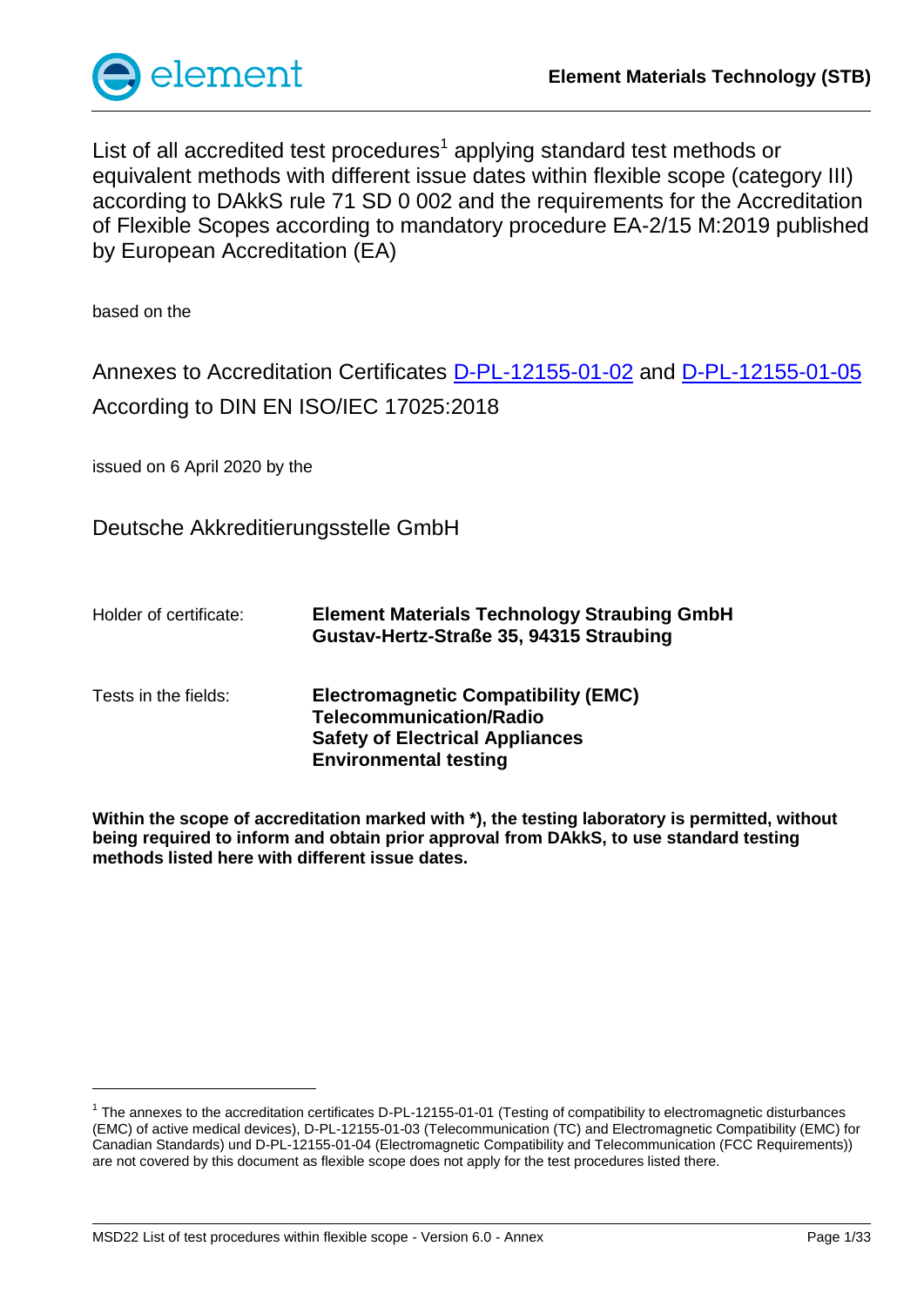

# Table of contents:

| 1 <sub>1</sub> |        |                                                                                             |  |
|----------------|--------|---------------------------------------------------------------------------------------------|--|
|                | 1.1.   |                                                                                             |  |
|                | 1.1.1. |                                                                                             |  |
|                | 1.1.2. |                                                                                             |  |
|                | 1.1.3. |                                                                                             |  |
|                | 1.1.4. | EMC in the field of telecommunication according to Article 3.1 b) of RE and R&TTE Directive |  |
|                | 1.1.5. |                                                                                             |  |
|                | 1.1.6. |                                                                                             |  |
|                | 1.1.7. |                                                                                             |  |
|                |        |                                                                                             |  |
|                | 1.2.1. |                                                                                             |  |
|                | 1.2.2. |                                                                                             |  |
|                |        |                                                                                             |  |
|                | 1.3.1. |                                                                                             |  |
|                | 1.3.2. |                                                                                             |  |
|                |        |                                                                                             |  |
| 2.             |        |                                                                                             |  |
|                | 2.1.   |                                                                                             |  |
| 3.             |        |                                                                                             |  |
|                | 3.1.   |                                                                                             |  |
|                |        |                                                                                             |  |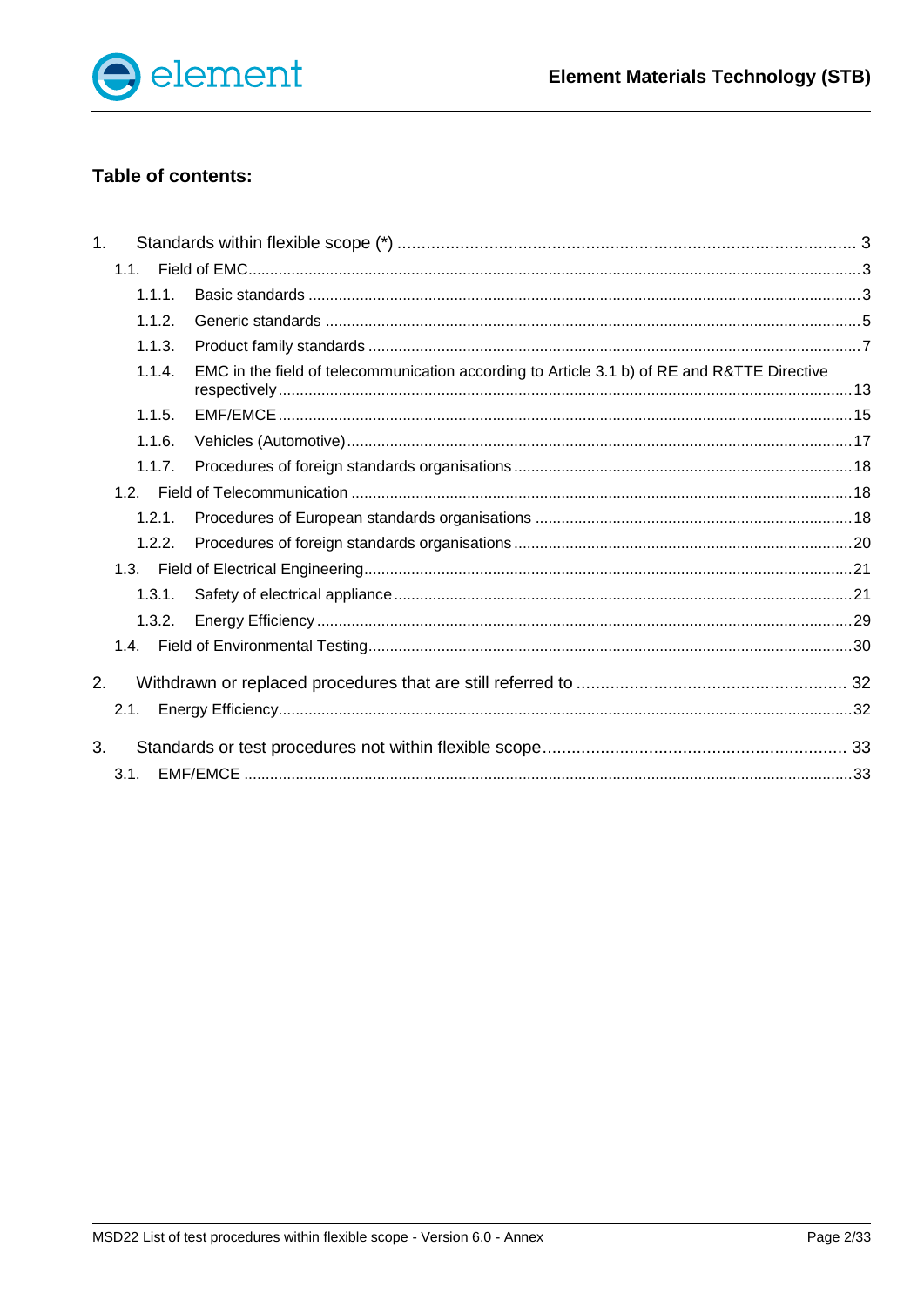

#### **Notes to colour marking:**

- 1. Items without colour marking are identical to the annex to the certificates dated 6 April 2020.
- 2. The issue date of items marked in light green is updated within flexible scope.
- 3. With items marked in light blue the reduction to the test procedure has changed.
- 4. Items marked in light orange are not included in the existing annex to the appropriate certificate as a separate item, but are referred to as an equivalent standard in the title of a standard listed. For simplifying the maintenance of the next annex to the certificates, standards published by IEC will be listed as separate items, irrespective of whether their text has been approved by CENELEC with or without any modification.

**Issue date:** 18 October 2021

<span id="page-2-2"></span><span id="page-2-1"></span>

| <b>Field</b> | <b>Standard or test</b><br>procedure / date of<br>issue | Title of the standard or test procedure                                                                                                                                                                                                                                                                                   | <b>Reduction to test</b><br>procedure                                   |
|--------------|---------------------------------------------------------|---------------------------------------------------------------------------------------------------------------------------------------------------------------------------------------------------------------------------------------------------------------------------------------------------------------------------|-------------------------------------------------------------------------|
|              |                                                         | Field of EMC <sup>2</sup><br>1.1.                                                                                                                                                                                                                                                                                         |                                                                         |
|              |                                                         | 1.1.1.<br><b>Basic standards</b>                                                                                                                                                                                                                                                                                          |                                                                         |
| <b>EMC</b>   | DIN EN 55016-1-4:<br>2013-05                            | Specification for radio disturbance and<br>immunity measuring apparatus and methods -<br>Part 1-4: Radio disturbance and immunity<br>measuring apparatus - Antennas and test sites<br>for radiated disturbance measurements<br>(CISPR 16-1-4:2010 + Cor. 1:2010 + A1:2012);<br>German version EN 55016-1-4:2010 + A1:2012 | Validation by the<br><b>NSA</b> method<br>according to<br>clause 5 only |
| <b>EMC</b>   | CISPR 16-1-4:2010-04 +<br>A1:2012-07 + A2:2017-01       | Specification for radio disturbance and<br>immunity measuring apparatus and methods -<br>Part 1-4: Radio disturbance and immunity<br>measuring apparatus - Antennas and test sites<br>for radiated disturbance measurements<br>(CISPR 16-1-4:2010 + Cor. 1:2010 + A1:2012);<br>German version EN 55016-1-4:2010 + A1:2012 | Validation by the<br>NSA method<br>according to<br>clause 5 only        |
| <b>EMC</b>   | DIN EN 55016-2-1:<br>2019-11                            | Specification for radio disturbance and<br>immunity measuring apparatus and methods -<br>Part 2-1: Methods of measurement of<br>disturbances and immunity - Conducted<br>disturbance measurements<br>(CISPR 16-2-1:2014 + A1:2017);<br>German version EN 55016-2-1:2014 + A1:2017                                         |                                                                         |

### <span id="page-2-0"></span>**1. Standards within flexible scope (\*)**

l

<sup>&</sup>lt;sup>2</sup> Im Bereich EMV wird auf das Dokument 71 SD 004-01 EMV Anforderungen Anlage 1 (Musteranlage zur Akkreditierungsurkunde) verwiesen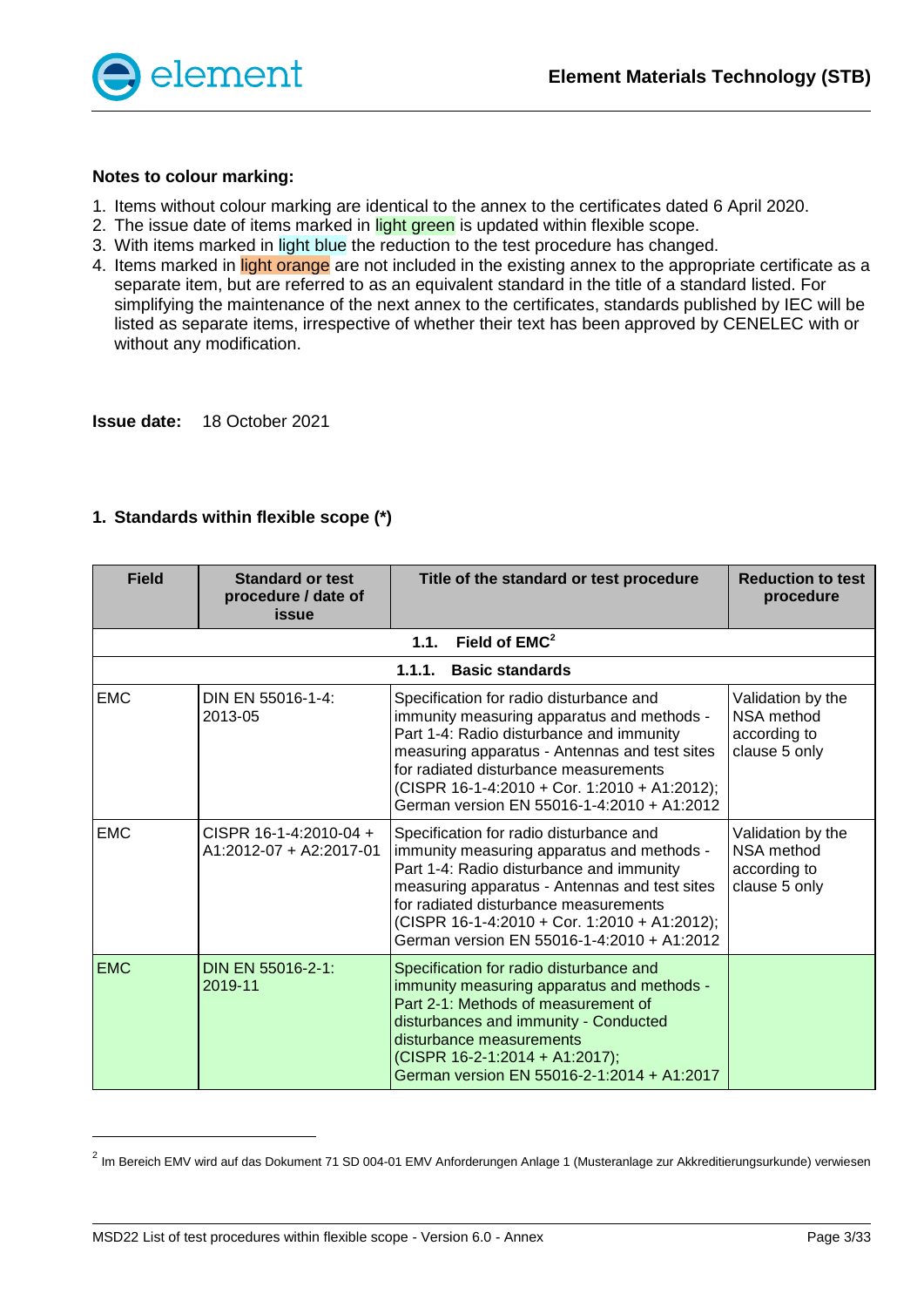

| <b>Field</b> | <b>Standard or test</b><br>procedure / date of<br>issue  | Title of the standard or test procedure                                                                                                                                                                                                                                                                             | <b>Reduction to test</b><br>procedure                      |
|--------------|----------------------------------------------------------|---------------------------------------------------------------------------------------------------------------------------------------------------------------------------------------------------------------------------------------------------------------------------------------------------------------------|------------------------------------------------------------|
| <b>EMC</b>   | CISPR 16-2-1:2014-02 +<br>$A1:2017-06 +$<br>COR1:2020-08 | Specification for radio disturbance and<br>immunity measuring apparatus and methods -<br>Part 2-1: Methods of measurement of<br>disturbances and immunity - Conducted<br>disturbance measurements                                                                                                                   | No tests according<br>to clause 7.4.3.2<br>(delta-network) |
| <b>EMC</b>   | DIN EN 55016-2-2:<br>2011-09                             | Specification for radio disturbance and<br>immunity measuring apparatus and methods -<br>Part 2-2: Methods of measurement of<br>disturbances and immunity - Measurement of<br>disturbance power (CISPR 16-2-2:2010);<br>German version EN 55016-2-2:2011                                                            |                                                            |
| <b>EMC</b>   | CISPR 16-2-2:2010-07                                     | Specification for radio disturbance and<br>immunity measuring apparatus and methods -<br>Part 2-2: Methods of measurement of<br>disturbances and immunity - Measurement of<br>disturbance power                                                                                                                     |                                                            |
| <b>EMC</b>   | DIN EN 55016-2-3:<br>2014-11                             | Specification for radio disturbance and<br>immunity measuring apparatus and methods -<br>Part 2-3: Methods of measurement of<br>disturbances and immunity - Radiated<br>disturbance measurements<br>(CISPR 16-2-3:2010 + A1:2010 + A2:2014);<br>German version EN 55016-2-3:2010 + A1:2010<br>$+ AC:2013 + A2:2014$ | No reverberation<br>chamber, no TEM<br>cell                |
| <b>EMC</b>   | CISPR 16-2-3:2016-09                                     | Specification for radio disturbance and<br>immunity measuring apparatus and methods -<br>Part 2-3: Methods of measurement of<br>disturbances and immunity - Radiated<br>disturbance measurements<br>(CISPR 16-2-3:2010 + A1:2010 + A2:2014);<br>German version EN 55016-2-3:2010 + A1:2010<br>+ AC:2013 + A2:2014   | No reverberation<br>chamber, no TEM<br>cell                |
| <b>EMC</b>   | DIN EN 55016-2-4:<br>2005-09                             | Specification for radio disturbance and<br>immunity measuring apparatus and methods -<br>Part 2-4: Methods of measurement of<br>disturbances and immunity - Immunity<br>measurements (IEC/CISPR 16-2-4:2003);<br>German version EN 55016-2-4:2004                                                                   | No TEM cell                                                |
| <b>EMC</b>   | DIN EN 61000-4-2:<br>2009-12                             | Electromagnetic compatibility (EMC) -<br>Part 4-2: Testing and measurement techniques<br>- Electrostatic discharge immunity test<br>(IEC 61000-4-2:2008);<br>German version EN 61000-4-2:2009                                                                                                                       |                                                            |
| <b>EMC</b>   | DIN EN 61000-4-3:<br>2011-04                             | Electromagnetic compatibility (EMC) -<br>Part 4-3: Testing and measurement techniques<br>- Radiated, radio-frequency, electromagnetic<br>field immunity test (IEC 61000-4-3:2006 +<br>A1:2007 + A2:2010);<br>German version EN 61000-4-3:2006 + A1:2008<br>$+$ A2:2010                                              |                                                            |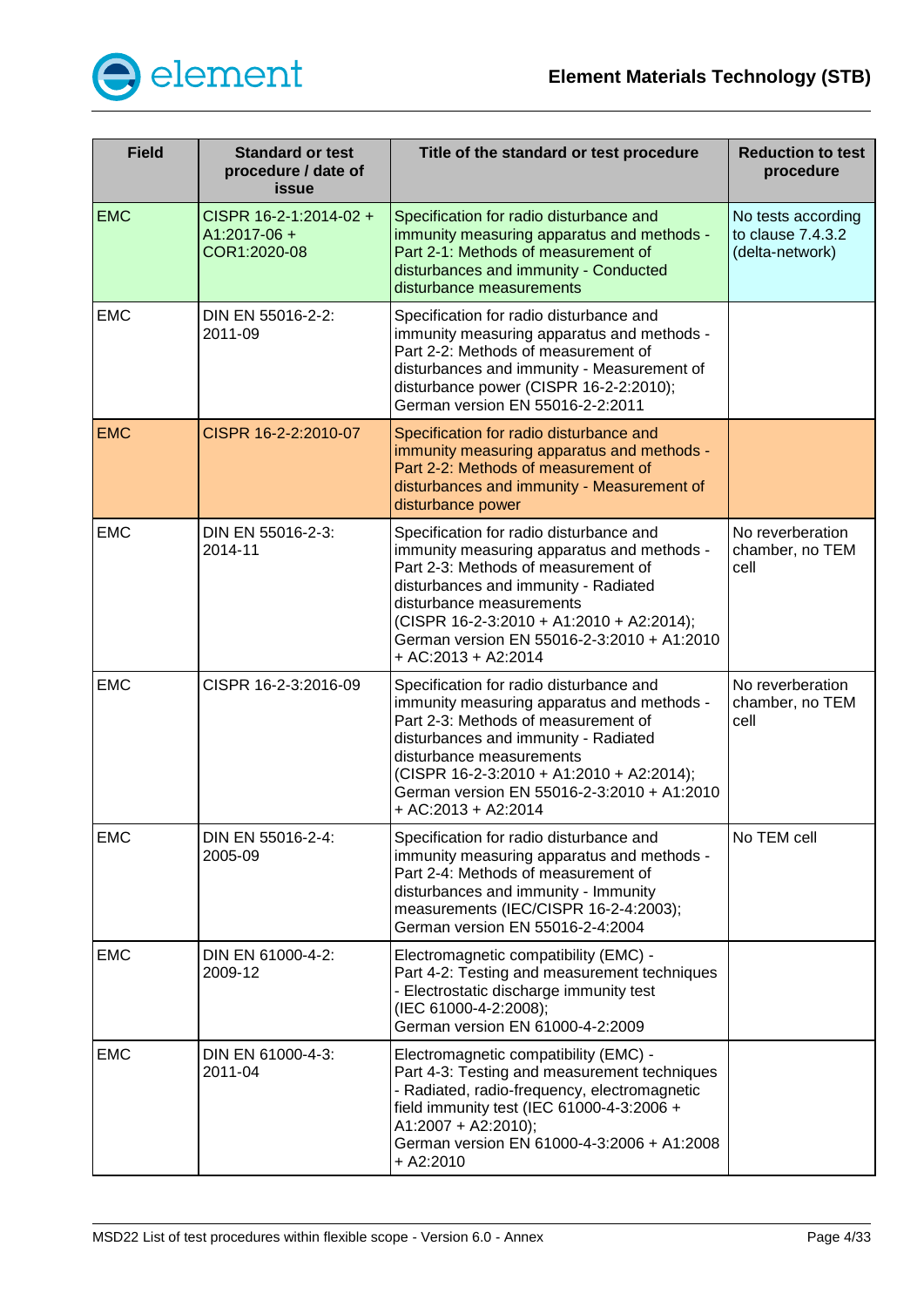

<span id="page-4-0"></span>

| <b>Field</b> | <b>Standard or test</b><br>procedure / date of<br>issue | Title of the standard or test procedure                                                                                                                                                                                                                       | <b>Reduction to test</b><br>procedure |  |  |
|--------------|---------------------------------------------------------|---------------------------------------------------------------------------------------------------------------------------------------------------------------------------------------------------------------------------------------------------------------|---------------------------------------|--|--|
| <b>EMC</b>   | DIN EN 61000-4-4:<br>2013-04                            | Electromagnetic compatibility (EMC) -<br>Part 4-4: Testing and measurement techniques -<br>Electrical fast transient/burst immunity test<br>(IEC 61000-4-4:2012);<br>German version EN 61000-4-4:2012                                                         |                                       |  |  |
| <b>EMC</b>   | DIN EN 61000-4-5:<br>2015-03                            | Electromagnetic compatibility (EMC) -<br>Part 4-5: Testing and measurement techniques<br>- Surge immunity test (IEC 61000-4-5:2014);<br>German version EN 61000-4-5:2014                                                                                      |                                       |  |  |
| <b>EMC</b>   | IEC 61000-4-5:2014-05 +<br>A1:2017-08                   | Electromagnetic compatibility (EMC) -<br>Part 4-5: Testing and measurement techniques<br>- Surge immunity test                                                                                                                                                |                                       |  |  |
| <b>EMC</b>   | DIN EN 61000-4-6:<br>2014-08                            | Electromagnetic compatibility (EMC) -<br>Part 4-6: Testing and measurement techniques<br>- Immunity to conducted disturbances, induced<br>by radio-frequency fields (IEC 61000-4-6:2013);<br>German version EN 61000-4-6:2014                                 |                                       |  |  |
| <b>EMC</b>   | DIN EN 61000-4-8:<br>2010-11                            | Electromagnetic compatibility (EMC) -<br>Part 4-8: Testing and measurement techniques<br>- Power frequency magnetic field immunity test<br>(IEC 61000-4-8:2009);<br>German version EN 61000-4-8:2010                                                          |                                       |  |  |
| <b>EMC</b>   | DIN EN 61000-4-9:<br>2017-05                            | Electromagnetic compatibility (EMC) -<br>Part 4-9: Testing and measurement techniques<br>- Impulse magnetic field immunity test<br>(IEC 61000-4-9:2016);<br>German version EN 61000-4-9:2016                                                                  |                                       |  |  |
| <b>EMC</b>   | DIN EN 61000-4-11:<br>2005-02                           | Electromagnetic compatibility (EMC) -<br>Part 4-11: Testing and measurement<br>techniques - Voltage dips, short interruptions<br>and voltage variations immunity tests<br>(IEC 61000-4-11:2004);<br>German version EN 61000-4-11:2004                         |                                       |  |  |
| <b>EMC</b>   | IEC 61000-4-11:2004-03<br>+ A1:2017-05                  | Electromagnetic compatibility (EMC) -<br>Part 4-11: Testing and measurement<br>techniques - Voltage dips, short interruptions<br>and voltage variations immunity tests                                                                                        |                                       |  |  |
| <b>EMC</b>   | DIN EN 61000-4-29:<br>2001-10                           | Electromagnetic compatibility (EMC) -<br>Part 4-29: Testing and measurement<br>techniques; Voltage dips, short interruptions<br>and voltage variations on d.c. input power port<br>immunity tests (IEC 61000-4-29:2000);<br>German version EN 61000-4-29:2000 |                                       |  |  |
|              | 1.1.2.<br><b>Generic standards</b>                      |                                                                                                                                                                                                                                                               |                                       |  |  |
| <b>EMC</b>   | DIN EN 61000-6-1:<br>2007-10                            | Electromagnetic compatibility (EMC) -<br>Part 6-1: Generic standards - Immunity for<br>residential, commercial and light-industrial<br>environments (IEC 61000-6-1:2005);<br>German version EN 61000-6-1:2007                                                 |                                       |  |  |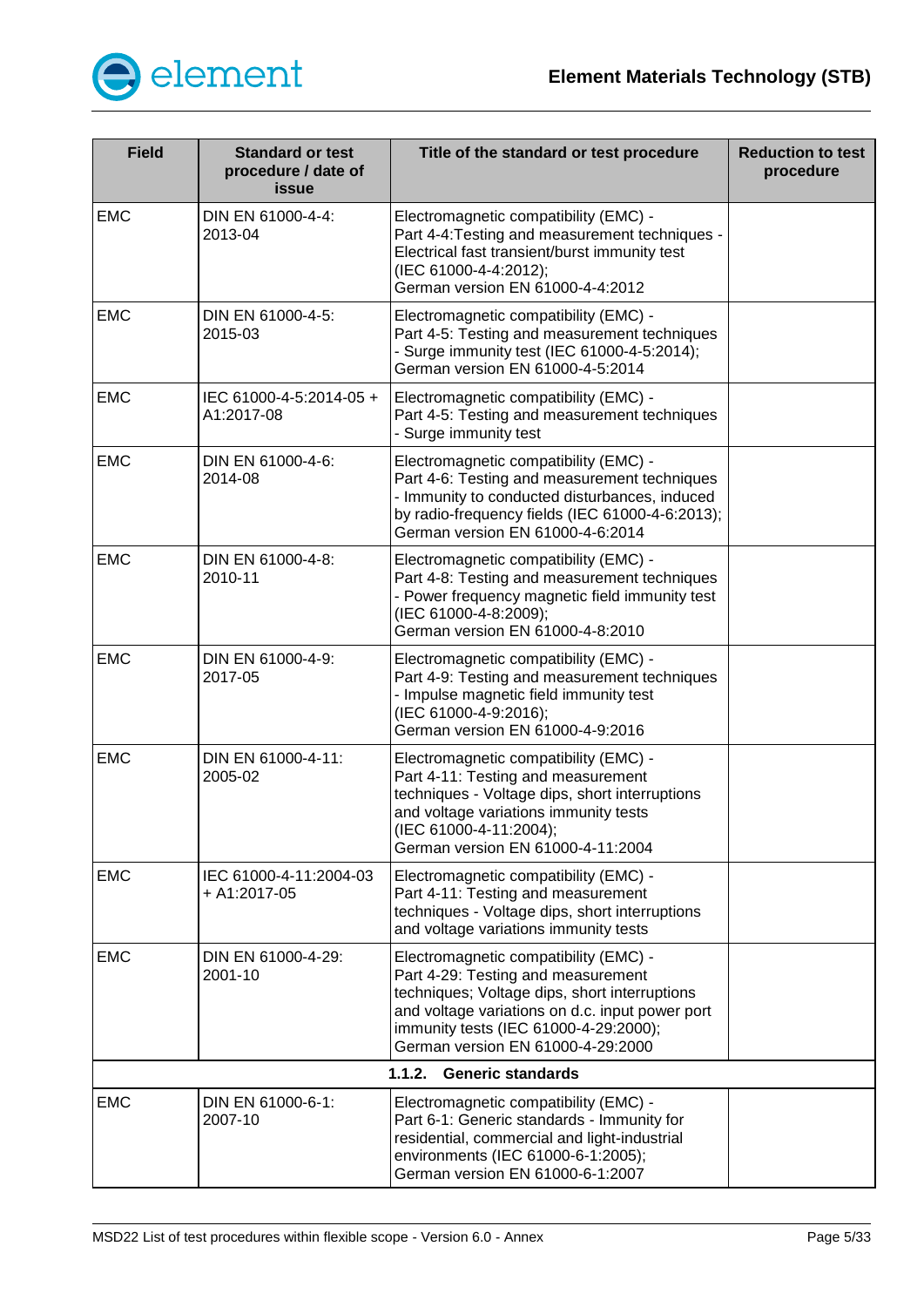

| <b>Field</b> | <b>Standard or test</b><br>procedure / date of<br>issue | Title of the standard or test procedure                                                                                                                                                                                                                                               | <b>Reduction to test</b><br>procedure                           |
|--------------|---------------------------------------------------------|---------------------------------------------------------------------------------------------------------------------------------------------------------------------------------------------------------------------------------------------------------------------------------------|-----------------------------------------------------------------|
| <b>EMC</b>   | IEC 61000-6-1:2016-08                                   | Electromagnetic compatibility (EMC) -<br>Part 6-1: Generic standards - Immunity<br>standard for residential, commercial and light-<br>industrial environments                                                                                                                         |                                                                 |
| <b>EMC</b>   | DIN EN 61000-6-2:<br>2006-03                            | Electromagnetic compatibility (EMC) -<br>Part 6-2: Generic standards - Immunity for<br>industrial environments (IEC 61000-6-2:2005);<br>German version EN 61000-6-2:2005                                                                                                              |                                                                 |
| <b>EMC</b>   | IEC 61000-6-2:2016-08                                   | Electromagnetic compatibility (EMC) -<br>Part 6-2: Generic standards - Immunity<br>standard for industrial environments                                                                                                                                                               |                                                                 |
| <b>EMC</b>   | DIN EN 61000-6-3:<br>2011-09                            | Electromagnetic compatibility (EMC) -<br>Part 6-3: Generic standards - Emission<br>standard for residential, commercial and light-<br>industrial environments (IEC 61000-6-3:2006 +<br>A1:2010);<br>German version EN 61000-6-3:2007 + A1:2011                                        |                                                                 |
| <b>EMC</b>   | DIN EN 61000-6-4:<br>2011-09                            | Electromagnetic compatibility (EMC) -<br>Part 6-4: Generic standards - Emission<br>standard for industrial environments<br>(IEC 61000-6-4:2006 + A1:2010);<br>German version EN 61000-6-4:2007 + A1:2011                                                                              |                                                                 |
| <b>EMC</b>   | IEC 61000-6-4:2018-02                                   | Electromagnetic compatibility (EMC) -<br>Part 6-4: Generic standards - Emission<br>standard for industrial environments                                                                                                                                                               |                                                                 |
| <b>EMC</b>   | DIN EN 61000-6-5:<br>2016-07                            | Electromagnetic compatibility (EMC) -<br>Part 6-5: Generic standards - Immunity for<br>equipment used in power station and substation<br>environment (IEC 61000-6-5:2015);<br>German version EN 61000-6-5                                                                             |                                                                 |
| <b>EMC</b>   | IEC 61000-6-5:2015-08                                   | Electromagnetic compatibility (EMC) -<br>Part 6-5: Generic standards - Immunity for<br>equipment used in power station and substation<br>environment                                                                                                                                  |                                                                 |
| <b>EMC</b>   | DIN EN 61000-6-7:<br>2015-12                            | Electromagnetic compatibility (EMC) -<br>Part 6-7: Generic standards - Immunity<br>requirements for equipment intended to perform<br>functions in a safety-related system (functional<br>safety) in industrial locations<br>(IEC 61000-6-7:2014);<br>German version EN 61000-6-7:2015 | No tests according<br>to EN 61000-4-16<br>land<br>EN 61000-4-34 |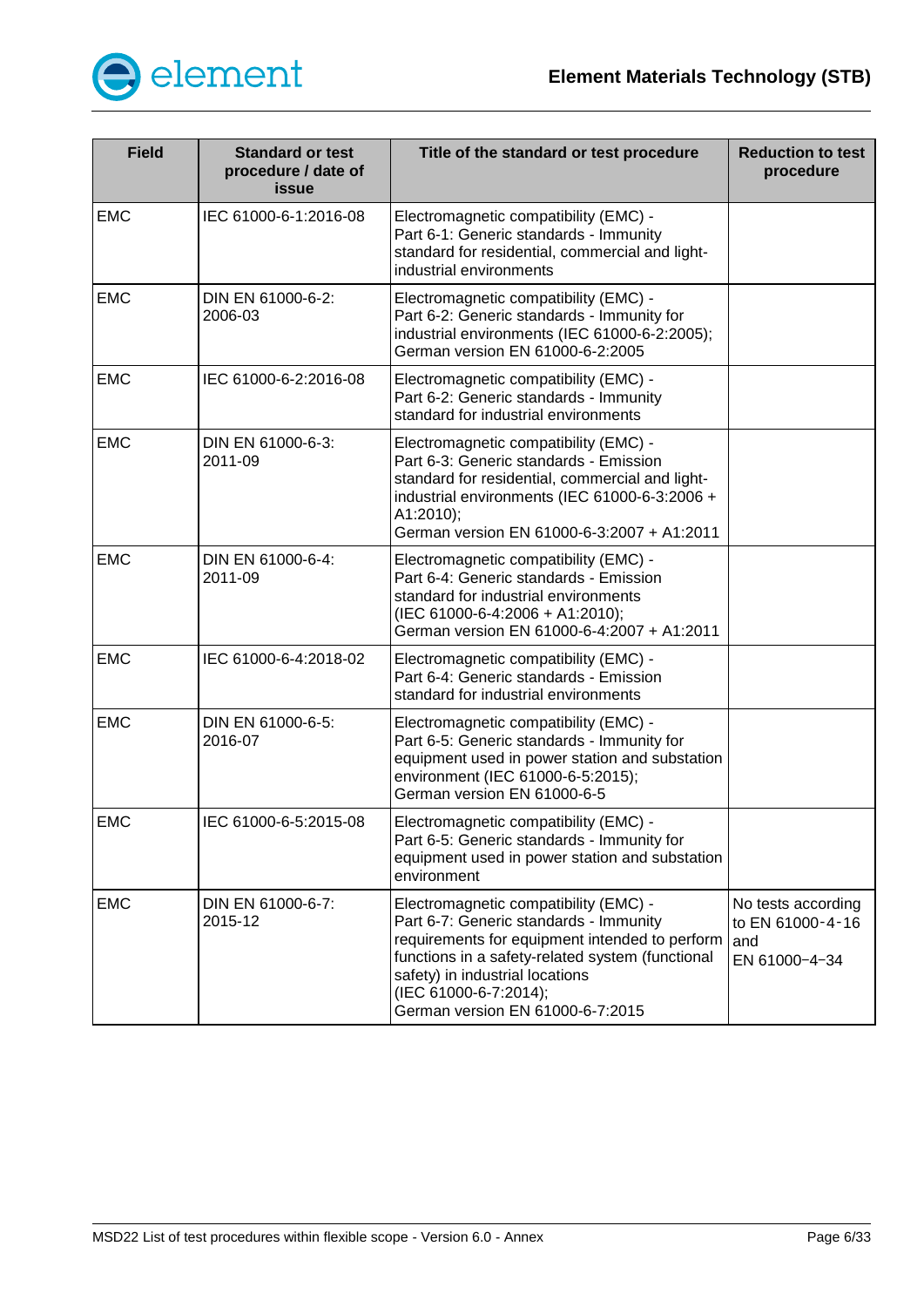

<span id="page-6-0"></span>

| <b>Field</b> | <b>Standard or test</b><br>procedure / date of<br>issue | Title of the standard or test procedure                                                                                                                                                                                                               | <b>Reduction to test</b><br>procedure                                                                                                                           |
|--------------|---------------------------------------------------------|-------------------------------------------------------------------------------------------------------------------------------------------------------------------------------------------------------------------------------------------------------|-----------------------------------------------------------------------------------------------------------------------------------------------------------------|
|              | 1.1.3.                                                  | <b>Product family standards</b>                                                                                                                                                                                                                       |                                                                                                                                                                 |
| <b>EMC</b>   | DIN EN 55011:2018-05                                    | Industrial, scientific and medical equipment -<br>Radio-frequency disturbance characteristics -<br>Limits and methods of measurement<br>(CISPR 11:2015, modified + A1:2017);<br>German version EN 55011:2016 + A1:2017                                | No measurement of<br>conducted<br>disturbances at d.c.<br>power ports of Grid<br><b>Connected Power</b><br>Converters<br>(GCPCs) according<br>to clause 8.2.2.2 |
| <b>EMC</b>   | CISPR 11:2015-06 +<br>A1:2016-06                        | Industrial, scientific and medical equipment -<br>Radio-frequency disturbance characteristics -<br>Limits and methods of measurement                                                                                                                  | No measurement of<br>conducted<br>disturbances at d.c.<br>power ports of Grid<br><b>Connected Power</b><br>Converters<br>(GCPCs) according<br>to clause 8.2.2.2 |
| <b>EMC</b>   | DIN EN 55012:2010-04                                    | Vehicles, boats and internal combustion<br>engines - Radio disturbance characteristics -<br>Limits and methods of measurement for the<br>protection of off-board receivers<br>(IEC/CISPR 12:2007 + A1:2009)<br>German version EN 55012:2007 + A1:2009 | No tests of vehicles<br>and boats with a<br>length exceeding 3<br>m                                                                                             |
| <b>EMC</b>   | DIN EN 55013:2017-03                                    | Sound and television broadcast receivers and<br>associated equipment - Radio disturbance<br>characteristics - Limits and methods of<br>measurement (CISPR 13:2009, modified +<br>AMD1:2015, modified);<br>German version EN 55013:2013 + A1:2016      |                                                                                                                                                                 |
| <b>EMC</b>   | CISPR 13:2009-06+<br>A1:2015-01                         | Sound and television broadcast receivers and<br>associated equipment - Radio disturbance<br>characteristics - Limits and methods of<br>measurement                                                                                                    |                                                                                                                                                                 |
| <b>EMC</b>   | DIN EN 55014-1:2018-08                                  | Electromagnetic compatibility - Requirements<br>for household appliances, electric tools and<br>similar apparatus -<br>Part 1: Emission (CISPR 14-1:2016 +<br>COR1:2016);<br>German version EN 55014-1:2017                                           | No TEM cell; no<br>testing according to<br>EN 61000-4-20 and<br>EN 61000-4-22                                                                                   |
| <b>EMC</b>   | DIN EN 55014-2:2016-01                                  | Electromagnetic compatibility - Requirements<br>for household appliances, electric tools and<br>similar apparatus -<br>Part 2: Immunity - Product family standard<br>(CISPR 14-2:2015);<br>German version EN 55014-2:2015                             |                                                                                                                                                                 |
| <b>EMC</b>   | DIN EN 55015:2016-04                                    | Limits and methods of measurement of radio<br>disturbance characteristics of electrical lighting<br>and similar equipment (CISPR 15:2013 +<br>IS1:2013 + IS2:2013 + A1:2015);<br>German version EN 55015:2013 + A1:2015                               |                                                                                                                                                                 |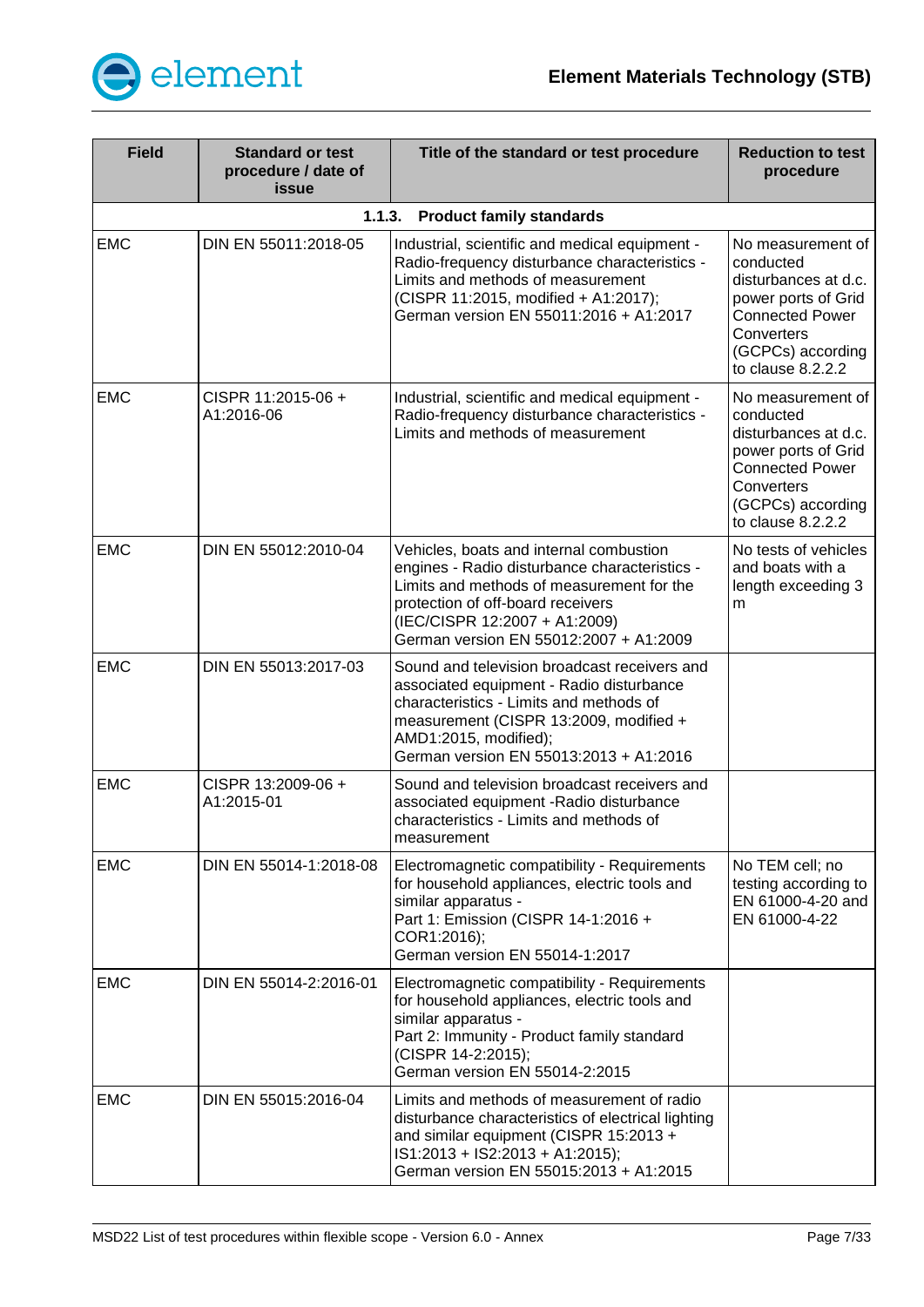

| <b>Field</b> | <b>Standard or test</b><br>procedure / date of<br>issue | Title of the standard or test procedure                                                                                                                                                        | <b>Reduction to test</b><br>procedure |
|--------------|---------------------------------------------------------|------------------------------------------------------------------------------------------------------------------------------------------------------------------------------------------------|---------------------------------------|
| <b>EMC</b>   | CISPR 15:2013-05 +<br>A1:2015-03                        | Limits and methods of measurement of radio<br>disturbance characteristics of electrical lighting<br>and similar equipment                                                                      |                                       |
| <b>EMC</b>   | DIN EN 55020:2007-09                                    | Sound and television broadcast receivers and<br>associated equipment - Immunity<br>characteristics - Limits and methods of<br>measurement (IEC/CISPR 20:2006);<br>German version EN 55020:2007 |                                       |
| <b>EMC</b>   | DIN EN 55020/A11:<br>2012-06                            | Sound and television broadcast receivers and<br>associated equipment - Immunity<br>characteristics - Limits and methods of<br>measurement;<br>German version EN 55020:2007/A11:2011            |                                       |
| <b>EMC</b>   | DIN EN 55020/A12:<br>2017-01                            | Sound and television broadcast receivers and<br>associated equipment - Immunity<br>characteristics - Limits and methods of<br>measurement:<br>German version EN 55020:2007/A12:2016            |                                       |
| <b>EMC</b>   | CISPR 20:2006-11 +<br>A1:2013-10                        | Sound and television broadcast receivers and<br>associated equipment -Immunity characteristics<br>- Limits and methods of measurement                                                          |                                       |
| <b>EMC</b>   | DIN EN 55022:2011-12                                    | Information technology equipment - Radio<br>disturbance characteristics - Limits and<br>methods of measurement (CISPR 22:2008,<br>modified);<br>German version EN 55022:2010                   |                                       |
| <b>EMC</b>   | CISPR 22:2008-09                                        | Information technology equipment - Radio<br>disturbance characteristics - Limits and<br>methods of measurement                                                                                 |                                       |
| <b>EMC</b>   | DIN EN 55024:2016-05                                    | Information technology equipment - Immunity<br>characteristics - Limits and methods of<br>measurement (CISPR 24:2010 + Cor.:2011 +<br>A1:2015);<br>German version EN 55024:2010 + A1:2015      |                                       |
| <b>EMC</b>   | DIN EN 55032:2016-02                                    | Electromagnetic compatibility of multimedia<br>equipment - Emission Requirements<br>(CISPR 32:2015);<br>German version EN 55032:2015                                                           |                                       |
| <b>EMC</b>   | DIN EN 55032/A11:<br>2021-03                            | Electromagnetic compatibility of multimedia<br>equipment - Emission Requirements;<br>German version EN 55032:2015/A11:2020                                                                     |                                       |
| <b>EMC</b>   | CISPR 32:2015-03 +<br>A1:2019-10                        | Electromagnetic compatibility of multimedia<br>equipment - Emission requirements                                                                                                               |                                       |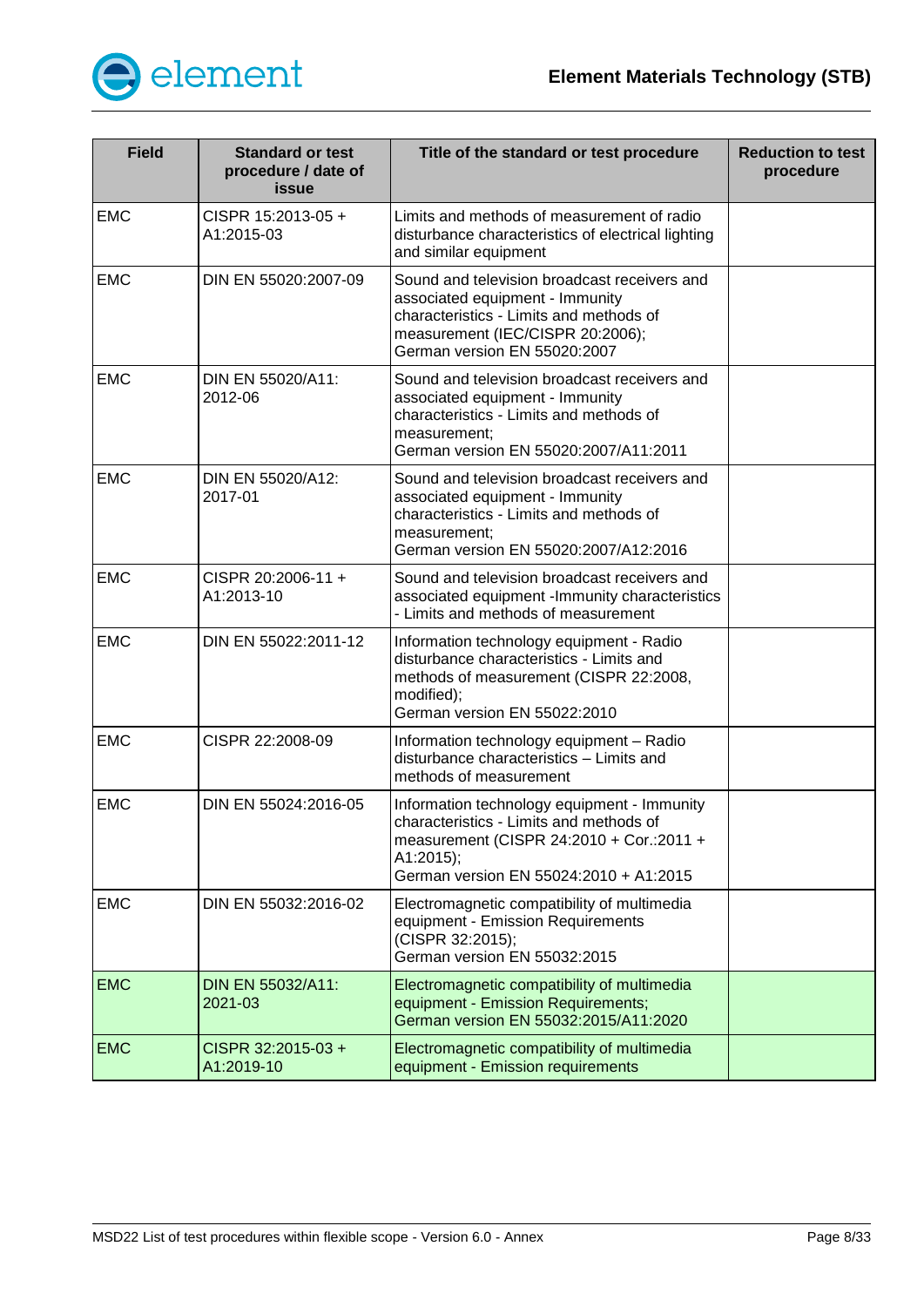

| <b>Field</b> | <b>Standard or test</b><br>procedure / date of<br>issue | Title of the standard or test procedure                                                                                                                                                                                               | <b>Reduction to test</b><br>procedure                                                                              |
|--------------|---------------------------------------------------------|---------------------------------------------------------------------------------------------------------------------------------------------------------------------------------------------------------------------------------------|--------------------------------------------------------------------------------------------------------------------|
| <b>EMC</b>   | DIN EN 55035:2018-04                                    | Electromagnetic compatibility of multimedia<br>equipment - Immunity requirements<br>(CISPR 35:2016, modified);<br>German version EN 55035:2017                                                                                        | No testing of xDSL<br>ports to broadband<br>impulsive<br>conducted<br>disturbances<br>according to<br>clause 4.2.7 |
| <b>EMC</b>   | CISPR 35:2016-08                                        | Electromagnetic compatibility of multimedia<br>equipment - Immunity requirements                                                                                                                                                      | No testing of xDSL<br>ports to broadband<br>impulsive<br>conducted<br>disturbances<br>according to<br>clause 4.2.7 |
| <b>EMC</b>   | DIN EN 50065-1:2012-01                                  | Signalling on low-voltage electrical installations<br>in the frequency range 3 kHz to 148,5 kHz -<br>Part 1: General requirements, frequency bands<br>and electromagnetic disturbances;<br>German version EN 50065-1:2011             |                                                                                                                    |
| <b>EMC</b>   | DIN EN 55103-1:2013-11                                  | Electromagnetic compatibility - Product family<br>standard for audio, video, audio-visual and<br>entertainment lighting control apparatus for<br>professional use -<br>Part 1: Emissions;<br>German version EN 55103-1:2009 + A1:2012 |                                                                                                                    |
| <b>EMC</b>   | DIN EN 55103-2:2010-07                                  | Electromagnetic compatibility - Product family<br>standard for audio, video, audio-visual and<br>entertainment lighting control apparatus for<br>professional use -<br>Part 2: Immunity;<br>German version EN 55103-2:2009            |                                                                                                                    |
| <b>EMC</b>   | DIN EN 50121-3-2:<br>2017-11                            | Railway applications - Electromagnetic<br>compatibility -<br>Part 3-2: Rolling stock - Apparatus;<br>German version EN 50121-3-2:2016                                                                                                 |                                                                                                                    |
| <b>EMC</b>   | IEC 62236-3-2:2018-02                                   | Railway applications - Electromagnetic<br>compatibility -<br>Part 3-2: Rolling stock - Apparatus                                                                                                                                      |                                                                                                                    |
| <b>EMC</b>   | DIN EN 50121-4:2017-11                                  | Railway applications - Electromagnetic<br>compatibility -<br>Part 4: Emission and immunity of the signalling<br>and telecommunications apparatus;<br>German version EN 50121-4:2016                                                   |                                                                                                                    |
| <b>EMC</b>   | IEC 62236-4:2018-02                                     | Railway applications - Electromagnetic<br>compatibility -<br>Part 4: Emission and immunity of the signalling<br>and telecommunications apparatus                                                                                      |                                                                                                                    |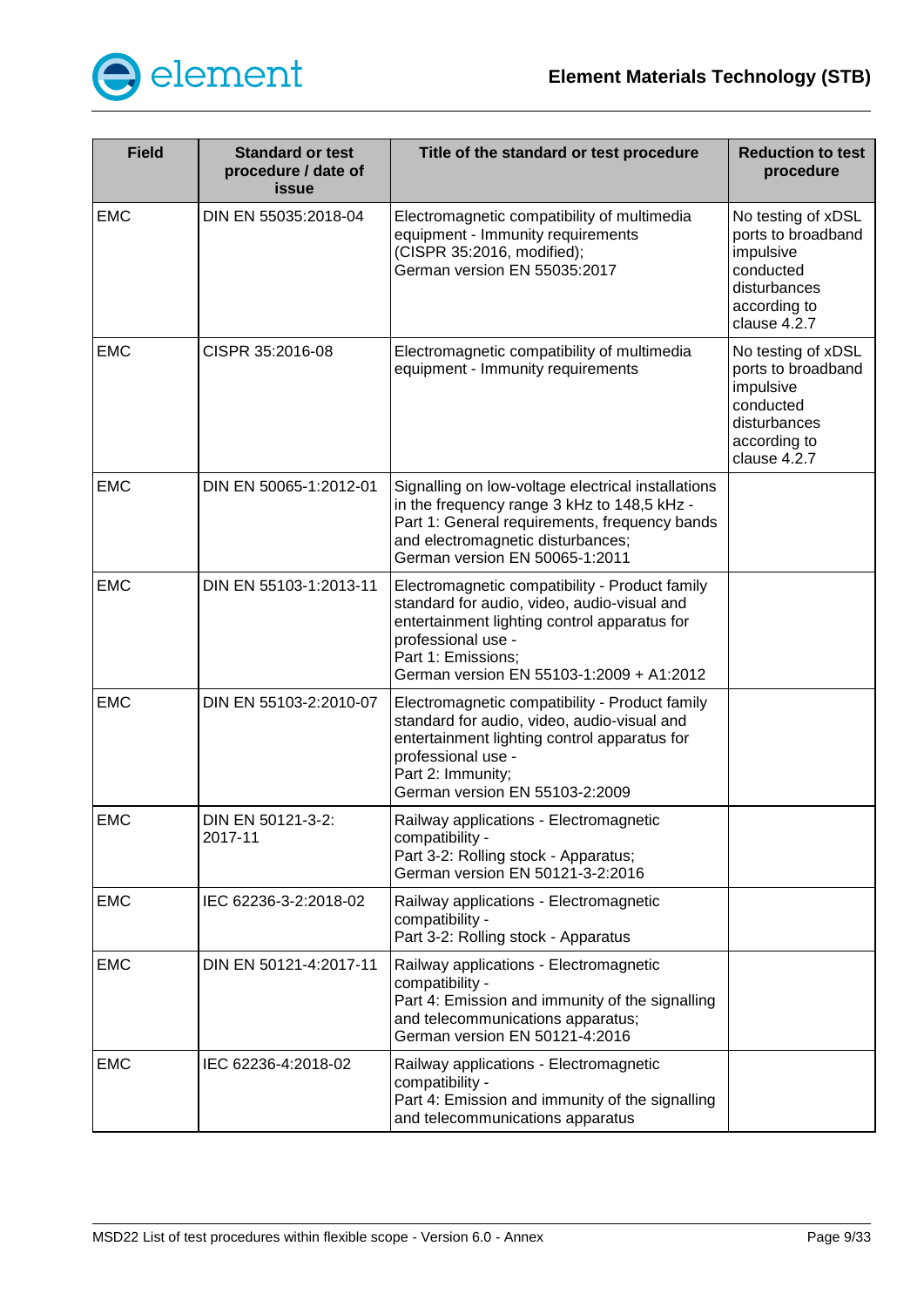

| <b>Field</b> | <b>Standard or test</b><br>procedure / date of<br><b>issue</b> | Title of the standard or test procedure                                                                                                                                                                                                                                                                                                   | <b>Reduction to test</b><br>procedure |
|--------------|----------------------------------------------------------------|-------------------------------------------------------------------------------------------------------------------------------------------------------------------------------------------------------------------------------------------------------------------------------------------------------------------------------------------|---------------------------------------|
| <b>EMC</b>   | DIN EN 50130-4:2015-04                                         | Alarm systems -<br>Part 4: Electromagnetic compatibility - Product<br>family standard: Immunity requirements for<br>components of fire, intruder, hold up, CCTV,<br>access control and social alarm systems;<br>German version EN 50130-4:2011 + A1:2014                                                                                  |                                       |
| <b>EMC</b>   | DIN EN 50155:2008-03                                           | Railway applications - Electronic equipment<br>used on rolling stock;<br>German version EN 50155:2007                                                                                                                                                                                                                                     |                                       |
| <b>EMC</b>   | DIN EN 50155:2018-05                                           | Railway applications - Rolling stock - Electronic<br>equipment;<br>German version EN 50155:2017                                                                                                                                                                                                                                           |                                       |
| <b>EMC</b>   | DIN EN 50270:2015-10                                           | Electromagnetic compatibility - Electrical<br>apparatus for the detection and measurement<br>of combustible gases, toxic gases or oxygen;<br>German version EN 50270:2015                                                                                                                                                                 |                                       |
| <b>EMC</b>   | DIN EN 60945:2003-07                                           | Maritime navigation and radiocommunication<br>equipment and systems - General requirements<br>- Methods of testing and required test results<br>(IEC 60945:2002); German version<br>EN 60945:2002                                                                                                                                         |                                       |
| <b>EMC</b>   | DIN EN 60974-10:<br>2016-10                                    | Arc welding equipment -<br>Part 10: Electromagnetic compatibility (EMC)<br>requirements (IEC 60974-10:2014 + A1:2015);<br>German version EN 60974-10:2014 + A1:2015                                                                                                                                                                       |                                       |
| <b>EMC</b>   | DIN EN 61000-3-2:<br>2015-03                                   | Electromagnetic compatibility (EMC) - Part 3-2:<br>Limits - Limits for harmonic current emissions<br>(equipment input current $\leq$ 16 A per phase)<br>(IEC 61000-3-2:2014);<br>German version EN 61000-3-2:2014                                                                                                                         |                                       |
| <b>EMC</b>   | IEC 61000-3-2:2018-01                                          | Electromagnetic compatibility (EMC) -<br>Part 3-2: Limits - Limits for harmonic current<br>emissions (equipment input current $\leq$ 16 A per<br>phase)                                                                                                                                                                                   |                                       |
| <b>EMC</b>   | DIN EN 61000-3-3:<br>2014-03                                   | Electromagnetic compatibility (EMC) -<br>Part 3-3: Limits - Limitation of voltage changes,<br>voltage fluctuations and flicker in public low-<br>voltage supply systems, for equipment with<br>rated current $\leq$ 16 A per phase and not subject<br>to conditional connection (IEC 61000-3-3:2013);<br>German version EN 61000-3-3:2013 |                                       |
| <b>EMC</b>   | IEC 61000-3-3:2013-05 +<br>A1:2017-05                          | Electromagnetic compatibility (EMC) -<br>Part 3-3: Limits - Limitation of voltage changes,<br>voltage fluctuations and flicker in public low-<br>voltage supply systems, for equipment with<br>rated current $\leq 16$ A per phase and not subject<br>to conditional connection                                                           |                                       |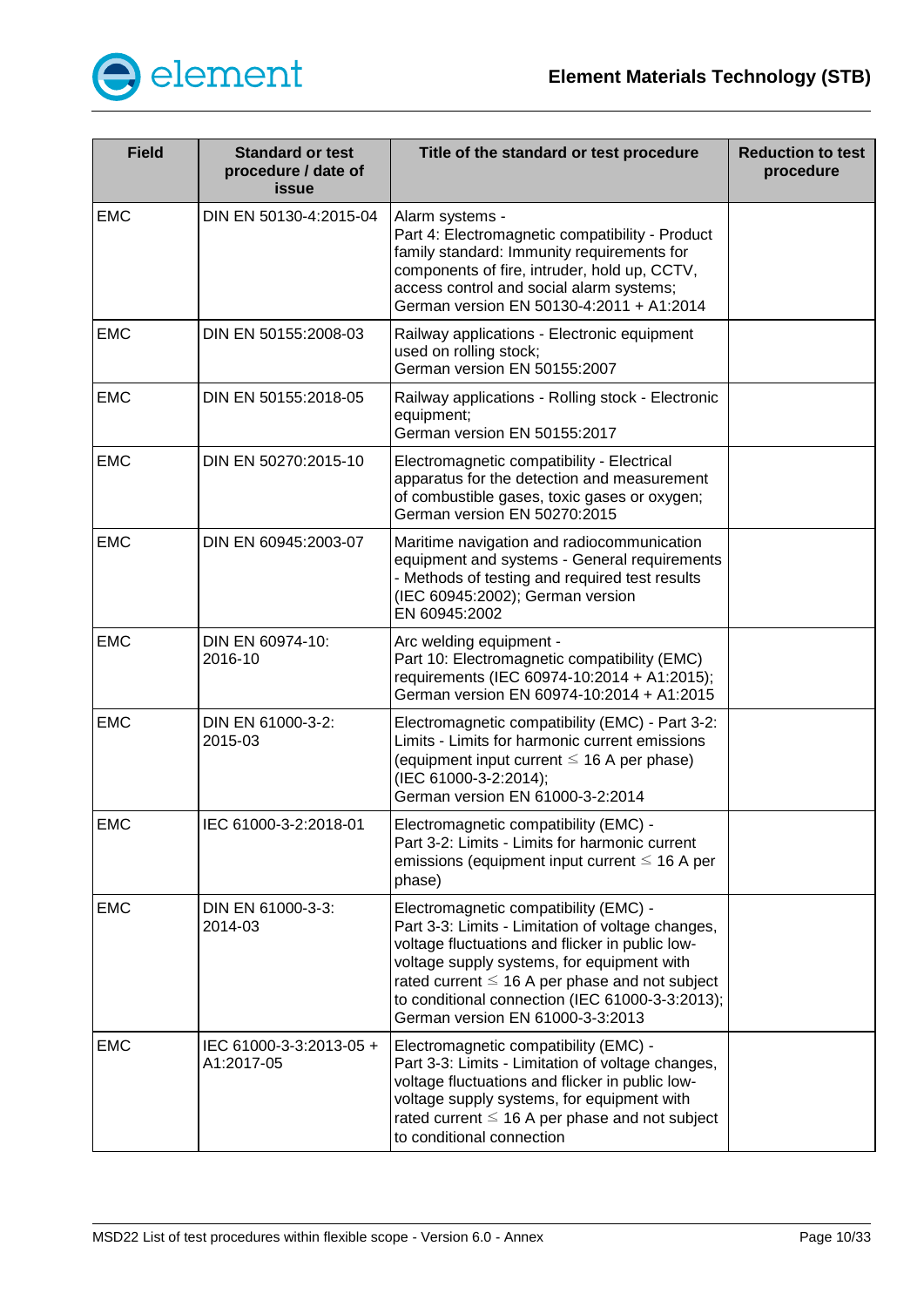

| <b>Field</b> | <b>Standard or test</b><br>procedure / date of<br>issue | Title of the standard or test procedure                                                                                                                                                                                                                                                                                                                                      | <b>Reduction to test</b><br>procedure                       |
|--------------|---------------------------------------------------------|------------------------------------------------------------------------------------------------------------------------------------------------------------------------------------------------------------------------------------------------------------------------------------------------------------------------------------------------------------------------------|-------------------------------------------------------------|
| <b>EMC</b>   | DIN EN 61131-2:2008-04                                  | Programmable controllers -<br>Part 2: Equipment requirements and tests<br>(IEC 61131-2:2007);<br>German version EN 61131-2:2007                                                                                                                                                                                                                                              | <b>EMC</b> tests<br>according to<br>clauses 8 and 9<br>only |
| <b>EMC</b>   | IEC 61131-2:2017-08                                     | Industrial-process measurement and control -<br>Programmable controllers -<br>Part 2: Equipment requirements and tests                                                                                                                                                                                                                                                       | <b>EMC</b> tests<br>according to<br>clause 7 only           |
| <b>EMC</b>   | DIN EN 61204-3:2001-10                                  | Low-voltage power supplies DC output -<br>Part 3: Electromagnetic compatibility (EMC)<br>(IEC 61204-3:2000);<br>German version EN 61204-3:2000                                                                                                                                                                                                                               |                                                             |
| <b>EMC</b>   | IEC 61204-3:2016-10                                     | Low-voltage switch mode power supplies -<br>Part 3: Electromagnetic compatibility (EMC)                                                                                                                                                                                                                                                                                      |                                                             |
| <b>EMC</b>   | I.S. EN IEC 61326-1:2021<br>$(2021 - 07 - 02)$          | Electrical equipment for measurement, control<br>and laboratory use - EMC requirements -<br>Part 1: General requirements;<br>Irish version of EN IEC 61326-1:2021                                                                                                                                                                                                            |                                                             |
| <b>EMC</b>   | IEC 61326-1:2020-10                                     | Electrical equipment for measurement, control<br>and laboratory use - EMC requirements -<br>Part 1: General requirements                                                                                                                                                                                                                                                     |                                                             |
| <b>EMC</b>   | DIN EN 61326-2-1:<br>2013-08                            | Electrical equipment for measurement, control<br>and laboratory use - EMC requirements -<br>Part 2-1: Particular requirements - Test<br>configurations, operational conditions and<br>performance criteria for sensitive test and<br>measurement equipment for EMC unprotected<br>applications (IEC 61326-2-1:2012);<br>German version EN 61326-2-1:2013                     |                                                             |
| <b>EMC</b>   | DIN EN 61326-2-2:<br>2013-08                            | Electrical equipment for measurement, control<br>and laboratory use - EMC requirements -<br>Part 2-2: Particular requirements - Test<br>configurations, operational conditions and<br>performance criteria for portable test,<br>measuring and monitoring equipment used in<br>low-voltage distribution systems<br>(IEC 61326-2-2:2012);<br>German version EN 61326-2-2:2013 |                                                             |
| <b>EMC</b>   | DIN EN 61326-2-3:<br>2013-07                            | Electrical equipment for measurement, control<br>and laboratory use - EMC requirements -<br>Part 2-3: Particular requirements - Test<br>configuration, operational conditions and<br>performance criteria for transducers with<br>integrated or remote signal conditioning<br>(IEC 61326-2-3:2012);<br>German version EN 61326-2-3:2013                                      |                                                             |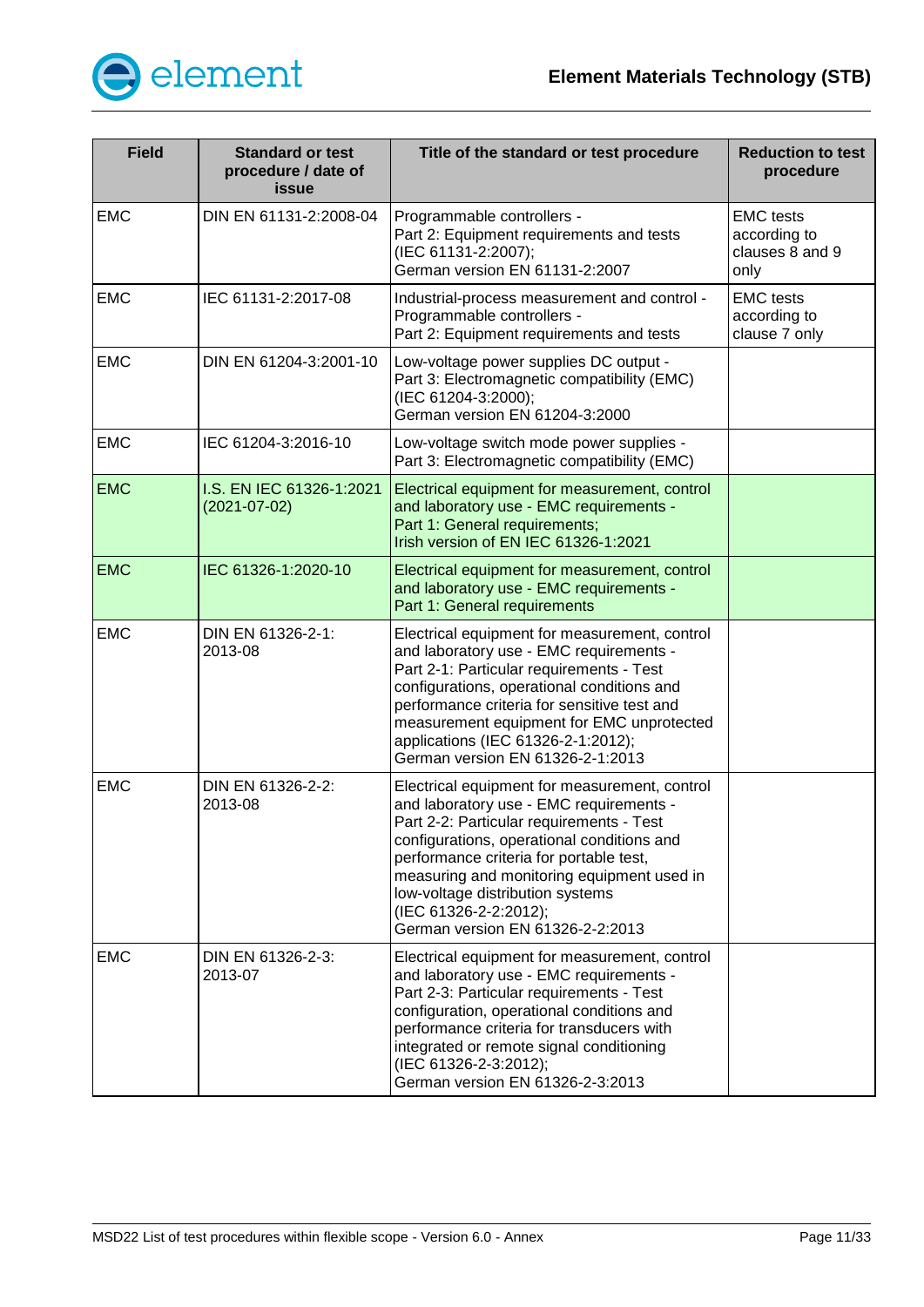

| <b>Field</b> | <b>Standard or test</b><br>procedure / date of<br>issue | Title of the standard or test procedure                                                                                                                                                                                                                                                                                                                                                                           | <b>Reduction to test</b><br>procedure |
|--------------|---------------------------------------------------------|-------------------------------------------------------------------------------------------------------------------------------------------------------------------------------------------------------------------------------------------------------------------------------------------------------------------------------------------------------------------------------------------------------------------|---------------------------------------|
| <b>EMC</b>   | DIN EN 61326-2-4:<br>2013-07                            | Electrical equipment for measurement, control<br>and laboratory use - EMC requirements -<br>Part 2-4: Particular requirements - Test<br>configurations, operational conditions and<br>performance criteria for insulation monitoring<br>devices according to IEC 61557-8 and for<br>equipment for insulation fault location according<br>to IEC 61557-9 (IEC 61326-2-4:2012);<br>German version EN 61326-2-4:2013 |                                       |
| <b>EMC</b>   | DIN EN 61326-2-5:<br>2013-08                            | Electrical equipment for measurement, control<br>and laboratory use - EMC requirements -<br>Part 2-5: Particular requirements - Test<br>configurations, operational conditions and<br>performance criteria for field devices with field<br>bus interfaces according to IEC 61784-1<br>(IEC 61326-2-5:2012);<br>German version EN 61326-2-5:2013                                                                   |                                       |
| <b>EMC</b>   | DIN EN 61326-3-1:<br>2018-04                            | Electrical equipment for measurement, control<br>and laboratory use - EMC requirements -<br>Part 3-1: Immunity requirements for safety-<br>related systems and for equipment intended to<br>perform safety-related functions (functional<br>safety) - General industrial applications<br>(IEC 61326-3-1:2017);<br>German version EN 61326-3-1:2017                                                                |                                       |
| <b>EMC</b>   | IEC 61326-3-1:2017-05                                   | Electrical equipment for measurement, control<br>and laboratory use - EMC requirements -<br>Part 3-1: Immunity requirements for safety-<br>related systems and for equipment intended to<br>perform safety-related functions (functional<br>safety) - General industrial applications                                                                                                                             |                                       |
| <b>EMC</b>   | DIN EN 61326-3-2:<br>2008-11                            | Electrical equipment for measurement, control<br>and laboratory use - EMC requirements -<br>Part 3-2: Immunity requirements for safety-<br>related systems and for equipment intended to<br>perform safety-related functions (functional<br>safety) - Industrial applications with specified<br>electromagnetic environment<br>(IEC 61326-3-2:2008);<br>German version EN 61326-3-2:2008                          |                                       |
| <b>EMC</b>   | IEC 61326-3-2:2017-05                                   | Electrical equipment for measurement, control<br>and laboratory use - EMC requirements -<br>Part 3-2: Immunity requirements for safety-<br>related systems and for equipment intended to<br>perform safety-related functions (functional<br>safety) - Industrial applications with specified<br>electromagnetic environment                                                                                       |                                       |
| <b>EMC</b>   | DIN EN 61547:2010-03                                    | Equipment for general lighting purposes - EMC<br>immunity requirements (IEC 61547:2009);<br>German version EN 61547:2009                                                                                                                                                                                                                                                                                          |                                       |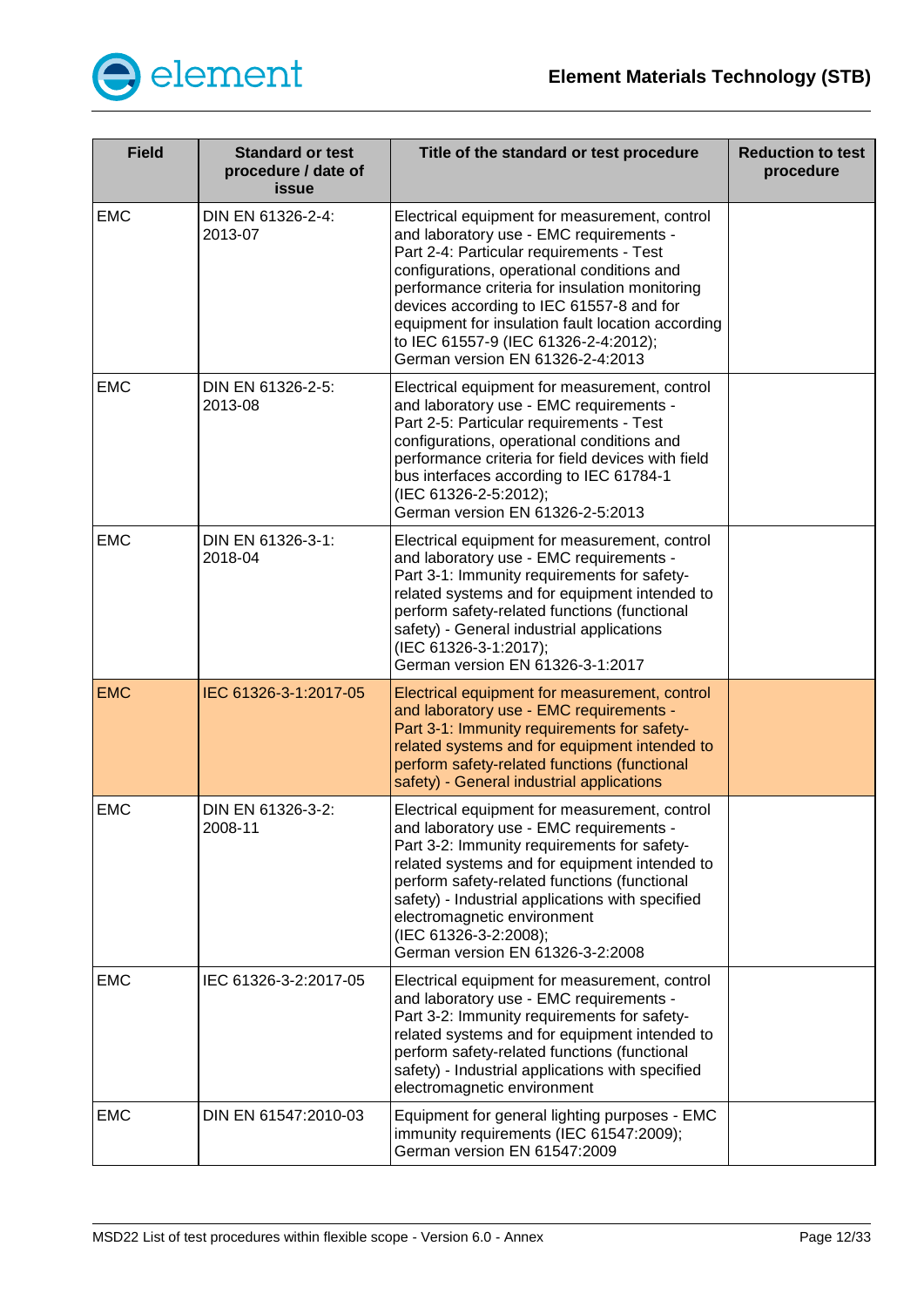

<span id="page-12-0"></span>

| <b>Field</b> | <b>Standard or test</b><br>procedure / date of<br>issue | Title of the standard or test procedure                                                                                                                                                                                                                                                                             | <b>Reduction to test</b><br>procedure                              |
|--------------|---------------------------------------------------------|---------------------------------------------------------------------------------------------------------------------------------------------------------------------------------------------------------------------------------------------------------------------------------------------------------------------|--------------------------------------------------------------------|
| <b>EMC</b>   | DIN EN 61800-3:2012-09                                  | Adjustable speed electrical power drive<br>systems -<br>Part 3: EMC requirements and specific test<br>methods (IEC 61800-3:2004 + A1:2011);<br>German version EN 61800-3:2004 + A1:2012                                                                                                                             | For test items with<br>rated current not<br>exceeding 32 A<br>only |
| <b>EMC</b>   | IEC 61800-3:2017-02                                     | Adjustable speed electrical power drive<br>systems -<br>Part 3: EMC requirements and specific test<br>methods                                                                                                                                                                                                       | For test items with<br>rated current not<br>exceeding 32 A<br>only |
| <b>EMC</b>   | DIN EN 62040-2:2006-07                                  | Uninterruptible power systems (UPS) -<br>Part 2: Electromagnetic compatibility (EMC)<br>requirements (IEC 62040-2:2005);<br>German version EN 62040-2:2006                                                                                                                                                          | For test items with<br>rated current not<br>exceeding 32 A<br>only |
| <b>EMC</b>   | IEC 62040-2:2016-11                                     | Uninterruptible power systems (UPS) -<br>Part 2: Electromagnetic compatibility (EMC)<br>requirements                                                                                                                                                                                                                | For test items with<br>rated current not<br>exceeding 32 A<br>only |
| <b>EMC</b>   | DIN EN 62135-2:2015-11                                  | Resistance welding equipment -<br>Part 2: Electromagnetic compatibility (EMC)<br>requirements (IEC 62135-2:2015);<br>German version EN 62135-2:2015                                                                                                                                                                 |                                                                    |
| <b>EMC</b>   | DIN EN 50498:2011-04                                    | Electromagnetic compatibility (EMC) - Product<br>family standard for aftermarket electronic<br>equipment in vehicles;<br>German version EN 50498:2010                                                                                                                                                               |                                                                    |
|              |                                                         | 1.1.4. EMC in the field of telecommunication according to Article 3.1 b) of RE and R&TTE Directive<br>respectively                                                                                                                                                                                                  |                                                                    |
| <b>EMC</b>   | ETSI EN 300 339 V1.1.1<br>$(1998-06)$                   | Electromagnetic compatibility and Radio<br>spectrum Matters (ERM);<br>General ElectroMagnetic Compatibility (EMC)<br>for radio communications equipment                                                                                                                                                             |                                                                    |
| <b>EMC</b>   | ETSI EN 300 386 V2.1.1<br>$(2016-07)$                   | Telecommunication network equipment;<br>ElectroMagnetic Compatibility (EMC)<br>requirements;<br>Harmonised Standard covering the essential<br>requirements of the Directive 2014/30/EU                                                                                                                              |                                                                    |
| <b>EMC</b>   | ETSI EN 301 489-1<br>V2.2.3 (2019-11)                   | ElectroMagnetic Compatibility (EMC) standard<br>for radio equipment and services;<br>Part 1: Common technical requirements;<br>Harmonised Standard for ElectroMagnetic<br>Compatibility                                                                                                                             |                                                                    |
| <b>EMC</b>   | ETSI EN 301 489-3<br>V2.1.1 (2019-03)                   | ElectroMagnetic Compatibility (EMC) standard<br>for radio equipment and services;<br>Part 3: Specific conditions for Short-Range<br>Devices (SRD) operating on frequencies<br>between 9 kHz and 246 GHz;<br>Harmonised Standard covering the essential<br>requirements of article 3.1(b) of<br>Directive 2014/53/EU | Radio devices with<br>carrier frequency up<br>to 40 GHz            |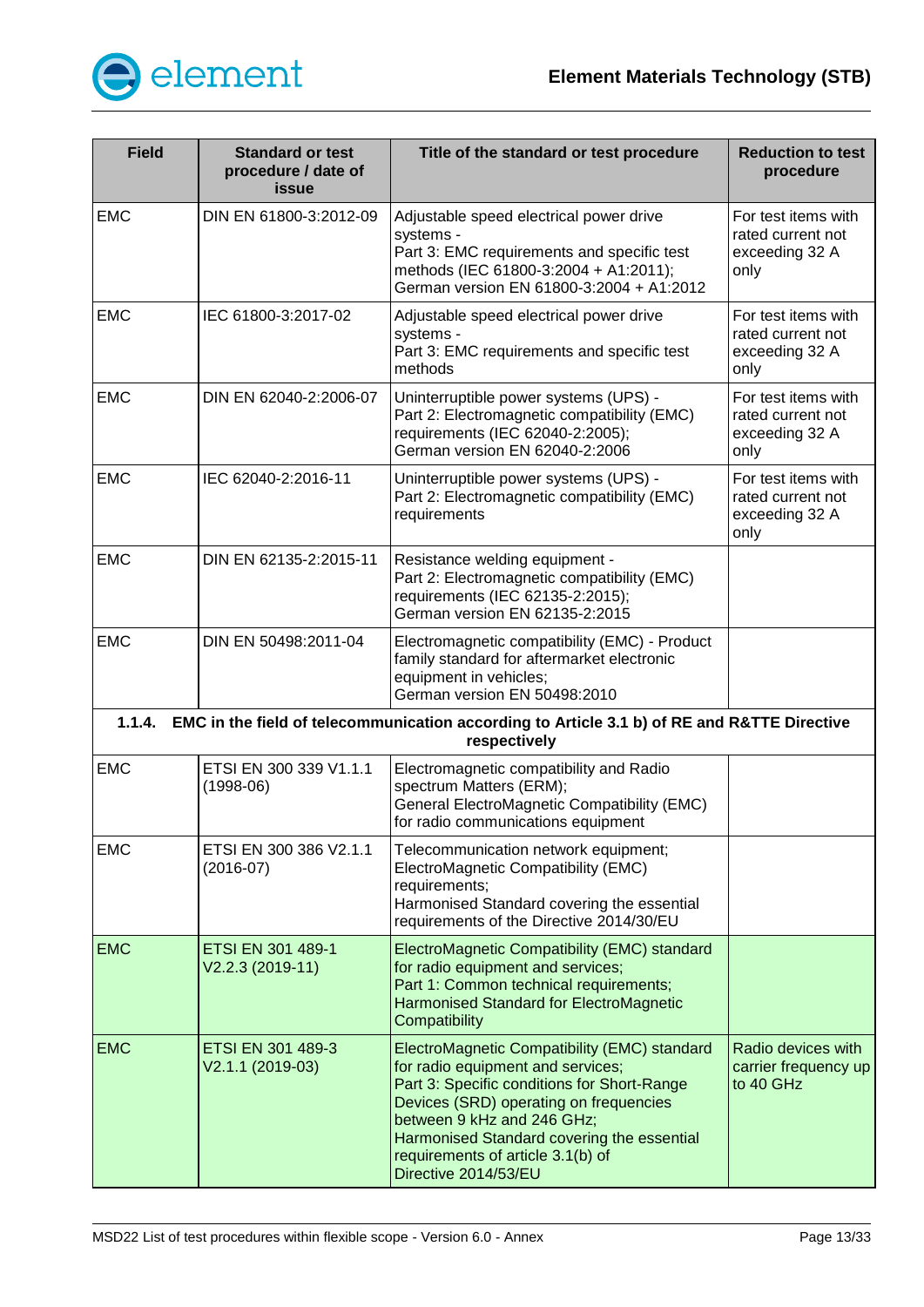

| <b>Field</b> | <b>Standard or test</b><br>procedure / date of<br>issue | Title of the standard or test procedure                                                                                                                                                                                                                                                                                                                         | <b>Reduction to test</b><br>procedure         |
|--------------|---------------------------------------------------------|-----------------------------------------------------------------------------------------------------------------------------------------------------------------------------------------------------------------------------------------------------------------------------------------------------------------------------------------------------------------|-----------------------------------------------|
| <b>EMC</b>   | <b>ETSI EN 301 489-4</b><br>V3.2.1 (2019-04)            | ElectroMagnetic Compatibility (EMC) standard<br>for radio equipment and services;<br>Part 4: Specific conditions for fixed radio links<br>and ancillary equipment;<br>Harmonised Standard covering the essential<br>requirements of article 3.1(b) of<br>Directive 2014/53/EU                                                                                   |                                               |
| <b>EMC</b>   | ETSI EN 301 489-5<br>V2.2.1 (2019-04)                   | ElectroMagnetic Compatibility (EMC) standard<br>for radio equipment and services;<br>Part 5: Specific conditions for Private land<br>Mobile Radio (PMR) and ancillary equipment<br>(speech and non-speech) and Terrestrial<br>Trunked Radio (TETRA);<br>Harmonised Standard covering the essential<br>requirements of article 3.1(b) of<br>Directive 2014/53/EU |                                               |
| <b>EMC</b>   | ETSI EN 301 489-6<br>V2.2.1 (2019-04)                   | ElectroMagnetic Compatibility (EMC) standard<br>for radio equipment and services;<br>Part 6: Specific conditions for Digital Enhanced<br><b>Cordless Telecommunications (DECT)</b><br>equipment;<br>Harmonised Standard covering the essential<br>requirements of article 3.1(b) of<br>Directive 2014/53/EU                                                     | No radio<br>communication<br>tester available |
| <b>EMC</b>   | ETSI EN 301 489-7<br>V1.3.1 (2005-11)                   | Electromagnetic compatibility and Radio<br>spectrum Matters (ERM);<br>ElectroMagnetic Compatibility (EMC) standard<br>for radio equipment and services;<br>Part 7: Specific conditions for mobile and<br>portable radio and ancillary equipment of digital<br>cellular radio telecommunications systems<br>(GSM and DCS)                                        | No radio<br>communication<br>tester available |
| <b>EMC</b>   | ETSI EN 301 489-9<br>V2.1.1 (2019-04)                   | ElectroMagnetic Compatibility (EMC) standard<br>for radio equipment and services;<br>Part 9: Specific conditions for wireless<br>microphones, similar Radio Frequency (RF)<br>audio link equipment, cordless audio and in-ear<br>monitoring devices;<br>Harmonised Standard covering the essential<br>requirements of article 3.1(b) of<br>Directive 2014/53/EU |                                               |
| <b>EMC</b>   | ETSI EN 301 489-13<br>V1.2.1 (2002-08)                  | Electromagnetic compatibility and Radio<br>spectrum Matters (ERM);<br>ElectroMagnetic Compatibility (EMC) standard<br>for radio equipment and services;<br>Part 13: Specific conditions for Citizens' Band<br>(CB) radio and ancillary equipment (speech and<br>non-speech)                                                                                     |                                               |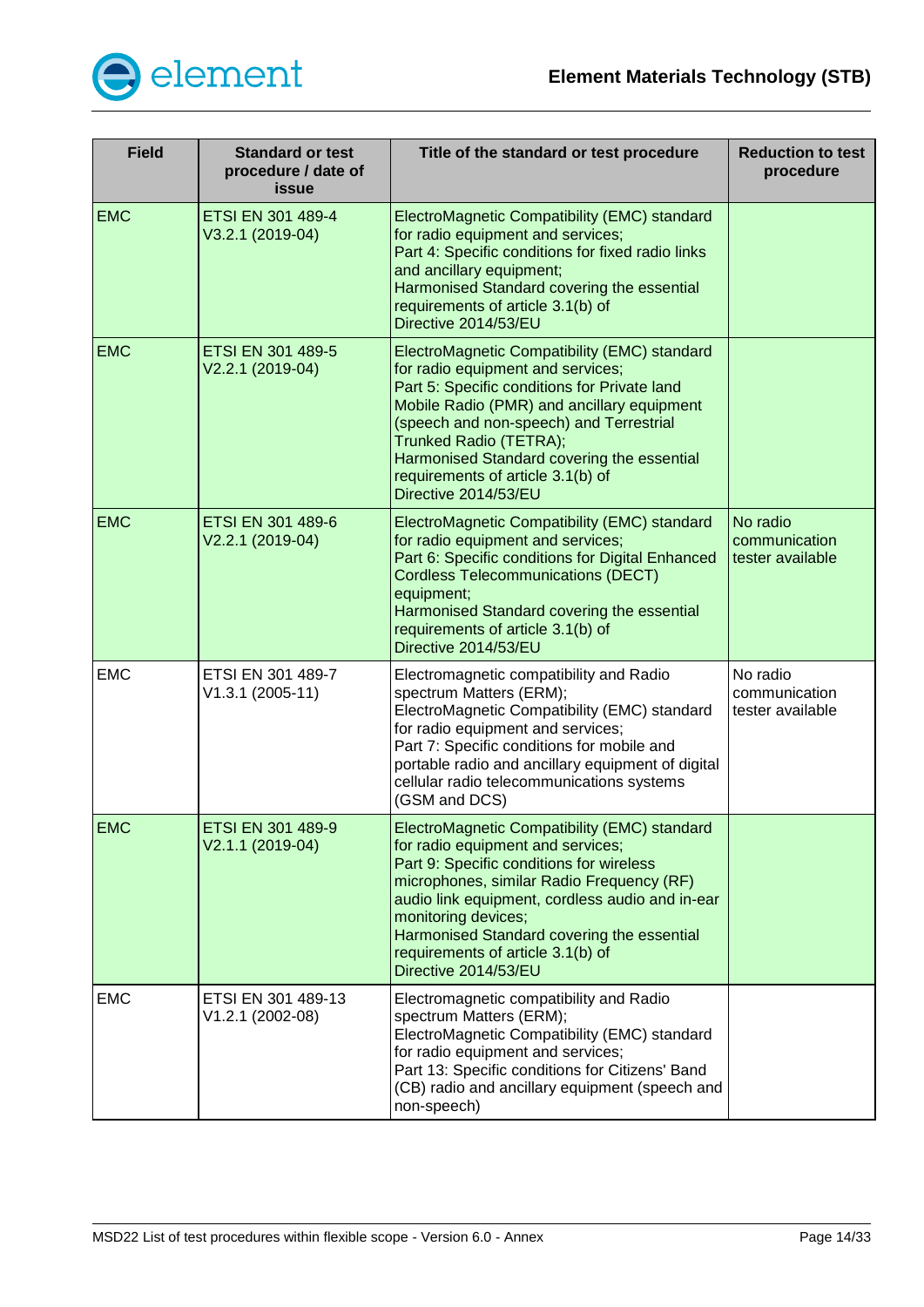

<span id="page-14-0"></span>

| <b>Field</b> | <b>Standard or test</b><br>procedure / date of<br><b>issue</b> | Title of the standard or test procedure                                                                                                                                                                                                                                             | <b>Reduction to test</b><br>procedure                   |
|--------------|----------------------------------------------------------------|-------------------------------------------------------------------------------------------------------------------------------------------------------------------------------------------------------------------------------------------------------------------------------------|---------------------------------------------------------|
| <b>EMC</b>   | ETSI EN 301 489-15<br>V2.2.1 (2019-04)                         | ElectroMagnetic Compatibility (EMC) standard<br>for radio equipment and services;<br>Part 15: Specific conditions for commercially<br>available amateur radio equipment;<br>Harmonised Standard covering the essential<br>requirements of article 3.1(b) of<br>Directive 2014/53/EU |                                                         |
| <b>EMC</b>   | ETSI EN 301 489-16<br>V1.2.1 (2002-08)                         | Electromagnetic compatibility and Radio<br>spectrum Matters (ERM);<br>ElectroMagnetic Compatibility (EMC) standard<br>for radio equipment and services;<br>Part 16: Specific conditions for analogue<br>cellular radio communications equipment,<br>mobile and portable             |                                                         |
| <b>EMC</b>   | ETSI EN 301 489-17<br>V3.2.4 (2020-09)                         | ElectroMagnetic Compatibility (EMC) standard<br>for radio equipment and services;<br>Part 17: Specific conditions for Broadband Data<br><b>Transmission Systems;</b><br><b>Harmonised Standard for ElectroMagnetic</b><br>Compatibility                                             |                                                         |
| <b>EMC</b>   | ETSI EN 301 489-25<br>V2.3.2 (2005-07)                         | Electromagnetic compatibility and Radio<br>spectrum Matters (ERM);<br>ElectroMagnetic Compatibility (EMC) standard<br>for radio equipment and services;<br>Part 25: Specific conditions for CDMA 1x<br>spread spectrum Mobile Stations and ancillary<br>equipment                   |                                                         |
| <b>EMC</b>   | ETSI EN 301 489-34<br>V2.1.1 (2019-04)                         | ElectroMagnetic Compatibility (EMC) standard<br>for radio equipment and services;<br>Part 34: Specific conditions for External Power<br>Supply (EPS) for mobile phones;<br>Harmonised Standard covering the essential<br>requirements of article 6 of<br>Directive 2014/30/EU       |                                                         |
| <b>EMC</b>   | Draft ETSI EN 301 489-52<br>V1.1.2 (2020-12)                   | ElectroMagnetic Compatibility (EMC) standard<br>for radio equipment and services;<br>Part 52: Specific conditions for Cellular<br>Communication User Equipment (UE) radio and<br>ancillary equipment;<br>Harmonised Standard for ElectroMagnetic<br>Compatibility                   | No radio<br>communication<br>tester available           |
|              |                                                                | 1.1.5.<br><b>EMF/EMCE</b>                                                                                                                                                                                                                                                           |                                                         |
| <b>EMC</b>   | DIN EN 50364:2010-11                                           | Limitation of human exposure to<br>electromagnetic fields from devices operating in<br>the frequency range 0 Hz to 300 GHz, used in<br>Electronic Article Surveillance (EAS), Radio<br>Frequency Identification (RFID) and similar<br>applications;<br>German version EN 50364:2010 | Highest frequency<br>of test range limited<br>to 40 GHz |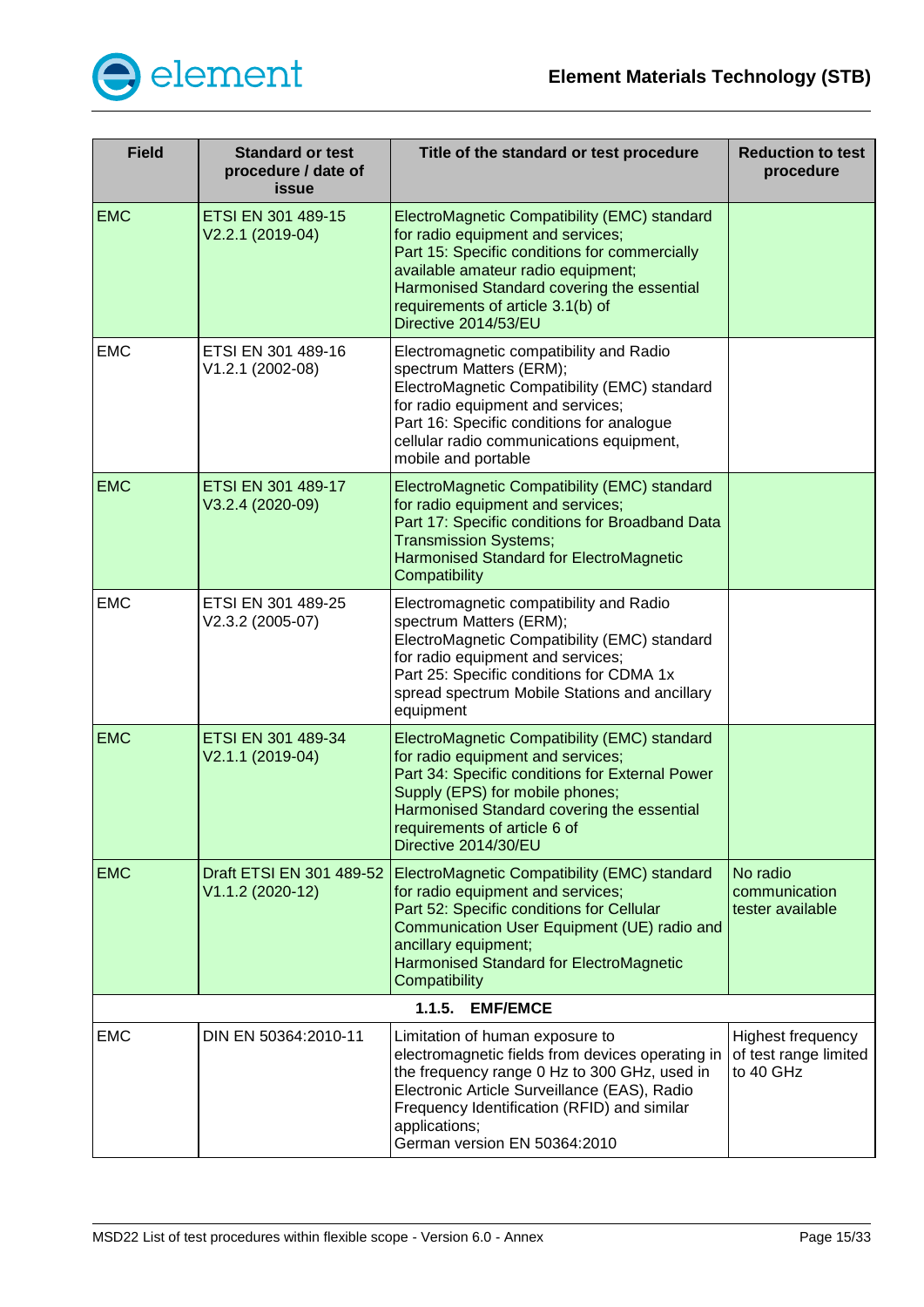

| <b>Field</b> | <b>Standard or test</b><br>procedure / date of<br><b>issue</b> | Title of the standard or test procedure                                                                                                                                                                                                                                                                                                                               | <b>Reduction to test</b><br>procedure                                                                                                                                               |
|--------------|----------------------------------------------------------------|-----------------------------------------------------------------------------------------------------------------------------------------------------------------------------------------------------------------------------------------------------------------------------------------------------------------------------------------------------------------------|-------------------------------------------------------------------------------------------------------------------------------------------------------------------------------------|
| <b>EMC</b>   | EN 50364:2018-01                                               | Product standard for human exposure to<br>electromagnetic fields from devices operating in<br>the frequency range 0 Hz to 300 GHz, used in<br>Electronic Article Surveillance (EAS), Radio<br>Frequency Identification (RFID) and similar<br>applications                                                                                                             | Highest frequency<br>of test range limited<br>to 40 GHz                                                                                                                             |
| <b>EMC</b>   | DIN EN 62233:2008-11                                           | Measurement methods for electromagnetic<br>fields of household appliances and similar<br>apparatus with regard to human exposure<br>(IEC 62233:2005, modified);<br>German version EN 62233:2008                                                                                                                                                                       | Simplified test<br>procedures<br>according to<br>clause 5.5.4 only                                                                                                                  |
| <b>EMC</b>   | DIN EN 62311:2008-09                                           | Assessment of electronic and electrical<br>equipment related to human exposure<br>restrictions for electromagnetic fields (0 Hz -<br>300 GHz) (IEC 62311:2007, modified);<br>German version EN 62311:2008                                                                                                                                                             | Highest frequency<br>of test range limited<br>to 40 GHz; far and<br>near field<br>calculation<br>according to Annex<br>A and E and H<br>measurement<br>according to Annex<br>F only |
| <b>EMC</b>   | IEC 62311:2007-08                                              | Assessment of electronic and electrical<br>equipment related to human exposure<br>restrictions for electromagnetic fields (0 Hz -<br>300 GHz)                                                                                                                                                                                                                         | Highest frequency<br>of test range limited<br>to 40 GHz; far and<br>near field<br>calculation<br>according to Annex<br>A and E and H<br>measurement<br>according to Annex<br>F only |
| <b>EMC</b>   | DIN EN 62369-1:2010-03                                         | Evaluation of human exposure to<br>electromagnetic fields from short range devices<br>(SRDs) in various applications over the<br>frequency range 0 GHz to 300 GHz -<br>Part 1: Fields produced by devices used for<br>electronic article surveillance, radio frequency<br>identification and similar systems<br>(IEC 62369-1:2008);<br>German version EN 62369-1:2009 | Highest frequency<br>of test range limited<br>to 40 GHz; direct<br>measurements for<br>comparison against<br>reference values<br>according to<br>clause 4.2.2 only                  |
| <b>EMC</b>   | DIN EN 62479:2011-09                                           | Assessment of the compliance of low power<br>electronic and electrical equipment with the<br>basic restrictions related to human exposure to<br>electromagnetic fields (10 MHz to 300 GHz)<br>(IEC 62479:2010, modified);<br>German version EN 62479:2010                                                                                                             | Highest frequency<br>of test range limited<br>to 40 GHz                                                                                                                             |
| <b>EMC</b>   | IEC 62479:2010-06                                              | Assessment of the compliance of low-power<br>electronic and electrical equipment with the<br>basic restrictions related to human exposure to<br>electromagnetic fields (10 MHz to 300 GHz)                                                                                                                                                                            | Highest frequency<br>of test range limited<br>to 40 GHz                                                                                                                             |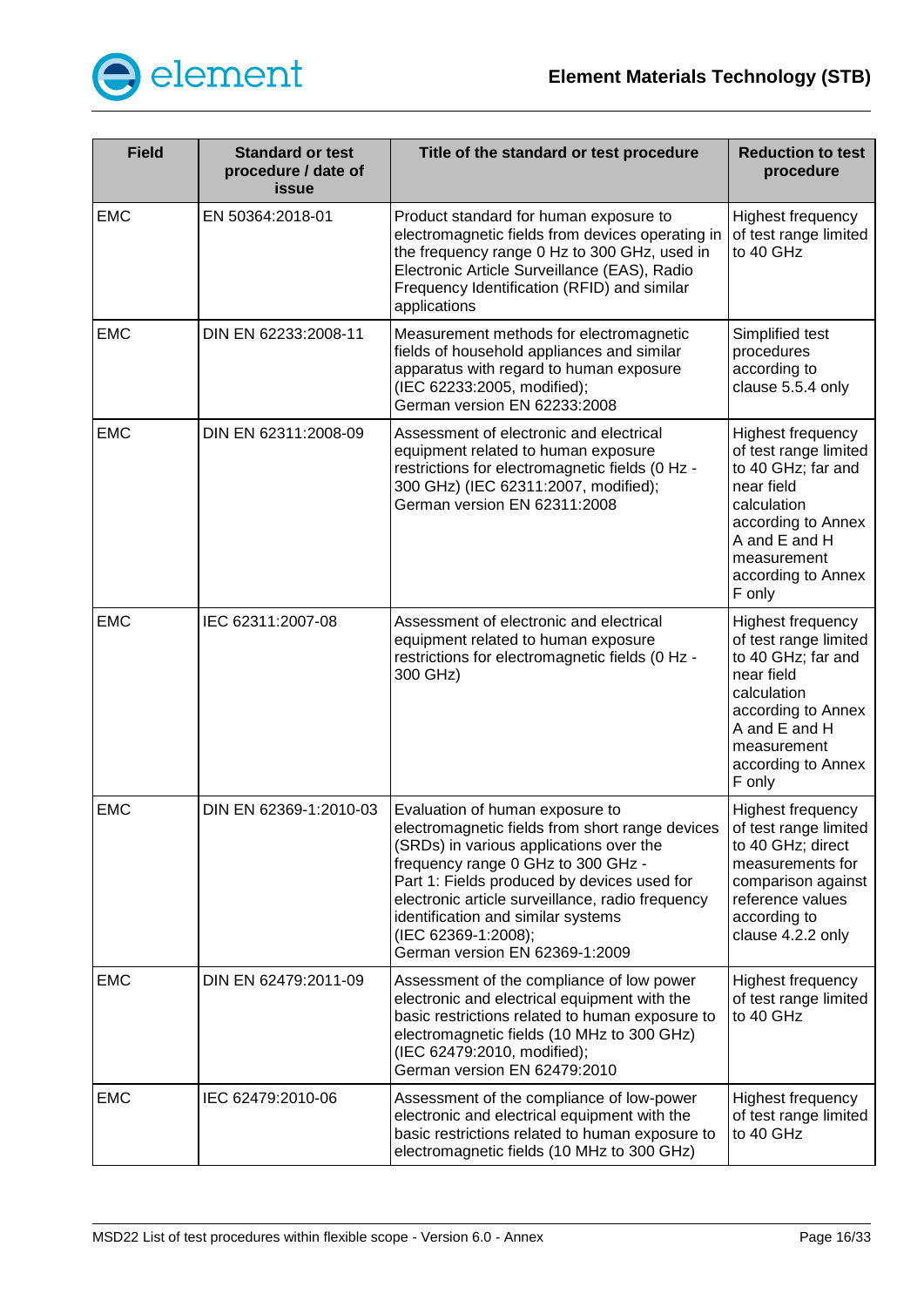

<span id="page-16-0"></span>

| <b>Field</b> | <b>Standard or test</b><br>procedure / date of<br>issue           | Title of the standard or test procedure                                                                                                                                                                                                             | <b>Reduction to test</b><br>procedure                                                                                                                  |
|--------------|-------------------------------------------------------------------|-----------------------------------------------------------------------------------------------------------------------------------------------------------------------------------------------------------------------------------------------------|--------------------------------------------------------------------------------------------------------------------------------------------------------|
| <b>EMC</b>   | IEEE C95.3-2002 (R2008)                                           | <b>IEEE Recommended Practice for</b><br>Measurements and Computations of Radio<br>Frequency Electromagnetic Fields With<br>Respect to Human Exposure to Such Fields,<br>100 kHz-300 GHz                                                             | <b>Highest frequency</b><br>of test range limited<br>to 40 GHz;<br>measurement<br>procedures for<br>external fields<br>according to<br>clause 6.3 only |
|              |                                                                   | 1.1.6.<br><b>Vehicles (Automotive)</b>                                                                                                                                                                                                              |                                                                                                                                                        |
| <b>EMC</b>   | DIN EN 55025:2018-03                                              | Vehicles, boats and internal combustion<br>engines - Radio disturbance characteristics -<br>Limits and methods of measurement for the<br>protection of on-board receivers<br>(CISPR 25:2016 + COR1:2017);<br>German version EN 55025:2017 + AC:2017 | Measurements of<br>components and<br>modules only                                                                                                      |
| <b>EMC</b>   | ISO 7637-2:2011-03<br>Edition 3                                   | Road vehicles - Electrical disturbances from<br>conduction and coupling -<br>Part 2: Electrical transient conduction along<br>supply lines only                                                                                                     |                                                                                                                                                        |
| <b>EMC</b>   | ISO 7637-3:2016-07<br>Edition 3                                   | Road vehicles - Electrical disturbances from<br>conduction and coupling -<br>Part 3: Electrical transient transmission by<br>capacitive and inductive coupling via lines other<br>than supply lines                                                 |                                                                                                                                                        |
| <b>EMC</b>   | ISO 10605:2008-07<br>Edition $2 +$<br>COR1:2010-03+<br>A1:2014-04 | Road vehicles - Test methods for electrical<br>disturbances from electrostatic discharge                                                                                                                                                            |                                                                                                                                                        |
| <b>EMC</b>   | ISO 11452-2:2019-01<br>Edition 3                                  | Road vehicles - Component test methods for<br>electrical disturbances from narrowband<br>radiated electromagnetic energy -<br>Part 2: Absorber-lined shielded enclosure                                                                             |                                                                                                                                                        |
| <b>EMC</b>   | ISO 11452-4:2020-04<br>Edition 5                                  | Road vehicles - Component test methods for<br>electrical disturbances from narrowband<br>radiated electromagnetic energy -<br>Part 4: Harness excitation methods                                                                                    | No tests with<br>tubular wave<br>coupler according<br>to clauses 6.2<br>and 9.3.2                                                                      |
| <b>EMC</b>   | ISO 11452-5:2002-04<br>Edition 2                                  | Road vehicles - Component test methods for<br>electrical disturbances from narrowband<br>radiated electromagnetic energy -<br>Part 5: Stripline                                                                                                     |                                                                                                                                                        |
| <b>EMC</b>   | ISO 11452-8:2015-06<br>Edition 2                                  | Road vehicles - Component test methods for<br>electrical disturbances from narrowband<br>radiated electromagnetic energy -<br>Part 8: Immunity to magnetic fields                                                                                   | No tests with<br>Helmholtz coil<br>according to<br>clauses 7.5<br>and 8.3.2                                                                            |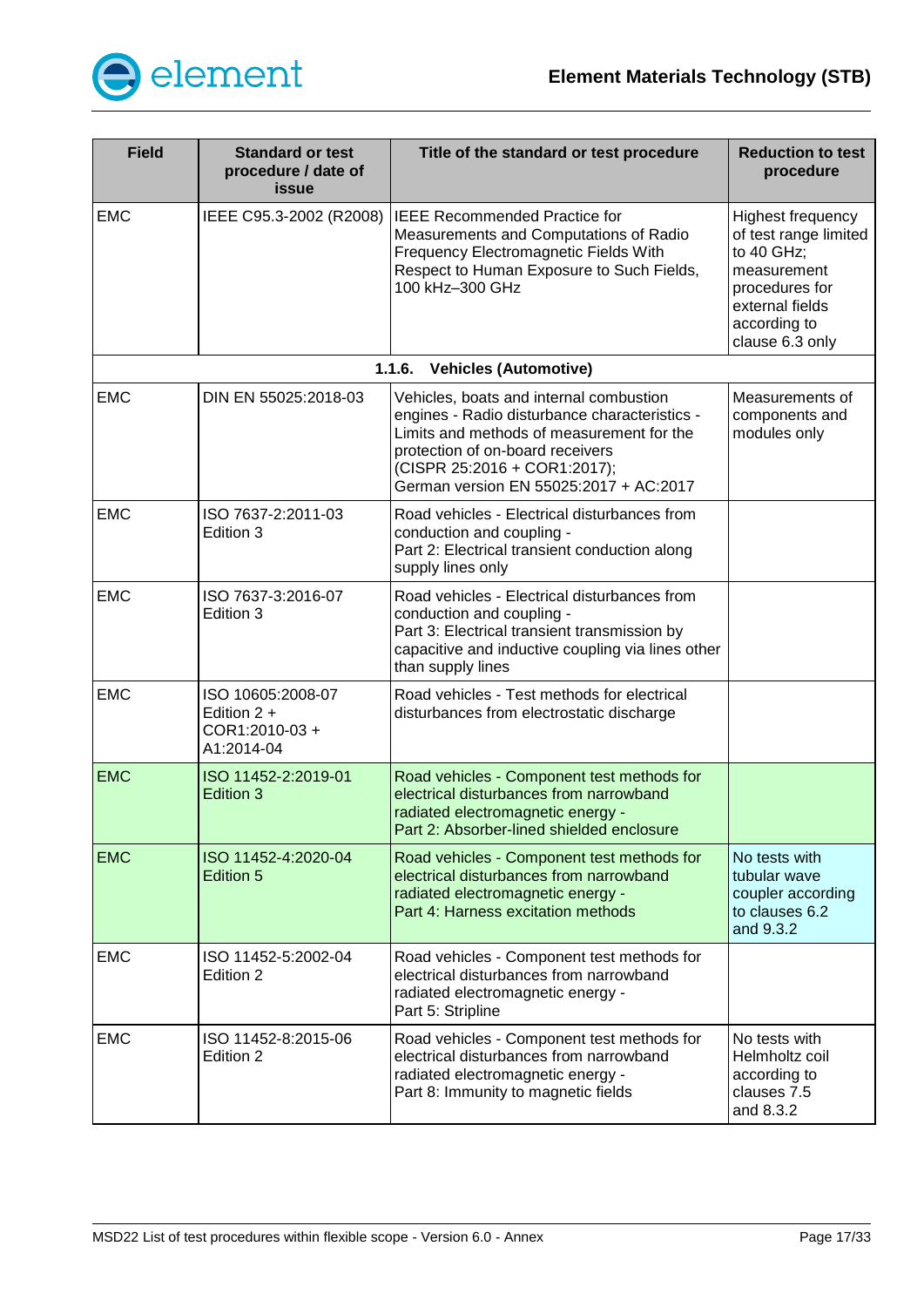

<span id="page-17-2"></span><span id="page-17-1"></span><span id="page-17-0"></span>

| <b>Field</b>    | <b>Standard or test</b><br>procedure / date of<br>issue                                                                                                                | Title of the standard or test procedure                                                                                                                                                                                                                                                                                                                      | <b>Reduction to test</b><br>procedure                                                          |
|-----------------|------------------------------------------------------------------------------------------------------------------------------------------------------------------------|--------------------------------------------------------------------------------------------------------------------------------------------------------------------------------------------------------------------------------------------------------------------------------------------------------------------------------------------------------------|------------------------------------------------------------------------------------------------|
| <b>EMC</b>      | ISO 11452-9:2012-05<br>Edition 1                                                                                                                                       | Road vehicles - Component test methods for<br>electrical disturbances from narrowband<br>radiated electromagnetic energy -<br>Part 9: Portable transmitters                                                                                                                                                                                                  |                                                                                                |
| <b>EMC</b>      | Methods of measurement<br>according to Annexes 4<br>to 22 of<br><b>UNECE Regulation</b><br>No. 10, Revision 5<br>$(2014 - 10 - 16) +$<br>Amendment 1<br>$(2016-10-28)$ | Agreement concerning the Adoption of Uniform<br>Technical Prescriptions for Wheeled Vehicles,<br>Equipment and Parts which can be Fitted<br>and/or be Used on Wheeled Vehicles and the<br>Conditions for Reciprocal Recognition of<br>Approvals Granted on the Basis of these<br>Prescriptions                                                               | Tests according to<br>Annexes 7 to 10<br>and Annexes 17<br>to 22 only; no tests<br>in TEM cell |
|                 | 1.1.7.                                                                                                                                                                 | Procedures of foreign standards organisations                                                                                                                                                                                                                                                                                                                |                                                                                                |
| <b>EMC</b>      | ANSI C63.4-2014                                                                                                                                                        | American National Standard for Methods of<br>Measurement of Radio-Noise Emissions from<br>Low-Voltage Electrical and Electronic<br>Equipment in the Range of 9 kHz to 40 GHz                                                                                                                                                                                 | Highest frequency<br>of test range limited<br>to 40 GHz, no<br><b>GTEM cell</b>                |
| <b>EMC</b>      | ANSI C63.4a-2017                                                                                                                                                       | American National Standard for Methods of<br>Measurement of Radio-Noise Emissions from<br>Low-Voltage Electrical and Electronic<br>Equipment in the Range of 9 kHz to 40 GHz<br>Amendment 1: Test Site Validation                                                                                                                                            |                                                                                                |
|                 | 1.2.                                                                                                                                                                   | <b>Field of Telecommunication</b>                                                                                                                                                                                                                                                                                                                            |                                                                                                |
|                 | 1.2.1.                                                                                                                                                                 | Procedures of European standards organisations                                                                                                                                                                                                                                                                                                               |                                                                                                |
| <b>TC/Radio</b> | ETSI EN 300 220-1<br>V3.1.1 (2017-02)                                                                                                                                  | Short Range Devices (SRD) operating in the<br>frequency range 25 MHz to 1000 MHz;<br>Part 1: Technical characteristics and methods<br>of measurement                                                                                                                                                                                                         |                                                                                                |
| <b>TC/Radio</b> | ETSI EN 300 220-2<br>V3.2.1 (2018-06)                                                                                                                                  | Short Range Devices (SRD) operating in the<br>frequency range 25 MHz to 1000 MHz;<br>Part 2: Harmonised Standard for access to<br>radio spectrum for non specific radio equipment                                                                                                                                                                            |                                                                                                |
| <b>TC/Radio</b> | ETSI EN 300 220-3-1<br>V2.1.1 (2016-12)                                                                                                                                | Short Range Devices (SRD) operating in the<br>frequency range 25 MHz to 1000 MHz;<br>Part 3-1: Harmonised Standard covering the<br>essential requirements of article 3.2 of<br>Directive 2014/53/EU;<br>Low duty cycle high reliability equipment, social<br>alarms equipment operating on designated<br>frequencies (869,200 MHz to 869,250 MHz)            |                                                                                                |
| TC/Radio        | ETSI EN 300 220-3-2<br>V1.1.1 (2017-02)                                                                                                                                | Short Range Devices (SRD) operating in the<br>frequency range 25 MHz to 1000 MHz;<br>Part 3-2: Harmonised Standard covering the<br>essential requirements of article 3.2 of<br>Directive 2014/53/EU;<br>Wireless alarms operating in designated<br>LDC/HR frequency bands 868,60 MHz<br>to 868,70 MHz, 869,25 MHz to 869,40 MHz,<br>869,65 MHz to 869,70 MHz |                                                                                                |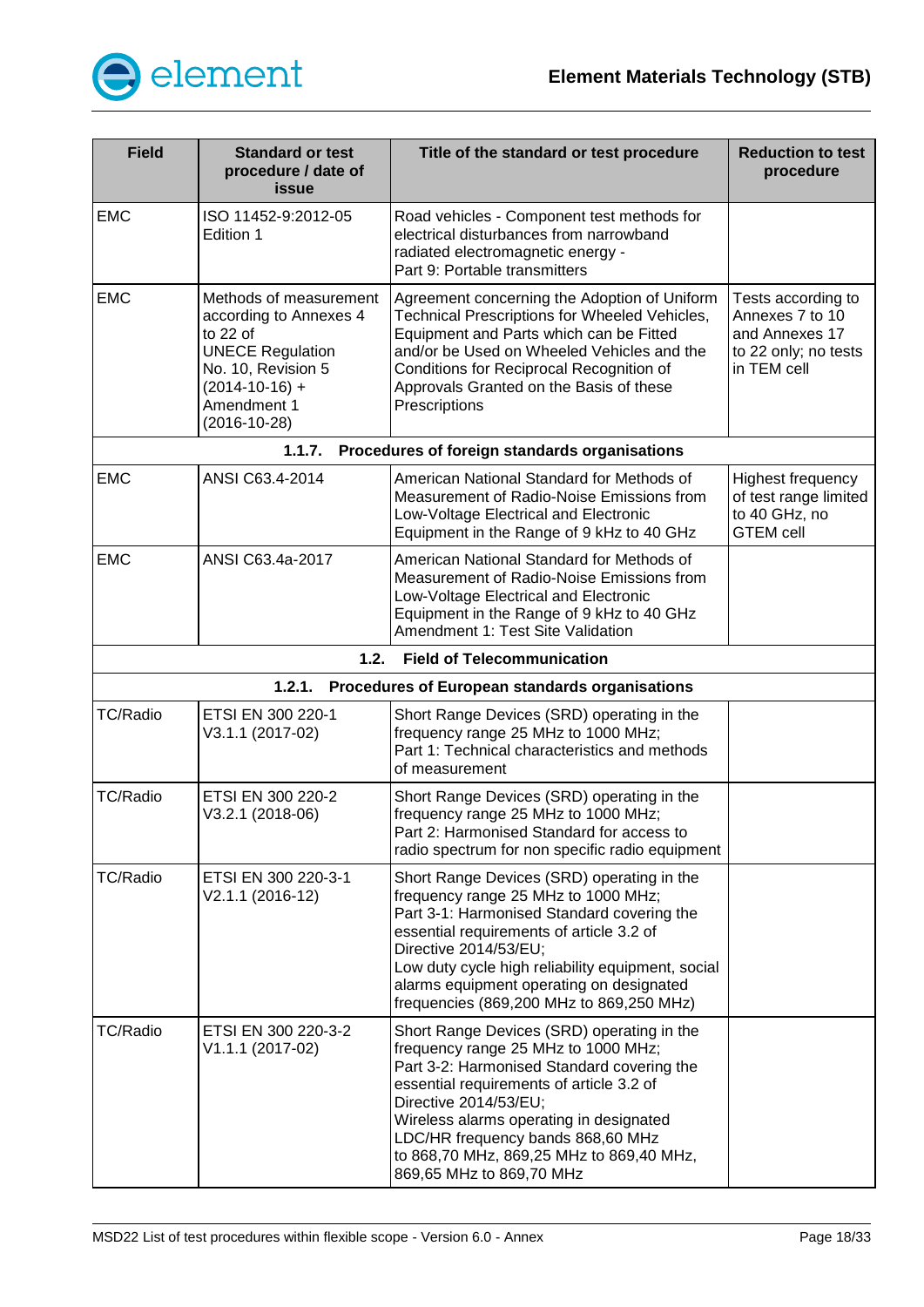

| <b>Field</b>    | <b>Standard or test</b><br>procedure / date of<br>issue | Title of the standard or test procedure                                                                                                                                                                                                                                                            | <b>Reduction to test</b><br>procedure                          |
|-----------------|---------------------------------------------------------|----------------------------------------------------------------------------------------------------------------------------------------------------------------------------------------------------------------------------------------------------------------------------------------------------|----------------------------------------------------------------|
| <b>TC/Radio</b> | ETSI EN 300 220-4<br>V1.1.1 (2017-02)                   | Short Range Devices (SRD) operating in the<br>frequency range 25 MHz to 1000 MHz;<br>Part 4: Harmonised Standard covering the<br>essential requirements of article 3.2 of<br>Directive 2014/53/EU;<br>Metering devices operating in designated<br>band 169,400 MHz to 169,475 MHz                  |                                                                |
| <b>TC/Radio</b> | ETSI EN 300 296 V2.1.1<br>$(2016-03)$                   | Land Mobile Service; Radio equipment using<br>integral antennas intended primarily for<br>analogue speech;<br>Harmonised Standard covering the essential<br>requirements of article 3.2 of the<br>Directive 2014/53/EU                                                                             |                                                                |
| <b>TC/Radio</b> | ETSI EN 300 328 V2.2.2<br>$(2019-07)$                   | Wideband transmission systems;<br>Data transmission equipment operating in<br>the 2,4 GHz band; Harmonised Standard for<br>access to radio spectrum                                                                                                                                                |                                                                |
| <b>TC/Radio</b> | ETSI EN 300 330 V2.1.1<br>$(2017-02)$                   | Short Range Devices (SRD);<br>Radio equipment in the frequency range 9 kHz<br>to 25 MHz and inductive loop systems in the<br>frequency range 9 kHz to 30 MHz;<br>Harmonised Standard covering the essential<br>requirements of article 3.2 of<br>Directive 2014/53/EU                              |                                                                |
| <b>TC/Radio</b> | ETSI EN 300 440 V2.2.1<br>$(2018-07)$                   | Short Range Devices (SRD);<br>Radio equipment to be used in the 1 GHz to 40<br>GHz frequency range;<br>Harmonised Standard for access to radio<br>spectrum                                                                                                                                         | <b>Highest frequency</b><br>of test range limited<br>to 40 GHz |
| <b>TC/Radio</b> | ETSI EN 301 357 V2.1.1<br>$(2017-06)$                   | Cordless audio devices in the range 25 MHz<br>to 2000 MHz;<br>Harmonised Standard covering the essential<br>requirements of article 3.2 of<br>Directive 2014/53/EU                                                                                                                                 |                                                                |
| TC/Radio        | ETSI EN 301 893 V2.1.1<br>$(2017-05)$                   | 5 GHz RLAN;<br>Harmonised Standard covering the essential<br>requirements of article 3.2 of<br>Directive 2014/53/EU                                                                                                                                                                                |                                                                |
| <b>TC/Radio</b> | ETSI EN 302 208 V3.1.1<br>$(2016-11)$                   | Radio Frequency Identification Equipment<br>operating in the band 865 MHz to 868 MHz with<br>power levels up to 2 W and in the band 915<br>MHz to 921 MHz with power levels up to 4 W;<br>Harmonised Standard covering the essential<br>requirements of article 3.2 of the<br>Directive 2014/53/EU |                                                                |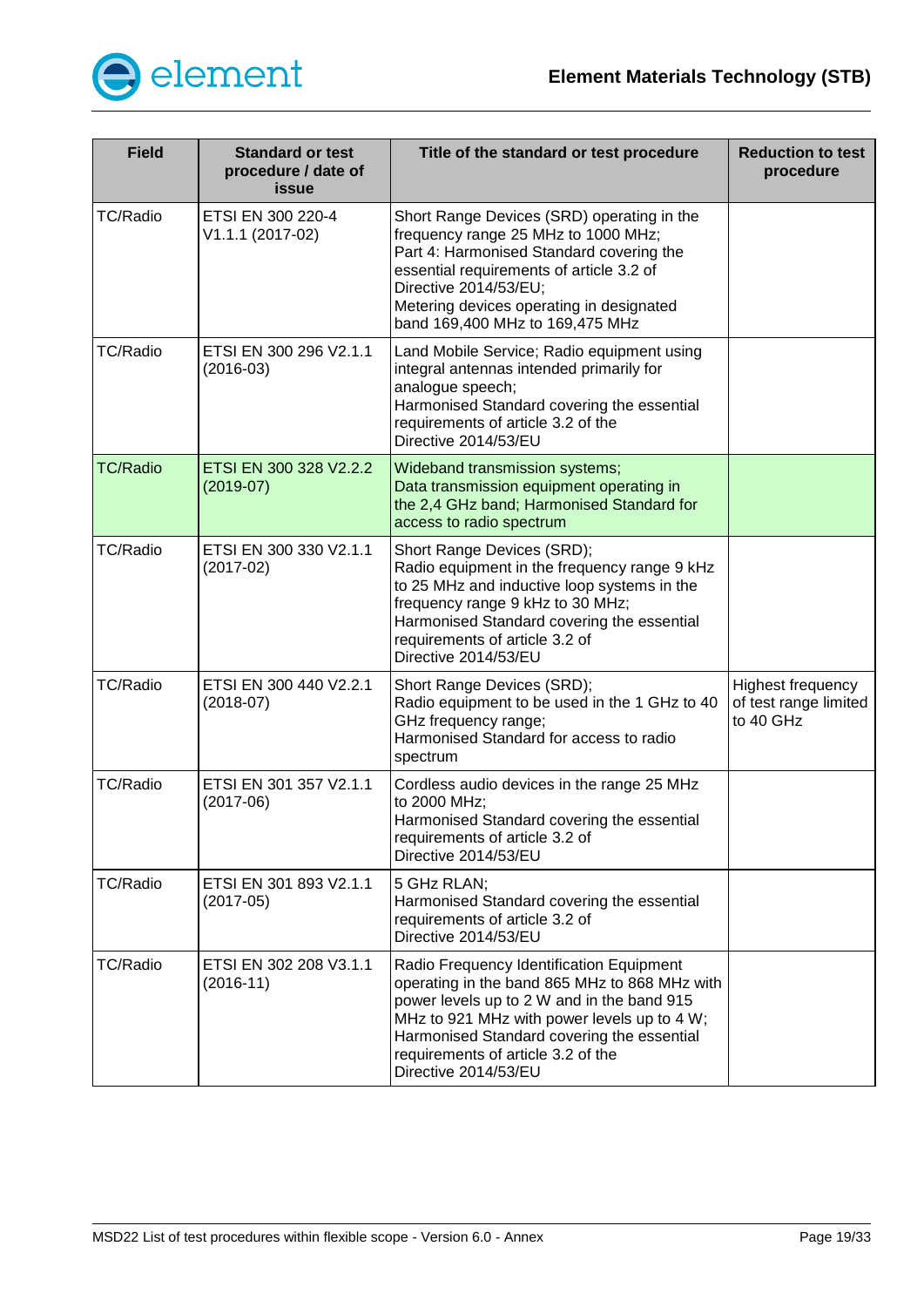

<span id="page-19-0"></span>

| <b>Field</b>    | <b>Standard or test</b><br>procedure / date of<br>issue | Title of the standard or test procedure                                                                                                                                                                                                                                                                                                                                                                                                                                                                                                                                                                                                                                                         | <b>Reduction to test</b><br>procedure                                                                                          |
|-----------------|---------------------------------------------------------|-------------------------------------------------------------------------------------------------------------------------------------------------------------------------------------------------------------------------------------------------------------------------------------------------------------------------------------------------------------------------------------------------------------------------------------------------------------------------------------------------------------------------------------------------------------------------------------------------------------------------------------------------------------------------------------------------|--------------------------------------------------------------------------------------------------------------------------------|
| <b>TC/Radio</b> | ETSI EN 302 291-1<br>V1.1.1 (2005-07)                   | Electromagnetic compatibility and Radio<br>spectrum Matters (ERM);<br>Short Range Devices (SRD);<br>Close Range Inductive Data Communication<br>equipment operating at 13,56 MHz;<br>Part 1: Technical characteristics and test<br>methods                                                                                                                                                                                                                                                                                                                                                                                                                                                      |                                                                                                                                |
| <b>TC/Radio</b> | ETSI EN 302 291-2<br>V1.1.1 (2005-07)                   | Electromagnetic compatibility and Radio<br>spectrum Matters (ERM);<br>Short Range Devices (SRD);<br>Close Range Inductive Data Communication<br>equipment operating at 13,56 MHz;<br>Part 2: Harmonized EN under article 3.2 of the<br><b>R&amp;TTE Directive</b>                                                                                                                                                                                                                                                                                                                                                                                                                               |                                                                                                                                |
| <b>TC/Radio</b> | ETSI EN 303 417 V1.1.1<br>$(2017-09)$                   | Wireless power transmission systems, using<br>technologies other than radio frequency beam<br>in the 19 - 21 kHz, 59 - 61 kHz, 79 - 90 kHz,<br>100 - 300 kHz, 6 765 - 6 795 kHz ranges;<br>Harmonised Standard covering the essential<br>requirements of article 3.2 of<br>Directive 2014/53/EU                                                                                                                                                                                                                                                                                                                                                                                                 | No test of "WPT<br>system unwanted<br>conducted<br>emissions"<br>according to<br>clause 4.3.7                                  |
|                 | 1.2.2.                                                  | Procedures of foreign standards organisations                                                                                                                                                                                                                                                                                                                                                                                                                                                                                                                                                                                                                                                   |                                                                                                                                |
| <b>TC/Radio</b> | ANSI C63.10-2013                                        | American National Standard of Procedures for<br><b>Compliance Testing of Unlicensed Wireless</b><br>Devices<br>Stand alone or in combination with:<br>Intentional Radiators (FCC Part 15,<br>Subpart C)<br>U-NII without DFS Intentional Radiators<br>(FCC Part 15, Subpart E), Unlicensed<br>National Information Infrastructure Devices<br>(U-NII without DFS)<br><b>UWB Intentional Radiators (FCC Part 15,</b><br>Subpart F), Ultra-wideband Operation<br>BPL Intentional Radiators (FCC Part 15,<br>Subpart G), Access Broadband Over Power<br>Line (Access BPL)<br>White Space Device Intentional Radiators<br>(FCC Part 15, Subpart H), White Space<br>Devices<br>KDB Publication 789033 | Specialized<br>auxiliary equipment<br>to be provided<br>externally, highest<br>frequency of test<br>range limited to<br>40 GHz |
| <b>TC/Radio</b> | ANSI C63.17-2006                                        | American National Standard Methods of<br>Measurement of the Electromagnetic and<br><b>Operational Compatibility of Unlicensed</b><br><b>Personal Communications Services (UPCS)</b><br>Devices                                                                                                                                                                                                                                                                                                                                                                                                                                                                                                  |                                                                                                                                |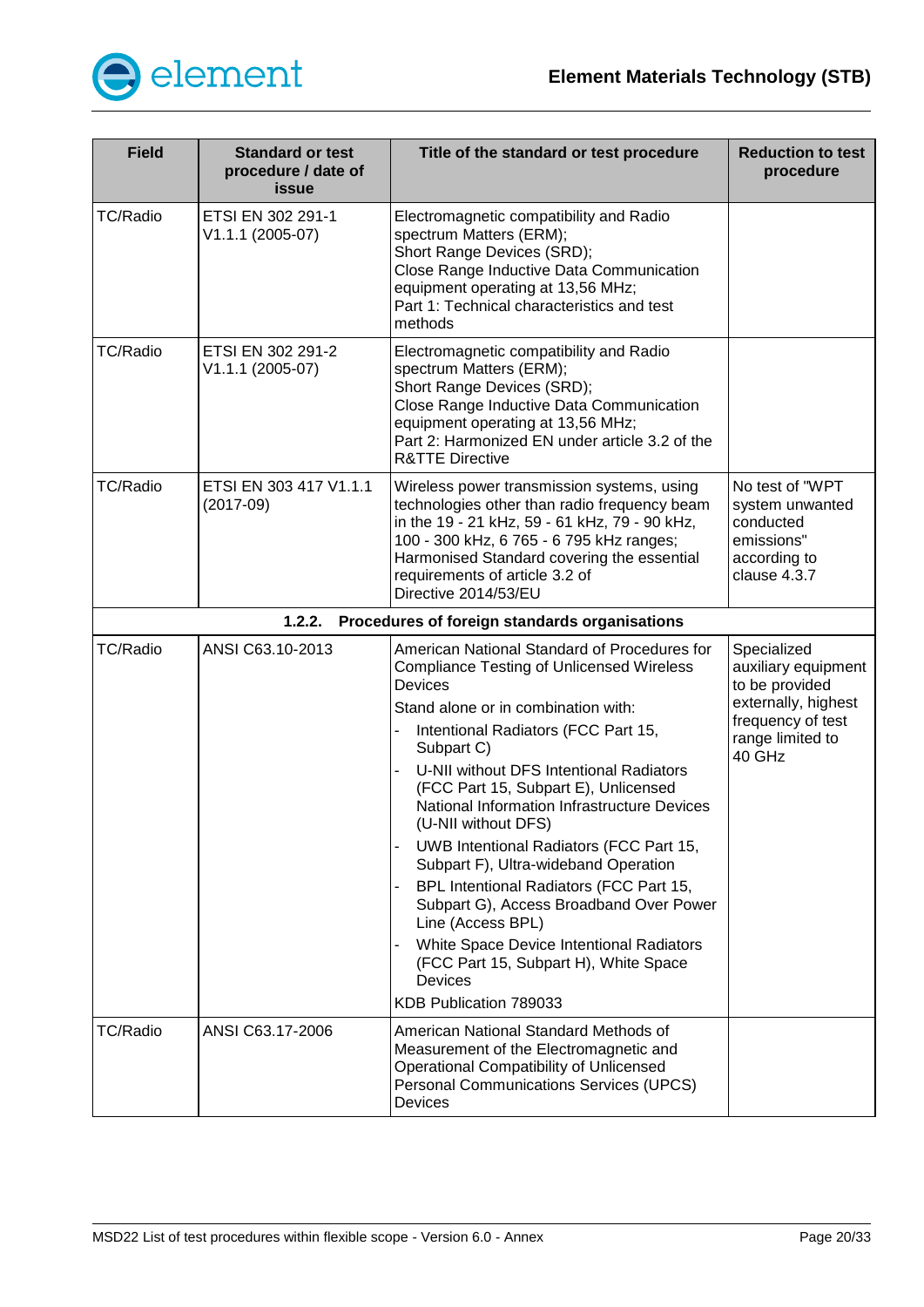

<span id="page-20-1"></span><span id="page-20-0"></span>

| <b>Field</b>              | <b>Standard or test</b><br>procedure / date of<br>issue | Title of the standard or test procedure                                                                                                                        | <b>Reduction to test</b><br>procedure                                                                                                                                                                                                                                                    |
|---------------------------|---------------------------------------------------------|----------------------------------------------------------------------------------------------------------------------------------------------------------------|------------------------------------------------------------------------------------------------------------------------------------------------------------------------------------------------------------------------------------------------------------------------------------------|
|                           | 1.3.                                                    | <b>Field of Electrical Engineering</b>                                                                                                                         |                                                                                                                                                                                                                                                                                          |
|                           | 1.3.1.                                                  | Safety of electrical appliance                                                                                                                                 |                                                                                                                                                                                                                                                                                          |
| Electrical<br>engineering | DIN EN 60065:2015-11                                    | Audio, video and similiar electronic apparatus -<br>Safety requirements (IEC 60065:2014,<br>modified);<br>German version EN 60065:2014                         | No tests of ionizing<br>radiation, laser<br>power, insulated<br>winding wires<br>according to Annex<br>H, hand-held<br>remote controls,<br>proof and<br>comparative<br>tracking indices,<br>switches, flexible<br>cords, picture<br>tubes, flammability;<br>mandrel tests up<br>to 12 kV |
| Electrical<br>engineering | ILNAS-<br>EN 60065:2014/A11:<br>2017-01                 | Audio, video and similiar electronic apparatus -<br>Safety requirements<br>(Amendment)                                                                         | No tests of ionizing<br>radiation, laser<br>power, insulated<br>winding wires<br>according to Annex<br>H, hand-held<br>remote controls,<br>proof and<br>comparative<br>tracking indices,<br>switches, flexible<br>cords, picture<br>tubes, flammability;<br>mandrel tests up<br>to 12 kV |
| Electrical<br>engineering | IEC 60065:2014-06                                       | Audio, video and similar electronic apparatus -<br>Safety requirements                                                                                         | No tests of ionizing<br>radiation, laser<br>power, insulated<br>winding wires<br>according to Annex<br>H, hand-held<br>remote controls,<br>proof and<br>comparative<br>tracking indices,<br>switches, flexible<br>cords, picture<br>tubes, flammability;<br>mandrel tests up<br>to 12 kV |
| Electrical<br>engineering | DIN EN 60204-1:2007-06                                  | Safety of machinery - Electrical equipment of<br>machines -<br>Part 1: General requirements<br>(IEC 60204-1:2005, modified);<br>German version EN 60204-1:2006 |                                                                                                                                                                                                                                                                                          |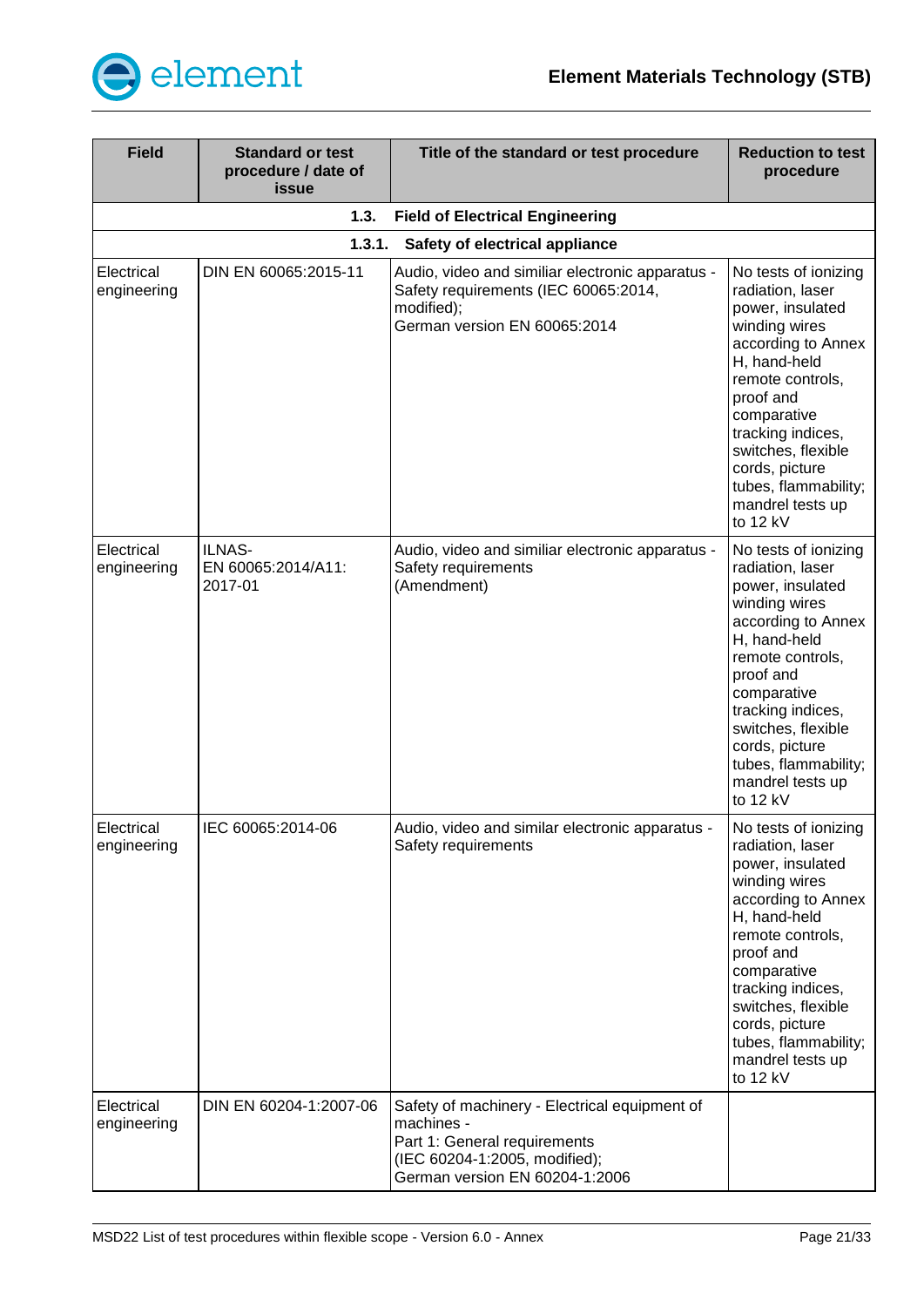

| <b>Field</b>                     | <b>Standard or test</b><br>procedure / date of<br>issue | Title of the standard or test procedure                                                                                                                                                                                                                             | <b>Reduction to test</b><br>procedure                                                                                                                 |
|----------------------------------|---------------------------------------------------------|---------------------------------------------------------------------------------------------------------------------------------------------------------------------------------------------------------------------------------------------------------------------|-------------------------------------------------------------------------------------------------------------------------------------------------------|
| Electrical<br>engineering        | IEC 60204-1:2016-10                                     | Safety of machinery - Electrical equipment of<br>machines -<br>Part 1: General requirements                                                                                                                                                                         |                                                                                                                                                       |
| Electrical<br>engineering        | DIN EN 60335-1:2012-10                                  | Household and similar electrical appliances -<br>Safety -<br>Part 1: General requirements<br>(IEC 60335-1:2010, modified);<br>German version EN 60335-1:2012                                                                                                        |                                                                                                                                                       |
| Electrical<br>engineering        | <b>OVE</b><br>EN 60335-1/A11:2016-07                    | Household and similar electrical appliances -<br>Safety -<br>Part 1: General requirements<br>(Amendment)                                                                                                                                                            |                                                                                                                                                       |
| Electrical<br>engineering        | EN 60335-1:2012-01/A13:<br>2017-10                      | Household and similar electrical appliances -<br>Safety -<br>Part 1: General requirements<br>(Amendment)                                                                                                                                                            | No protection test,<br>no tests of ageing<br>of rubber, flexing,<br>proof and<br>comparative<br>tracking indices,<br>coated printed<br>circuit boards |
| Electrical<br>engineering        | IEC 60335-1:2010-05 +<br>A1:2013-12 + A2:2016-05        | Household and similar electrical appliances -<br>Safety -<br>Part 1: General requirements                                                                                                                                                                           |                                                                                                                                                       |
| Electrical<br>engineering        | DIN EN 60335-2-14:<br>2017-12                           | Household and similar electrical appliances -<br>Safety -<br>Part 2-14: Particular requirements for kitchen<br>machines (IEC 60335-2-14:2006, modified +<br>A1:2008);<br>German version EN 60335-2-14:2006 +<br>A1:2008 + A11:2012 + A11:2012/AC:2016 +<br>A12:2016 |                                                                                                                                                       |
| Electrical<br>engineering        | IEC 60335-2-14:2016-06                                  | Household and similar electrical appliances -<br>Safety -<br>Part 2-14: Particular requirements for kitchen<br>machines                                                                                                                                             |                                                                                                                                                       |
| <b>Electrical</b><br>engineering | DIN EN 60335-2-15:<br>2019-03                           | Household and similar electrical appliances -<br>Safety -<br>Part 2-15: Particular requirements for<br>appliances for heating liquids<br>(IEC 60335-2-15:2012, modified);<br>German version EN 60335-2-15:2016 +<br>A11:2018                                        |                                                                                                                                                       |
| Electrical<br>engineering        | IEC 60335-2-15:2012-11<br>$+$ A1:2016-04                | Household and similar electrical appliances -<br>Safety -<br>Part 2-15: Particular requirements for<br>appliances for heating liquids                                                                                                                               |                                                                                                                                                       |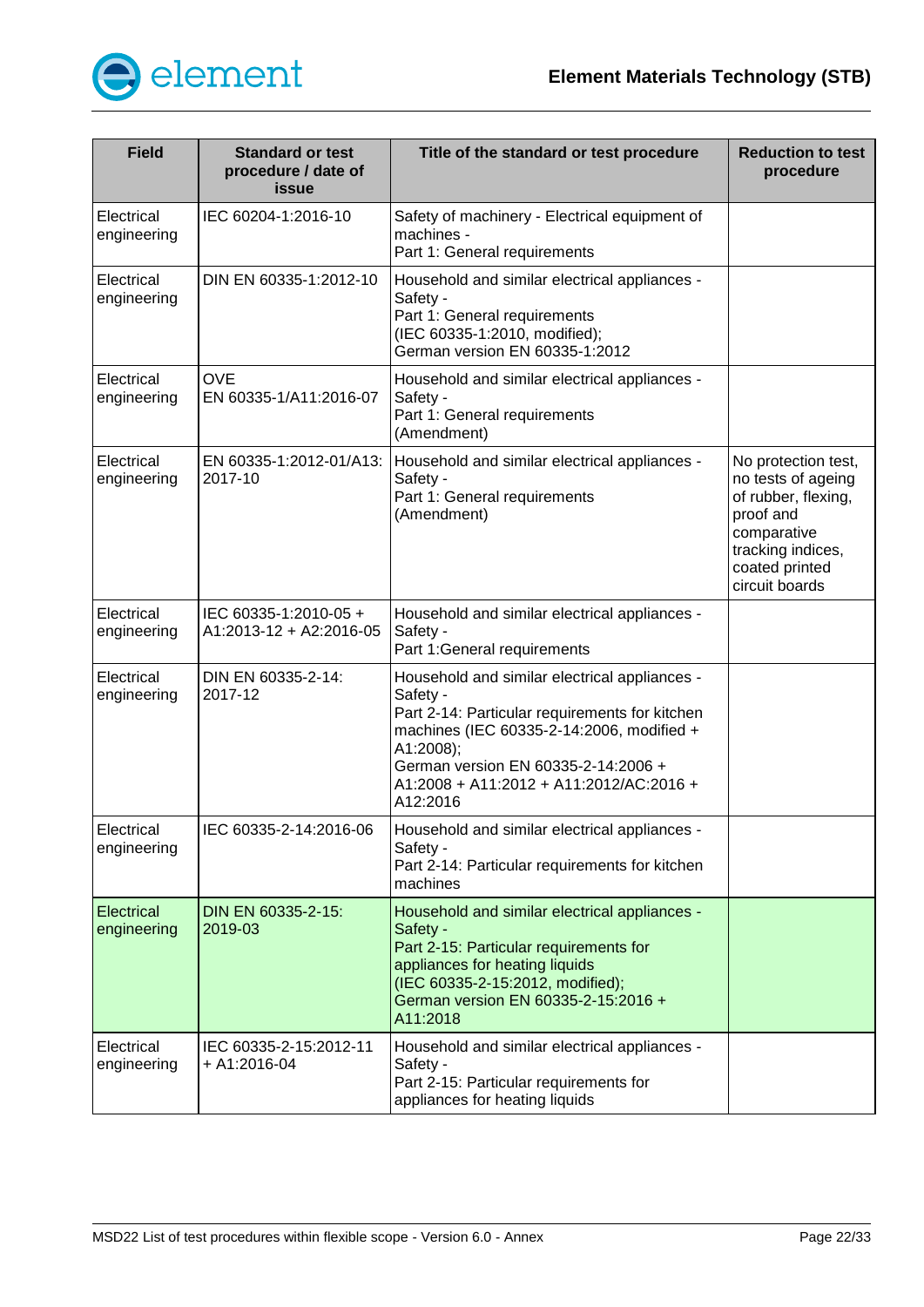

| <b>Field</b>                     | <b>Standard or test</b><br>procedure / date of<br>issue    | Title of the standard or test procedure                                                                                                                                                                                                                                                     | <b>Reduction to test</b><br>procedure                                      |
|----------------------------------|------------------------------------------------------------|---------------------------------------------------------------------------------------------------------------------------------------------------------------------------------------------------------------------------------------------------------------------------------------------|----------------------------------------------------------------------------|
| Electrical<br>engineering        | DIN EN 60335-2-24:<br>2010-12                              | Household and similar electrical appliances -<br>Safety -<br>Part 2-24: Particular requirements for<br>refrigerating appliances, ice-cream appliances<br>and ice makers (IEC 60335-2-24:2010);<br>German version EN 60335-2-24:2010                                                         | No vibration and<br>salt mist test;<br>simple dispensers<br>only           |
| Electrical<br>engineering        | DIN EN 60335-2-24:<br>2019-11                              | Household and similar electrical appliances -<br>Safety -<br>Part 2-24: Particular requirements for<br>refrigerating appliances, ice-cream appliances<br>and ice makers (IEC 60335-2-24:2010 +<br>A1:2012, modified + A2:2017);<br>German version EN 60335-2-24:2010 +<br>A1:2019 + A2:2019 | No vibration and<br>salt mist test:<br>simple dispensers<br>only           |
| Electrical<br>engineering        | IEC 60335-2-24:2010-02<br>$+$ A1:2012-05<br>$+$ A2:2017-04 | Household and similar electrical appliances -<br>Safety -<br>Part 2-24: Particular requirements for<br>refrigerating appliances, ice-cream appliances<br>and ice makers                                                                                                                     | No vibration and<br>salt mist test;<br>simple dispensers<br>only           |
| Electrical<br>engineering        | DIN EN 60598-1:2018-09                                     | Luminaires -<br>Part 1: General requirements and tests<br>(IEC 60598-1:2014, modified + A1:2017);<br>German version EN 60598-1:2015 + A1:2018                                                                                                                                               | No degrees of<br>protection (IP-code)<br>tests, no tumbling<br>barrel test |
| Electrical<br>engineering        | IEC 60598-1:2014-05 +<br>A1:2017-09                        | Luminaires -<br>Part 1: General requirements and tests                                                                                                                                                                                                                                      | No degrees of<br>protection (IP-code)<br>tests, no tumbling<br>barrel test |
| Electrical<br>engineering        | ÖVE-<br>LI/EN 60598-2-1:1989                               | Luminaires - Part 2: Particular requirements -<br>Section 1: Fixed general purpose luminaires                                                                                                                                                                                               |                                                                            |
| Electrical<br>engineering        | ÖVE-<br>LI/EN 60598-2-1:1989                               | Luminaires - Part 2: Particular requirements -<br>Section 1: Fixed general purpose luminaires                                                                                                                                                                                               |                                                                            |
| Electrical<br>engineering        | DIN EN 60598-2-2:<br>2012-10                               | Luminaires -<br>Part 2-2: Particular requirements - Recessed<br>luminaires (IEC 60598-2-2:2011);<br>German version EN 60598-2-2:2012                                                                                                                                                        |                                                                            |
| <b>Electrical</b><br>engineering | DIN EN 60598-2-4:<br>2018-11                               | Luminaires -<br>Part 2: Particular requirements - Section 4:<br>Portable general purpose luminaires<br>(IEC 60598-2-4:2017, modified);<br>German version EN 60598-2-4:2018                                                                                                                  |                                                                            |
| Electrical<br>engineering        | IEC 60598-2-4:2017-04                                      | Luminaires -<br>Part 2-4: Particular requirements - Portable<br>general purpose luminaires                                                                                                                                                                                                  |                                                                            |
| Electrical<br>engineering        | DIN EN 60598-2-5:<br>2016-09                               | Luminaires -<br>Part 2-5: Particular requirements - Floodlights<br>(IEC 60598-2-5:2015);<br>German version EN 60598-2-5:2015                                                                                                                                                                |                                                                            |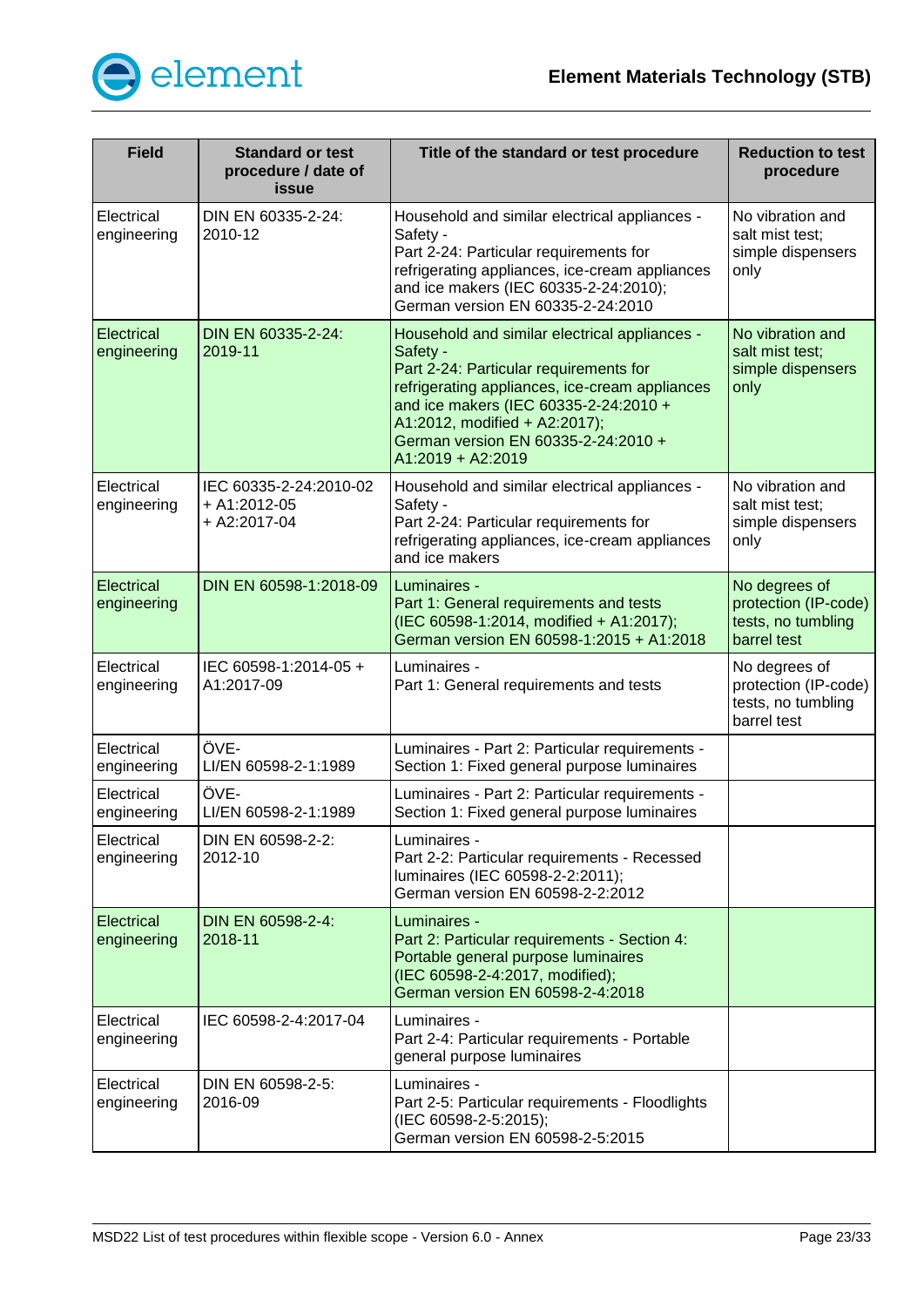

| <b>Field</b>              | <b>Standard or test</b><br>procedure / date of<br>issue | Title of the standard or test procedure                                                                                                                                                                                                           | <b>Reduction to test</b><br>procedure |
|---------------------------|---------------------------------------------------------|---------------------------------------------------------------------------------------------------------------------------------------------------------------------------------------------------------------------------------------------------|---------------------------------------|
| Electrical<br>engineering | DIN VDE 0711-209:<br>1992-05                            | Luminaires;<br>Part 2: particular requirements, section nine:<br>photo and film luminaires (non-professional)<br>(IEC 60598-2-9:1987);<br>German version EN 60598-2-9:1989                                                                        | No flexing test                       |
| Electrical<br>engineering | DIN EN 60598-2-9/A1:<br>1996-03                         | Luminaires -<br>Part 2: Particular requirements; section 9:<br>Photo and film luminaires (non-professional)<br>(IEC 60598-2-9:1987/A1:1993);<br>German version EN 60598-2-9/A1:1994                                                               | No flexing test                       |
| Electrical<br>engineering | DIN EN 60695-2-10:<br>2014-04                           | Fire hazard testing -<br>Part 2-10: Glowing/hot-wire based test methods<br>- Glow-wire apparatus and common test<br>procedure (IEC 60695-2-10:2013);<br>German version EN 60695-2-10:2013                                                         |                                       |
| Electrical<br>engineering | DIN EN 60695-2-11:<br>2014-11                           | Fire hazard testing -<br>Part 2-11: Glowing/hot-wire based test methods<br>- Glow-wire flammability test method for end-<br>products (GWEPT) (IEC 60695-2-11:2014);<br>German version EN 60695-2-11:2014                                          |                                       |
| Electrical<br>engineering | DIN EN 60695-2-12:<br>2015-01                           | Fire hazard testing -<br>Part 2-12: Glowing/hot-wire based test methods<br>- Glow-wire flammability index (GWFI) test<br>method for materials (IEC 60695-2-12:2010 +<br>A1:2014);<br>German version EN 60695-2-12:2010 +<br>A1:2014               |                                       |
| Electrical<br>engineering | DIN EN 60695-2-13:<br>2015-01                           | Fire hazard testing -<br>Part 2-13: Glowing/hot-wire based test methods<br>- Glow-wire ignition temperature (GWIT) test<br>method for materials (IEC 60695-2-13:2010 +<br>Cor.:2012 + A1:2014);<br>German version EN 60695-2-13:2010 +<br>A1:2014 |                                       |
| Electrical<br>engineering | DIN EN 60695-11-5:<br>2017-12                           | Fire hazard testing -<br>Part 11-5: Test flames - Needle-flame test<br>method - Apparatus, confirmatory test<br>arrangement and guidance<br>(IEC 60695-11-5:2016);<br>German version EN 60695-11-5:2017                                           |                                       |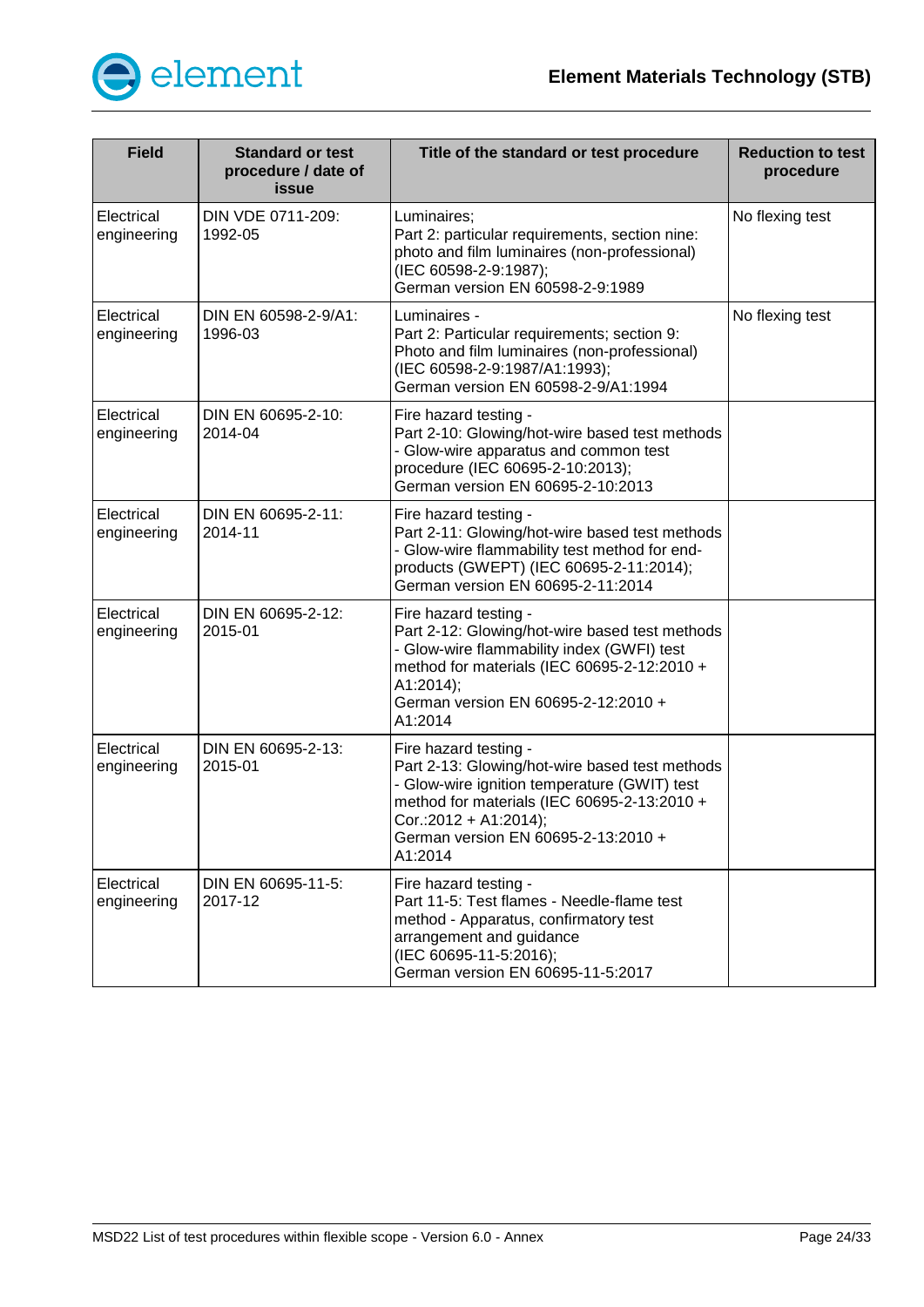

| <b>Field</b>              | <b>Standard or test</b><br>procedure / date of<br><b>issue</b> | Title of the standard or test procedure                                                                                                                                                                                                                                             | <b>Reduction to test</b><br>procedure                                                                                                                                                                                                                                                                                                                               |
|---------------------------|----------------------------------------------------------------|-------------------------------------------------------------------------------------------------------------------------------------------------------------------------------------------------------------------------------------------------------------------------------------|---------------------------------------------------------------------------------------------------------------------------------------------------------------------------------------------------------------------------------------------------------------------------------------------------------------------------------------------------------------------|
| Electrical<br>engineering | DIN EN 60950-1:2014-08                                         | Information technology equipment - Safety -<br>Part 1: General requirements<br>(IEC 60950-1:2005, modified + Cor.:2006 +<br>A1:2009, modified + A1:2009/Cor.:2012 +<br>A2:2013, modified);<br>German version EN 60950-1:2006 + A11:2009<br>+ A1:2010 + A12:2011 + AC:2011 + A2:2013 | No overload and<br>endurance tests of<br>switches and<br>relays, tests of cord<br>guards, ionizing<br>radiation, ultraviolet<br>(UV) radiation, laser<br>radiation, tests for<br>resistance to fire,<br>impulse test 10/700<br>µs according to<br>clauses 6.2.2.1<br>and 7.4.3, insulated<br>winding wires<br>according to Annex<br>U; mandrel tests up<br>to 12 kV |
| Electrical<br>engineering | IEC 60950-1:2005-12 +<br>A1:2009-12 + A2:2013-05               | Information technology equipment - Safety -<br>Part 1: General requirements                                                                                                                                                                                                         | No overload and<br>endurance tests of<br>switches and<br>relays, tests of cord<br>guards, ionizing<br>radiation, ultraviolet<br>(UV) radiation, laser<br>radiation, tests for<br>resistance to fire,<br>impulse test 10/700<br>µs according to<br>clauses 6.2.2.1<br>and 7.4.3, insulated<br>winding wires<br>according to Annex<br>U; mandrel tests up<br>to 12 kV |
| Electrical<br>engineering | DIN EN 61010-1:2020-03                                         | Safety requirements for electrical equipment for<br>measurement, control, and laboratory use -<br>Part 1: General requirements<br>(IEC 61010-1:2010 + COR:2011 + A1:2016,<br>modified + A1:2016/COR1:2019);<br>German version EN 61010-1:2010 + A1:2019 +<br>A1:2019/AC:2019        | No fluid pressure<br>and ionizing<br>radiation tests                                                                                                                                                                                                                                                                                                                |
| Electrical<br>engineering | IEC 61010-1:2010-06+<br>A1:2016-12                             | Safety requirements for electrical equipment for<br>measurement, control, and laboratory use -<br>Part 1: General requirements                                                                                                                                                      | No fluid pressure<br>and ionizing<br>radiation tests                                                                                                                                                                                                                                                                                                                |
| Electrical<br>engineering | DIN EN 61347-1:2016-05                                         | Lamp controlgear -<br>Part 1: General and safety requirements<br>(IEC 61347-1:2015);<br>German version EN 61347-1:2015                                                                                                                                                              |                                                                                                                                                                                                                                                                                                                                                                     |
| Electrical<br>engineering | IEC 61347-1:2015-02-19<br>+ A1:2017-09                         | Lamp controlgear -<br>Part 1: General and safety requirements                                                                                                                                                                                                                       |                                                                                                                                                                                                                                                                                                                                                                     |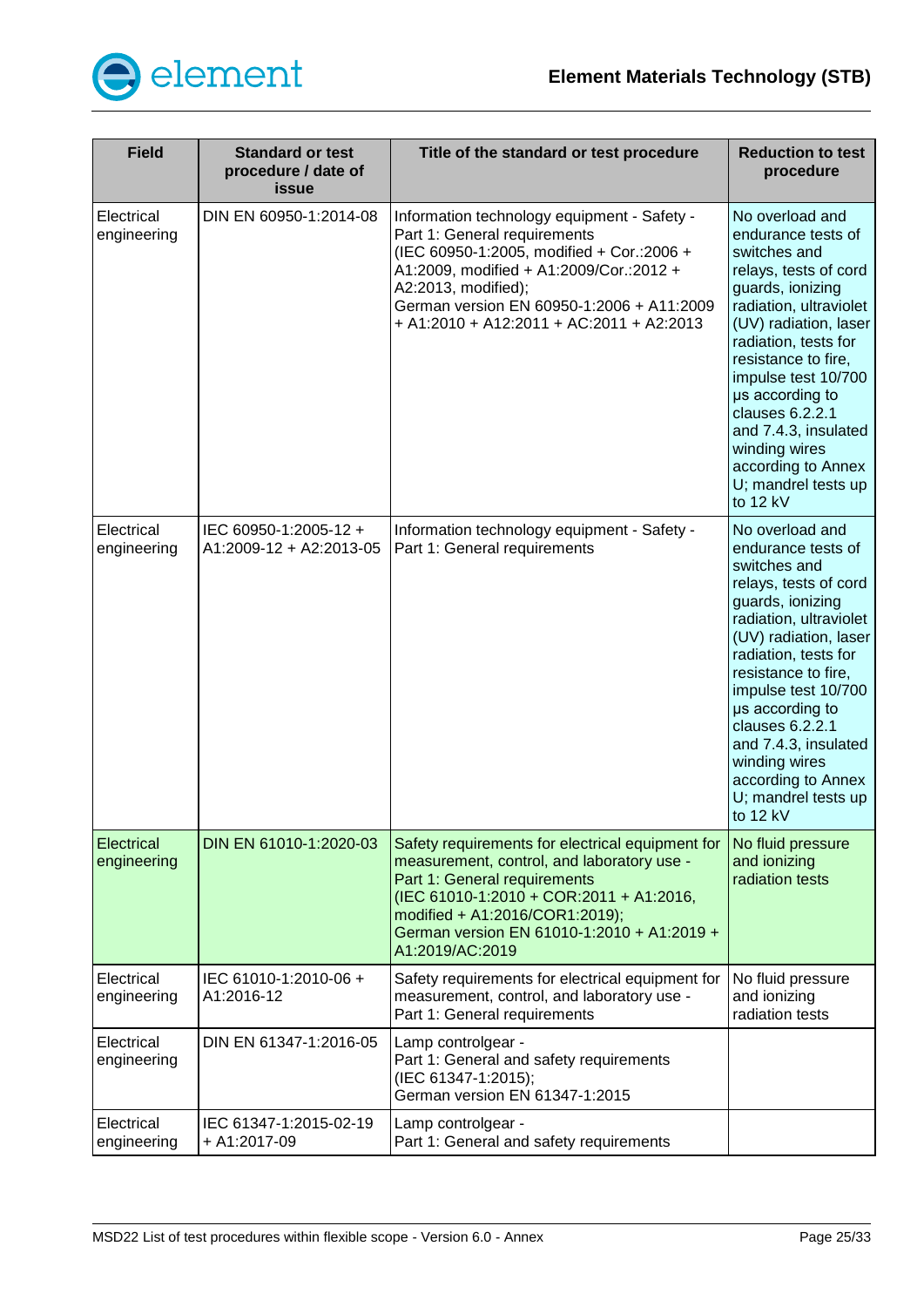

| <b>Field</b>                     | <b>Standard or test</b><br>procedure / date of<br>issue | Title of the standard or test procedure                                                                                                                                                                                                                                                                                     | <b>Reduction to test</b><br>procedure                                                                                                             |
|----------------------------------|---------------------------------------------------------|-----------------------------------------------------------------------------------------------------------------------------------------------------------------------------------------------------------------------------------------------------------------------------------------------------------------------------|---------------------------------------------------------------------------------------------------------------------------------------------------|
| <b>Electrical</b><br>engineering | DIN EN 61347-2-11:<br>2019-11                           | Lamp controlgear -<br>Part 2-11: Particular requirements for<br>miscellaneous electronic circuits used with<br>luminaires (IEC 61347-2-11:2001 + Cor. 1:2001<br>$+ A1:2017);$<br>German version EN 61347-2-11:2001 +<br>Cor.:2002 + Cor.:2010 + A1:2019                                                                     |                                                                                                                                                   |
| Electrical<br>engineering        | IEC 61347-2-11:2001-04<br>+ A1:2017-07                  | Lamp controlgear -<br>Part 2-11: Particular requirements for<br>miscellaneous electronic circuits used with<br><b>luminaires</b>                                                                                                                                                                                            |                                                                                                                                                   |
| Electrical<br>engineering        | DIN EN 61347-2-13:<br>2017-10                           | Lamp controlgear -<br>Part 2-13: Particular requirements for d.c. or<br>a.c. supplied electronic controlgear for LED<br>modules (IEC 61347-2-13:2014 + A1:2016);<br>German version EN 61347-2-13:2014 +<br>A1:2017                                                                                                          |                                                                                                                                                   |
| Electrical<br>engineering        | DIN EN 61439-1:2012-06                                  | Low-voltage switchgear and controlgear<br>assemblies -<br>Part 1: General rules (IEC 61439-1:2011);<br>German version EN 61439-1:2011                                                                                                                                                                                       | No short-circuit<br>tests; impulse<br>withstand voltage<br>test with 1.2/50 µs<br>up to 4 kV                                                      |
| Electrical<br>engineering        | <b>DIN EN IEC 61558-1:</b><br>2019-12                   | Safety of transformers, reactors, power supply<br>units and combinations thereof -<br>Part 1: General requirements and tests<br>(IEC 61558-1:2017);<br>German version EN IEC 61558-1:2019                                                                                                                                   | No tumbling barrel<br>test; no tests of<br>insulated winding<br>wires according to<br>clause 19.12.3 and<br>Annex K; mandrel<br>tests up to 12 kV |
| Electrical<br>engineering        | IEC 61558-1:2017-09                                     | Safety of transformers, reactors, power supply<br>units and combinations thereof -<br>Part 1: General requirements and tests                                                                                                                                                                                                | No tumbling barrel<br>test; no tests of<br>insulated winding<br>wires according to<br>clause 19.12.3 and<br>Annex K; mandrel<br>tests up to 12 kV |
| Electrical<br>engineering        | DIN EN 61558-2-4:<br>2009-12                            | Safety of transformers, reactors, power supply<br>units and similar products for supply voltages<br>up to 1100 V -<br>Part 2-4: Particular requirements and tests for<br>isolating transformers and power supply units<br>incorporating isolating transformers<br>(IEC 61558-2-4:2009);<br>German version EN 61558-2-4:2009 |                                                                                                                                                   |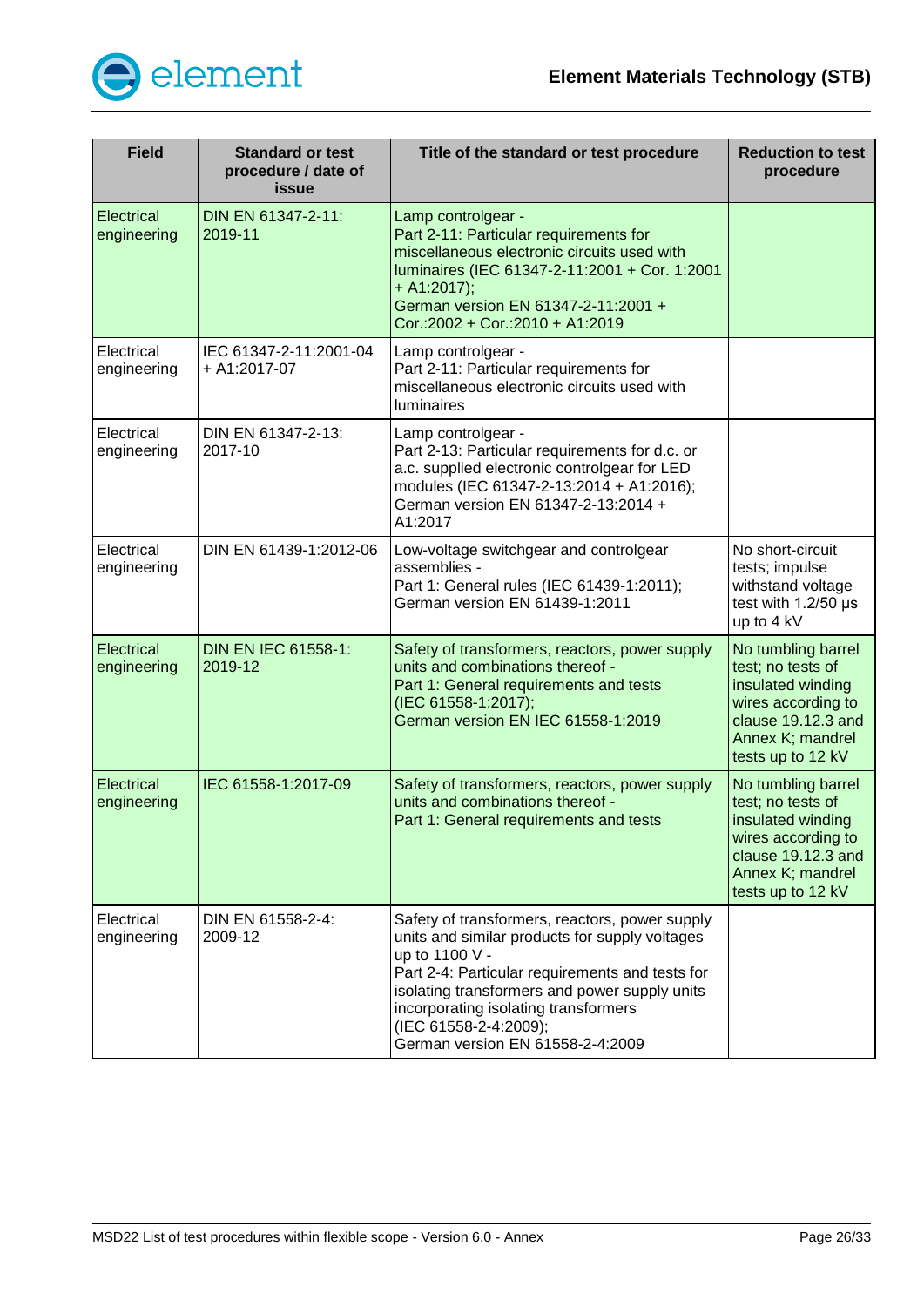

| <b>Field</b>                     | <b>Standard or test</b><br>procedure / date of<br>issue | Title of the standard or test procedure                                                                                                                                                                                                                                                                                                                | <b>Reduction to test</b><br>procedure                                                                                                             |
|----------------------------------|---------------------------------------------------------|--------------------------------------------------------------------------------------------------------------------------------------------------------------------------------------------------------------------------------------------------------------------------------------------------------------------------------------------------------|---------------------------------------------------------------------------------------------------------------------------------------------------|
| Electrical<br>engineering        | DIN EN 61558-2-6:<br>2010-04                            | Safety of transformers, reactors, power supply<br>units and similar products for supply voltages<br>up to 1100 V -<br>Part 2-6: Particular requirements and tests for<br>safety isolating transformers and power supply<br>units incorporating safety isolating transformers<br>(IEC 61558-2-6:2009);<br>German version EN 61558-2-6:2009              |                                                                                                                                                   |
| Electrical<br>engineering        | DIN EN 61558-2-16:<br>2014-06                           | Safety of transformers, reactors, power supply<br>units and similar products for supply voltages<br>up to 1 100 V -<br>Part 2-16: Particular requirements and tests for<br>switch mode power supply units and<br>transformers for switch mode power supply<br>units (IEC 61558-2-16:2009 + A1:2013);<br>German version EN 61558-2-16:2009 +<br>A1:2013 | No tumbling barrel<br>test; no tests of<br>insulated winding<br>wires according to<br>clause 19.12.3 and<br>Annex K; mandrel<br>tests up to 12 kV |
| <b>Electrical</b><br>engineering | <b>DIN EN IEC 61851-1:</b><br>2019-12                   | Electric vehicle conductive charging system -<br>Part 1: General requirements<br>(IEC 61851-1:2017);<br>German version EN IEC 61851-1:2019                                                                                                                                                                                                             | No inrush current<br>test according to<br>clause 12.2.6;<br>impulse withstand<br>voltage test<br>with $1.2/50$ µs up<br>to 4 kV                   |
| Electrical<br>engineering        | IEC 61851-1:2017-02                                     | Electric vehicle conductive charging system -<br>Part 1: General requirements                                                                                                                                                                                                                                                                          | No inrush current<br>test according to<br>clause 12.2.6;<br>impulse withstand<br>voltage test<br>with $1.2/50$ µs up<br>to 4 kV                   |
| Electrical<br>engineering        | DIN EN 61851-22:<br>2002-10                             | Electrical equipment of electric road vehicles -<br>Electric vehicles conductive charging system -<br>Part 2-2: AC electric vehicle charging station<br>(IEC 61851-22:2001);<br>German version EN 61851-22:2002                                                                                                                                        | Impulse withstand<br>voltage test<br>with $1.2/50$ µs up<br>to $4$ kV                                                                             |
| Electrical<br>engineering        | DIN EN 62031:2015-09                                    | LED modules for general lighting - Safety<br>specifications (IEC 62031:2008 + A1:2012 +<br>A2:2014);<br>German version EN 62031:2008 + A1:2013 +<br>A2:2015                                                                                                                                                                                            | No optical<br>measurements                                                                                                                        |
| Electrical<br>engineering        | IEC 62031:2018-03                                       | LED modules for general lighting - Safety<br>specifications                                                                                                                                                                                                                                                                                            | No optical<br>measurements                                                                                                                        |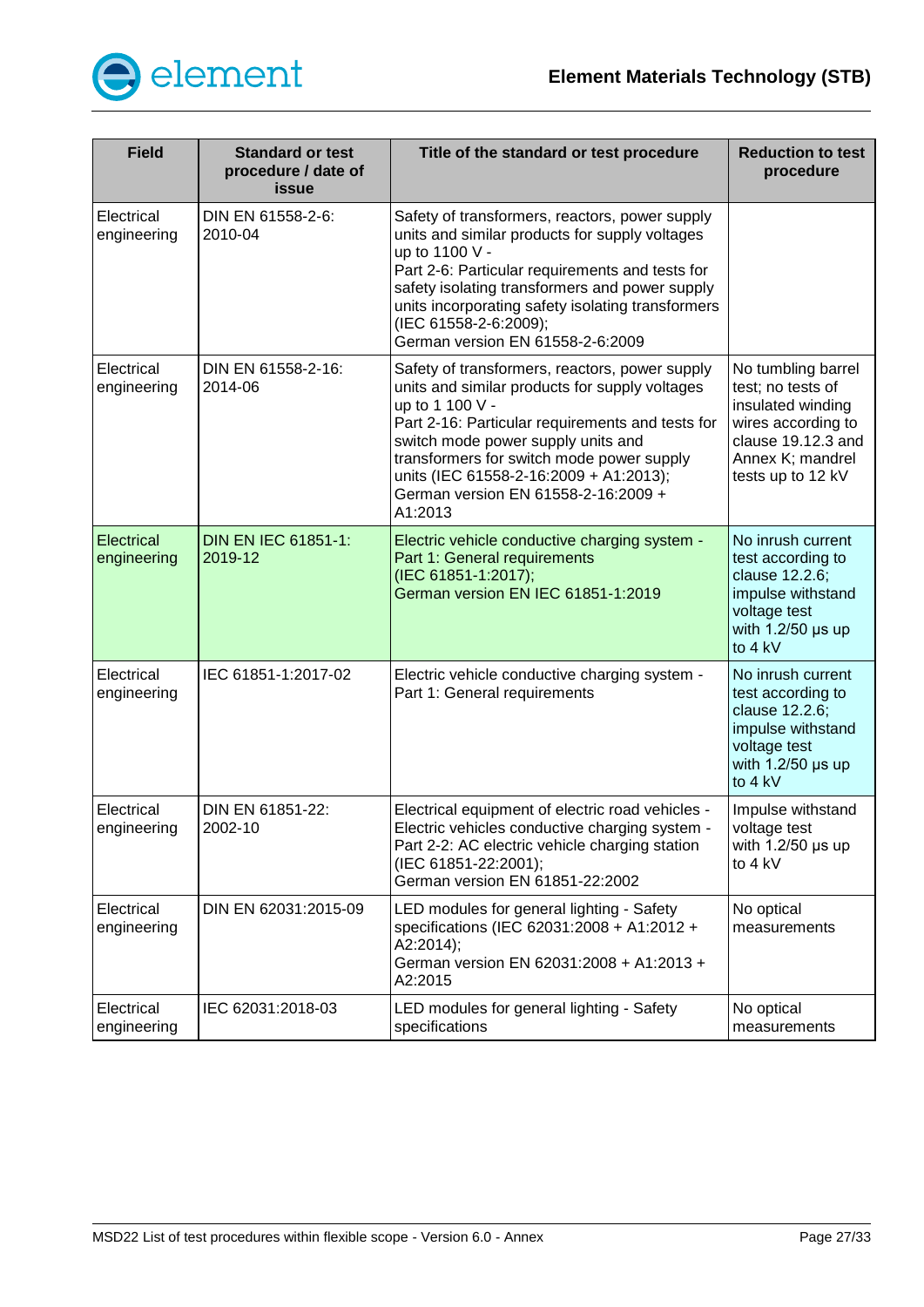

| <b>Field</b>              | <b>Standard or test</b><br>procedure / date of<br>issue | Title of the standard or test procedure                                                                                                                                                        | <b>Reduction to test</b><br>procedure                                                                                                                                                                                                                               |
|---------------------------|---------------------------------------------------------|------------------------------------------------------------------------------------------------------------------------------------------------------------------------------------------------|---------------------------------------------------------------------------------------------------------------------------------------------------------------------------------------------------------------------------------------------------------------------|
| Electrical<br>engineering | DIN EN 62368-1:2016-05                                  | Audio/video, information and communication<br>technology equipment -<br>Part 1: Safety requirements (IEC 62368-1:2014,<br>modified $+$ Cor.:2015);<br>German version EN 62368-1:2014 + AC:2015 | No Impulse<br>withstand voltage<br>test with $10/700$ $\mu$ s;<br>no tests of laser<br>radiation, x-<br>radiation and<br>acoustic radiation;<br>no tests of insulated<br>winding wires<br>according to annex<br>J; no tests of<br>batteries according<br>to annex M |
| Electrical<br>engineering | DIN EN 62368-1/A11:<br>2017-11                          | Audio/video, information and communication<br>technology equipment -<br>Part 1: Safety requirements (IEC 62368-1:2014,<br>modified);<br>German version EN 62368-1:2014/A11:2017                |                                                                                                                                                                                                                                                                     |
| Electrical<br>engineering | IEC 62368-1:2014-02                                     | Audio/video, information and communication<br>technology equipment -<br>Part 1: Safety requirements                                                                                            | No Impulse<br>withstand voltage<br>test with 10/700 µs;<br>no tests of laser<br>radiation, x-<br>radiation and<br>acoustic radiation;<br>no tests of insulated<br>winding wires<br>according to annex<br>J; no tests of<br>batteries according<br>to annex M        |
| Electrical<br>engineering | <b>DIN EN IEC 62368-1:</b><br>2021-05                   | Audio/video, information and communication<br>technology equipment -<br>Part 1: Safety requirements<br>(IEC 62368-1:2018);<br>German version EN IEC 62368-1:2020 +<br>A11:2020                 | No Impulse<br>withstand voltage<br>test with $10/700 \mu s$ ;<br>no tests of laser<br>radiation, x-<br>radiation and<br>acoustic radiation;<br>no tests of insulated<br>winding wires<br>according to annex<br>J; no tests of<br>batteries according<br>to annex M  |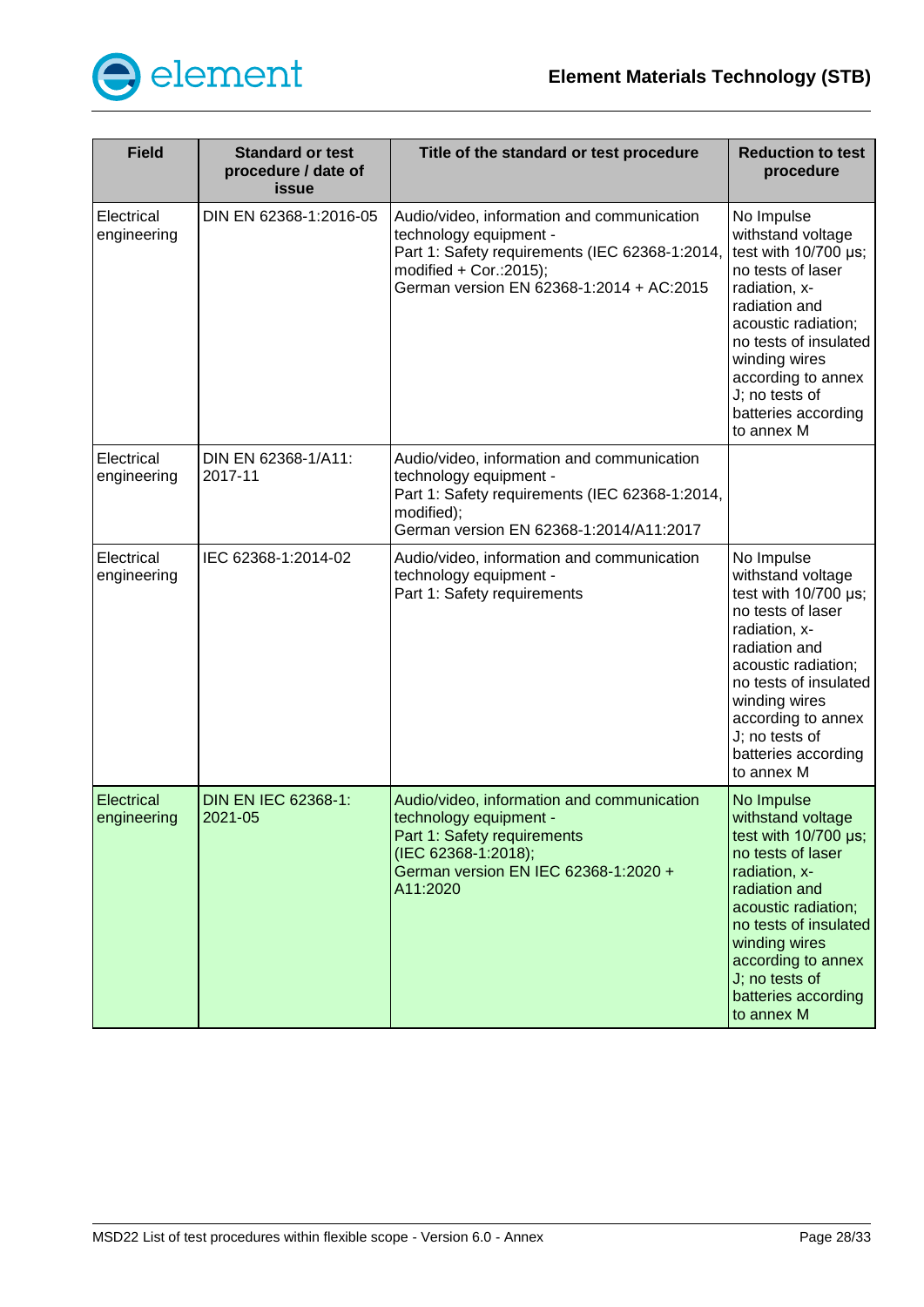

<span id="page-28-0"></span>

| <b>Field</b>              | <b>Standard or test</b><br>procedure / date of<br>issue | Title of the standard or test procedure                                                                                                                                      | <b>Reduction to test</b><br>procedure                                                                                                                                                                                                                        |
|---------------------------|---------------------------------------------------------|------------------------------------------------------------------------------------------------------------------------------------------------------------------------------|--------------------------------------------------------------------------------------------------------------------------------------------------------------------------------------------------------------------------------------------------------------|
| Electrical<br>engineering | IEC 62368-1:2018-10                                     | Audio/video, information and communication<br>technology equipment -<br>Part 1: Safety requirements                                                                          | No Impulse<br>withstand voltage<br>test with 10/700 µs;<br>no tests of laser<br>radiation, x-<br>radiation and<br>acoustic radiation;<br>no tests of insulated<br>winding wires<br>according to annex<br>J; no tests of<br>batteries according<br>to annex M |
|                           |                                                         | 1.3.2.<br><b>Energy Efficiency</b>                                                                                                                                           |                                                                                                                                                                                                                                                              |
| Electrical<br>engineering | DIN EN 50563:2014-09                                    | External a.c. - d.c. and a.c. - a.c. power<br>supplies - Determination of no-load power and<br>average efficiency of active modes;<br>German version EN 50563:2011 + A1:2013 |                                                                                                                                                                                                                                                              |
| Electrical<br>engineering | DIN EN 50564:2011-12                                    | Electrical and electronic household and office<br>equipment - Measurement of low power<br>consumption (IEC 62301:2011, modified);<br>German version EN 50564:2011            |                                                                                                                                                                                                                                                              |
| Electrical<br>engineering | IEC 62301:2011-01                                       | Household electrical appliances - Measurement<br>of standby power                                                                                                            |                                                                                                                                                                                                                                                              |
| Electrical<br>engineering | DIN EN 62075:2013-07                                    | Audio/video, information and communication<br>technology equipment - Environmentally<br>conscious design (IEC 62075:2012);<br>German version EN 62075:2012 + AC:2013         |                                                                                                                                                                                                                                                              |
| Electrical<br>engineering | DIN EN 62087:2013-08                                    | Methods of measurement for the power<br>consumption of audio, video and related<br>equipment (IEC 62087:2011);<br>German version EN 62087:2012                               |                                                                                                                                                                                                                                                              |
| Electrical<br>engineering | DIN EN 62087-1:2016-08                                  | Audio, video, and related equipment -<br>Determination of power consumption -<br>Part 1: General (IEC 62087-1:2015);<br>German version EN 62087-1:2016                       |                                                                                                                                                                                                                                                              |
| Electrical<br>engineering | DIN EN 62087-2:2016-12                                  | Audio, video, and related equipment -<br>Determination of power consumption -<br>Part 2: Signals and media (IEC 62087-2:2015);<br>German version EN 62087-2:2016             |                                                                                                                                                                                                                                                              |
| Electrical<br>engineering | DIN EN 62087-3:2016-09                                  | Audio, video, and related equipment -<br>Determination of power consumption -<br>Part 3: Television sets (IEC 62087-3:2015);<br>German version EN 62087-3:2016               |                                                                                                                                                                                                                                                              |
| Electrical<br>engineering | DIN EN 62087-4:2016-10                                  | Audio, video and related equipment -<br>Determination of power consumption -<br>Part 4: Video recording equipment<br>(IEC 62087-4:2015);<br>German version EN 62087-4:2016   |                                                                                                                                                                                                                                                              |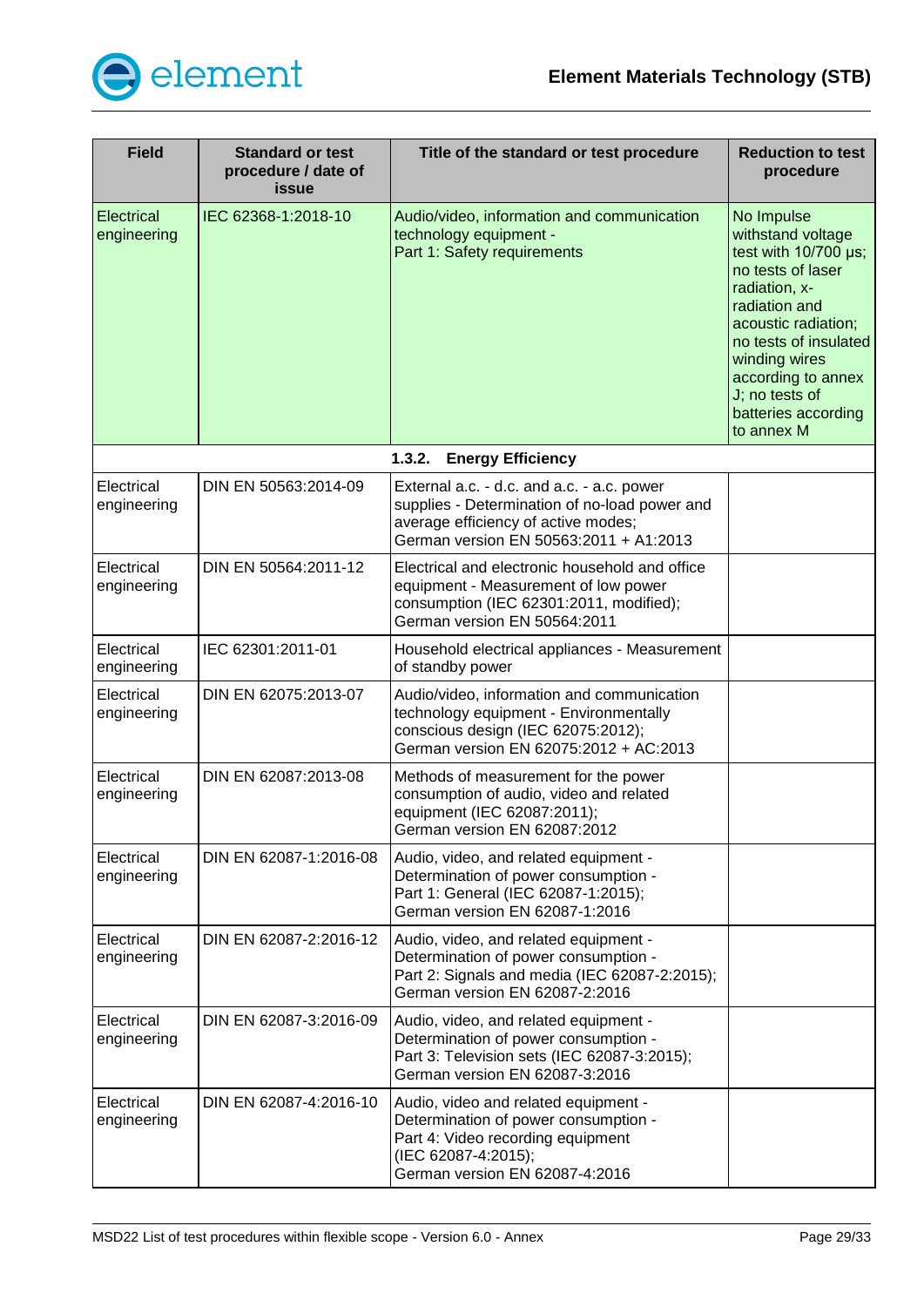

<span id="page-29-0"></span>

| <b>Field</b>               | <b>Standard or test</b><br>procedure / date of<br>issue | Title of the standard or test procedure                                                                                                                                                          | <b>Reduction to test</b><br>procedure                                                                                                                      |
|----------------------------|---------------------------------------------------------|--------------------------------------------------------------------------------------------------------------------------------------------------------------------------------------------------|------------------------------------------------------------------------------------------------------------------------------------------------------------|
| Electrical<br>engineering  | DIN EN 62087-5:2016-10                                  | Audio, video and related equipment -<br>Determination of power consumption -<br>Part 5: Set top boxes (STB)<br>(IEC 62087-5:2015);<br>German version EN 62087-5:2016                             |                                                                                                                                                            |
|                            | 1.4.                                                    | <b>Field of Environmental Testing</b>                                                                                                                                                            |                                                                                                                                                            |
| Environmen-<br>tal testing | DIN EN 60068-2-1:<br>2008-01                            | Environmental testing -<br>Part 2-1: Tests - Test A: Cold<br>(IEC 60068-2-1:2007);<br>German version EN 60068-2-1:2007                                                                           | Climatic tests down<br>to a minimum<br>temperature<br>of -40°C only                                                                                        |
| Environmen-<br>tal testing | DIN EN 60068-2-2:<br>2008-05                            | Environmental testing -<br>Part 2-2: Tests - Test B: Dry heat<br>(IEC 60068-2-2:2007);<br>German version EN 60068-2-2:2007                                                                       | Climatic tests up to<br>a maximum<br>temperature of<br>+180°C only                                                                                         |
| Environmen-<br>tal testing | DIN EN 60068-2-14:<br>2010-04                           | Environmental testing -<br>Part 2-14: Tests - Test N: Change of<br>temperature (IEC 60068-2-14:2009);<br>German version EN 60068-2-14:2009                                                       | Climatic tests up to<br>a maximum<br>temperature of<br>+180°C only;<br>maximum rate of<br>temperature<br>change limited to<br>3 K/min; test Nc<br>excluded |
| Environmen-<br>tal testing | DIN EN 60068-2-30:<br>2006-06                           | Environmental testing -<br>Part 2-30: Tests - Test Db: Damp heat, cyclic<br>(12 h + 12 h cycle) (IEC 60068-2-30:2005);<br>German version EN 60068-2-30:2005                                      |                                                                                                                                                            |
| Environmen-<br>tal testing | DIN EN 60068-2-38:<br>2010-06                           | Environmental testing -<br>Part 2-38: Tests - Test Z/AD: Composite<br>temperature/humidity cyclic test<br>(IEC 60068-2-38:2009);<br>German version EN 60068-2-38:2009                            |                                                                                                                                                            |
| Environmen-<br>tal testing | DIN EN 60068-2-61:<br>1993-12                           | Environmental testing;<br>Part 2: test methods; test Z/ABDM: climatic<br>sequence (IEC 60068-2-61:1991);<br>German version EN 60068-2-61:1993                                                    |                                                                                                                                                            |
| Environmen-<br>tal testing | DIN EN 60068-2-67:<br>1996-07                           | Environmental testing -<br>Part 2: Tests; test Cy: Damp heat, steady state,<br>accelerated test primarily intended for<br>components (IEC 60068-2-67:1995);<br>German version EN 60068-2-67:1996 |                                                                                                                                                            |
| Environmen-<br>tal testing | DIN EN 60068-2-75:<br>2015-08                           | Environmental testing -<br>Part 2-75: Tests - Test Eh: Hammer tests<br>(IEC 60068-2-75:2014);<br>German version EN 60068-2-75:2014                                                               |                                                                                                                                                            |
| Environmen-<br>tal testing | DIN EN 60068-2-78:<br>2014-02                           | Environmental testing -<br>Part 2-78: Tests - Test Cab: Damp heat, steady<br>state (IEC 60068-2-78:2012);<br>German version EN 60068-2-78:2013                                                   |                                                                                                                                                            |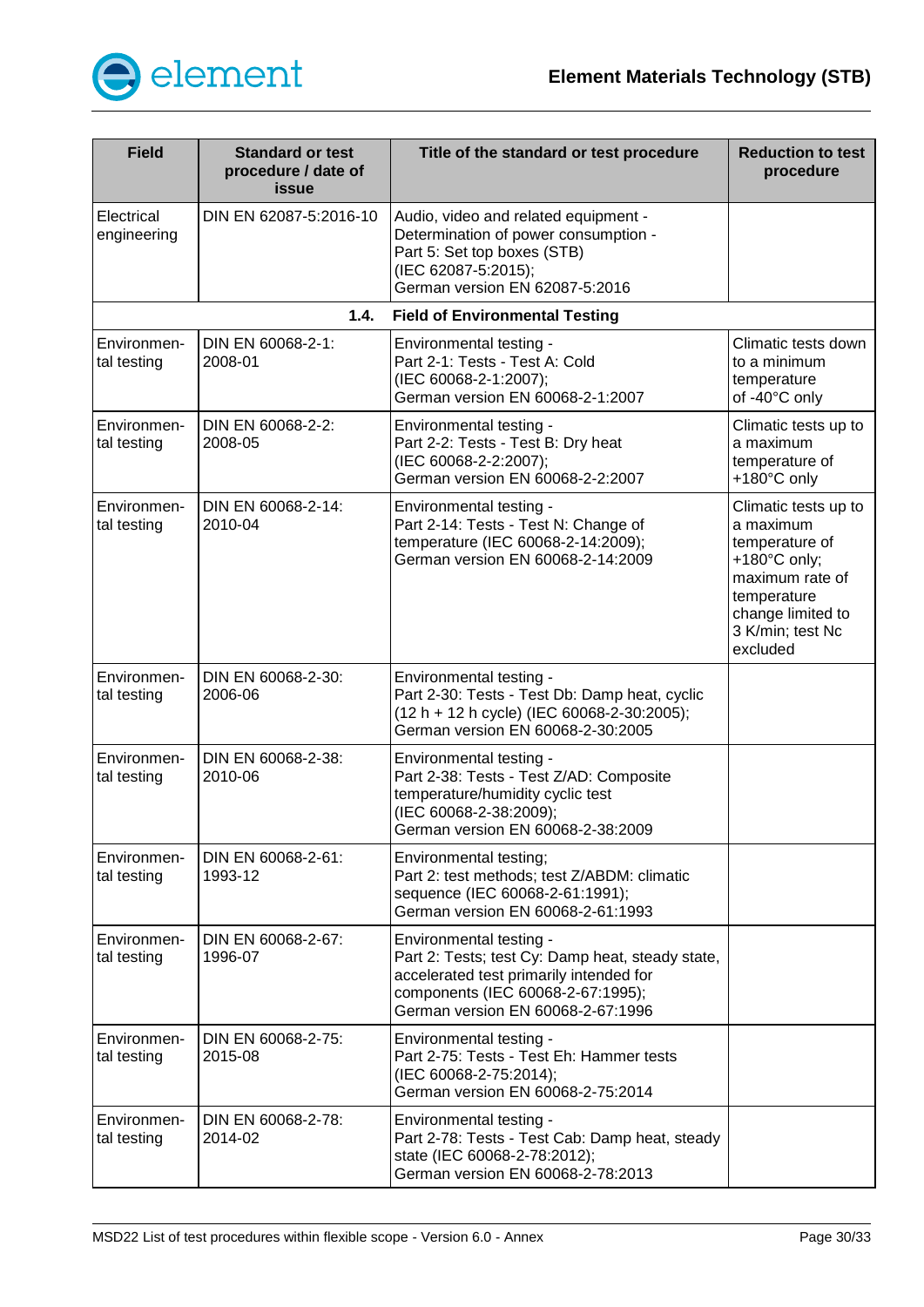

| <b>Field</b>               | <b>Standard or test</b><br>procedure / date of<br>issue | Title of the standard or test procedure                                                                                                                                                                                            | <b>Reduction to test</b><br>procedure                                                                                                                                                                              |
|----------------------------|---------------------------------------------------------|------------------------------------------------------------------------------------------------------------------------------------------------------------------------------------------------------------------------------------|--------------------------------------------------------------------------------------------------------------------------------------------------------------------------------------------------------------------|
| Environmen-<br>tal testing | ETSI EN 300 019-2-1<br>V2.3.1 (2017-11)                 | Environmental Engineering (EE); Environmental Tests regarding air<br>conditions and environmental tests for<br>telecommunications equipment;<br>Part 2-1: Specification of environmental tests;<br>Storage                         | temperature and<br>relative humidity<br>only; climatic tests<br>down to a minimum<br>temperature<br>of -40°C; humidity<br>tests up to a<br>maximum of 98 %<br>relative humidity                                    |
| Environmen-<br>tal testing | ETSI EN 300 019-2-2<br>V2.4.1 (2017-11)                 | Environmental Engineering (EE); Environmental<br>conditions and environmental tests for<br>telecommunications equipment;<br>Part 2-2: Specification of environmental tests;<br>Transportation                                      | Tests regarding air<br>temperature and<br>relative humidity<br>only; humidity tests<br>up to a maximum<br>of 98 % relative<br>humidity                                                                             |
| Environmen-<br>tal testing | ETSI EN 300 019-2-3<br>V2.4.1 (2015-12)                 | Environmental Engineering (EE); Environmental<br>conditions and environmental tests for<br>telecommunications equipment;<br>Part 2-3: Specification of environmental tests;<br>Stationary use at weatherprotected locations        | Tests regarding air<br>temperature and<br>relative humidity<br>only; humidity tests<br>up to a maximum<br>of 98 % relative<br>humidity                                                                             |
| Environmen-<br>tal testing | ETSI EN 300 019-2-4<br>V2.5.1 (2018-07)                 | Environmental Engineering (EE); Environmental<br>conditions and environmental tests for<br>telecommunications equipment;<br>Part 2-4: Specification of environmental tests;<br>Stationary use at non-weatherprotected<br>locations | Tests regarding air<br>temperature and<br>relative humidity<br>only; humidity tests<br>up to a maximum<br>of 98 % relative<br>humidity                                                                             |
| Environmen-<br>tal testing | ETSI EN 300 019-2-5<br>V3.0.0 (2002-12)                 | Environmental Engineering (EE); Environmental<br>conditions and environmental tests for<br>telecommunications equipment;<br>Part 2-5: Specification of environmental tests;<br>Ground vehicle installations                        | Tests regarding air<br>temperature and<br>relative humidity<br>only; humidity tests<br>up to a maximum<br>of 98 % relative<br>humidity; air<br>temperature tests<br>with a maximum<br>gradual change of<br>3 K/min |
| Environmen-<br>tal testing | ETSI EN 300 019-2-6<br>V3.0.0 (2002-12)                 | Environmental Engineering (EE); Environmental<br>conditions and environmental tests for<br>telecommunications equipment;<br>Part 2-6: Specification of environmental tests;<br>Ship environments                                   | Tests regarding air<br>temperature and<br>relative humidity<br>only                                                                                                                                                |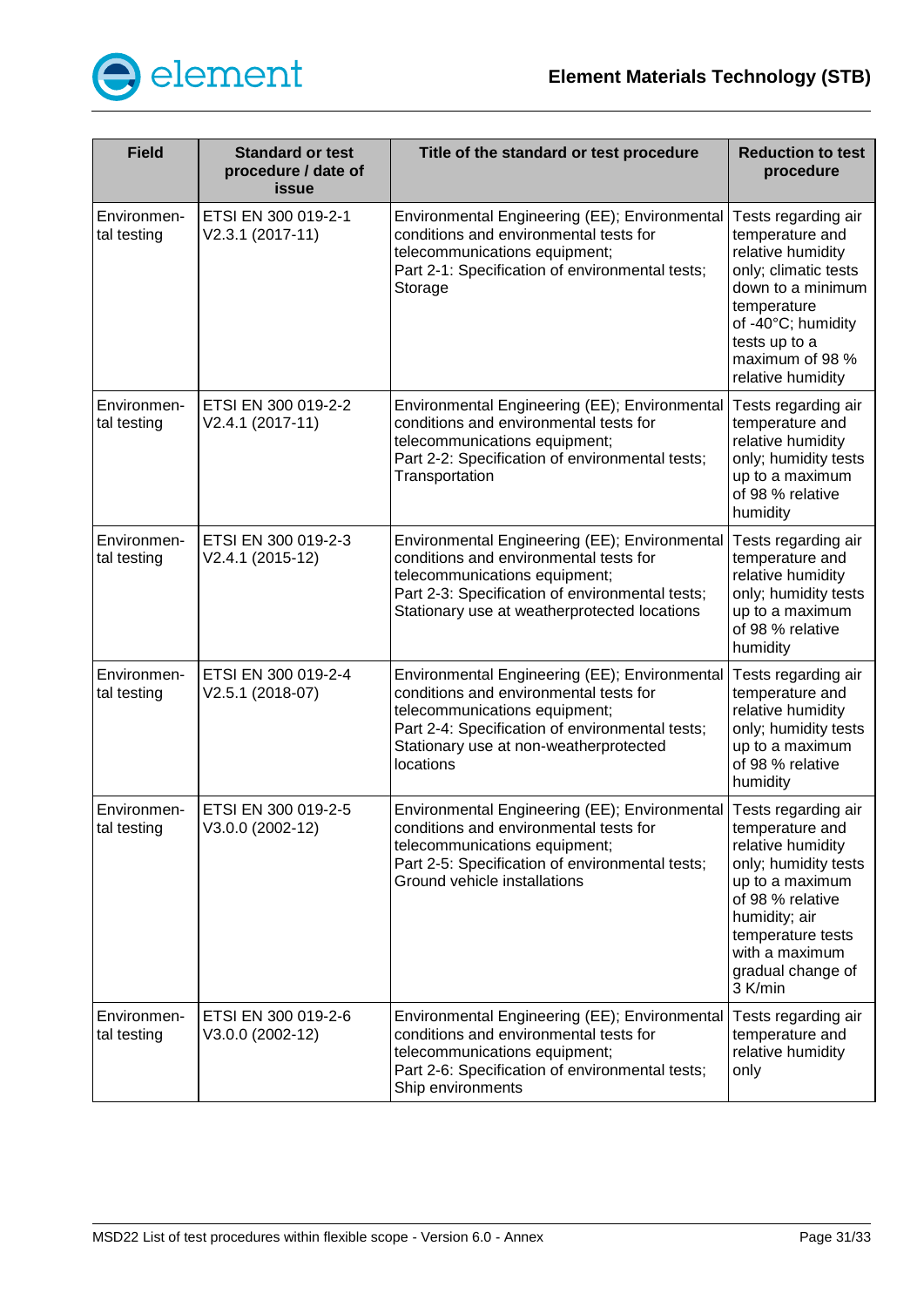

| <b>Field</b>               | <b>Standard or test</b><br>procedure / date of<br>issue | Title of the standard or test procedure                                                                                                                                                                            | <b>Reduction to test</b><br>procedure                                                                                                                                                                              |
|----------------------------|---------------------------------------------------------|--------------------------------------------------------------------------------------------------------------------------------------------------------------------------------------------------------------------|--------------------------------------------------------------------------------------------------------------------------------------------------------------------------------------------------------------------|
| Environmen-<br>tal testing | ETSI EN 300 019-2-7<br>V3.0.1 (2003-04)                 | Environmental Engineering (EE); Environmental<br>conditions and environmental tests for<br>telecommunications equipment;<br>Part 2-7: Specification of environmental tests;<br>Portable and non-stationary use     | Tests regarding air<br>temperature and<br>relative humidity<br>only; humidity tests<br>up to a maximum<br>of 98 % relative<br>humidity; air<br>temperature tests<br>with a maximum<br>gradual change of<br>3 K/min |
| Environmen-<br>tal testing | ETSI EN 300 019-2-8<br>V2.1.2 (1999-09)                 | Equipment Engineering (EE); Environmental<br>conditions and environmental tests for<br>telecommunications equipment;<br>Part 2-8: Specification of environmental tests;<br>Stationary use at underground locations | Tests regarding air<br>temperature and<br>relative humidity<br>only; humidity tests<br>up to a maximum<br>of 98 % relative<br>humidity; air<br>temperature tests<br>with a maximum<br>gradual change of<br>3 K/min |

# <span id="page-31-0"></span>**2. Withdrawn or replaced procedures that are still referred to**

<span id="page-31-1"></span>

| <b>Field</b>                     | <b>Standard or test</b><br>procedure / date of<br><b>issue</b> | Title of the standard or test procedure                                                                                       | <b>Reduction to test</b><br>procedure |  |  |
|----------------------------------|----------------------------------------------------------------|-------------------------------------------------------------------------------------------------------------------------------|---------------------------------------|--|--|
| <b>Energy Efficiency</b><br>2.1. |                                                                |                                                                                                                               |                                       |  |  |
| Electrical<br>engineering        | DIN EN 62301:2006-05                                           | Household electrical appliances - Measurement<br>of standby power (IEC 62301:2005, modified);<br>German version EN 62301:2005 |                                       |  |  |